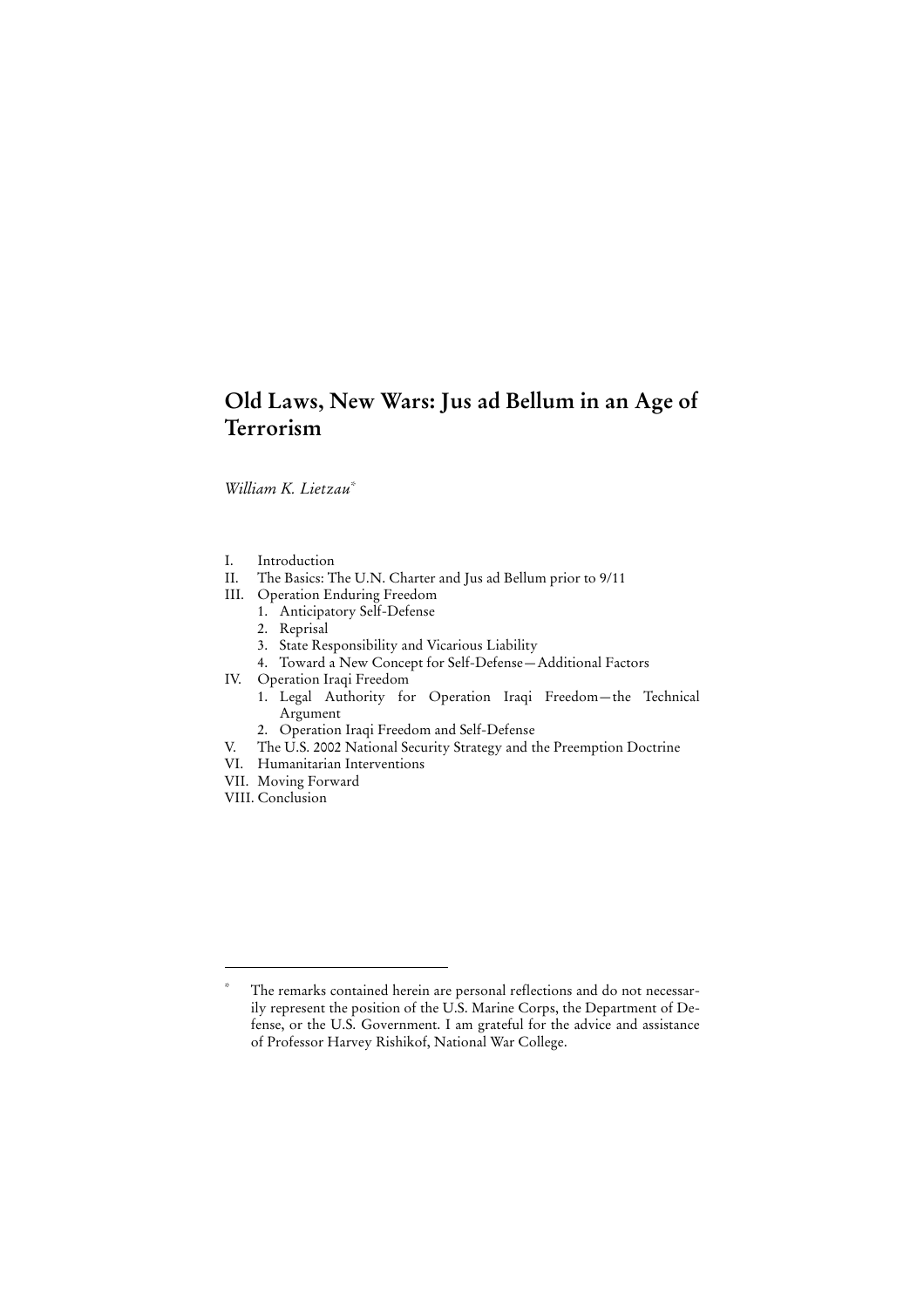# **I. Introduction**

At 8:46 on the morning of 11 September 2001, a handful of terrorists propelled the globe into an era of profound change. The immediate and palpable consequence of Al Qaeda's attack—the deaths of thousands of innocent civilians and the immutable gash in the skyline of the United States' most populous  $city$ <sup>1</sup>-is relatively transient compared to the consequences of the response to 9/11. Whether or not recognized, acknowledged, or asserted, 9/11 and the response thereto brought forth a nascent legal regime that will alter the way nation states apply the rule of law in combating terrorism. While Usama bin Laden affected countless lives in the most primitive and horrific fashion, the United States and its allies, in responding, is effecting a metamorphosis of the legal landscape that structures our society and the relationships between states. Although Al Qaeda's attacks have affected profoundly the world's physical landscapes, the armed response is affecting the international legal regime to a degree evoking the eras of post-Westphalian

See, e.g., "Terrorists Hijack 4 Airliners, Destroy World Trade Center, Hit Pentagon; Hundreds Dead"*, Washington Post*, 12 September 2001, A1; E. Lipton, "Struggle to Tally All 9/11 Dead by Anniversary", *N.Y. Times*, 11 September 2002, 1 (The final World Trade center death toll will drop no lower than about 2.750, not including the 10 hijackers. Counting the 233 killed in Washington and Pennsylvania, it will remain the second-bloodiest day in United States history, behind the battle of Antietam in the Civil War). The dead include citizens of more than 90 countries. A City of New York Office of the Comptroller estimated the overall economic loss to New York City resulting from the 9/11 attacks as totaling between US\$ 82.8 and US\$ 94.8 billion dollars. See <http://www.comptroller.nyc.gov/ bureaus/bud/reports/impact-9-11-year-later.pdf>.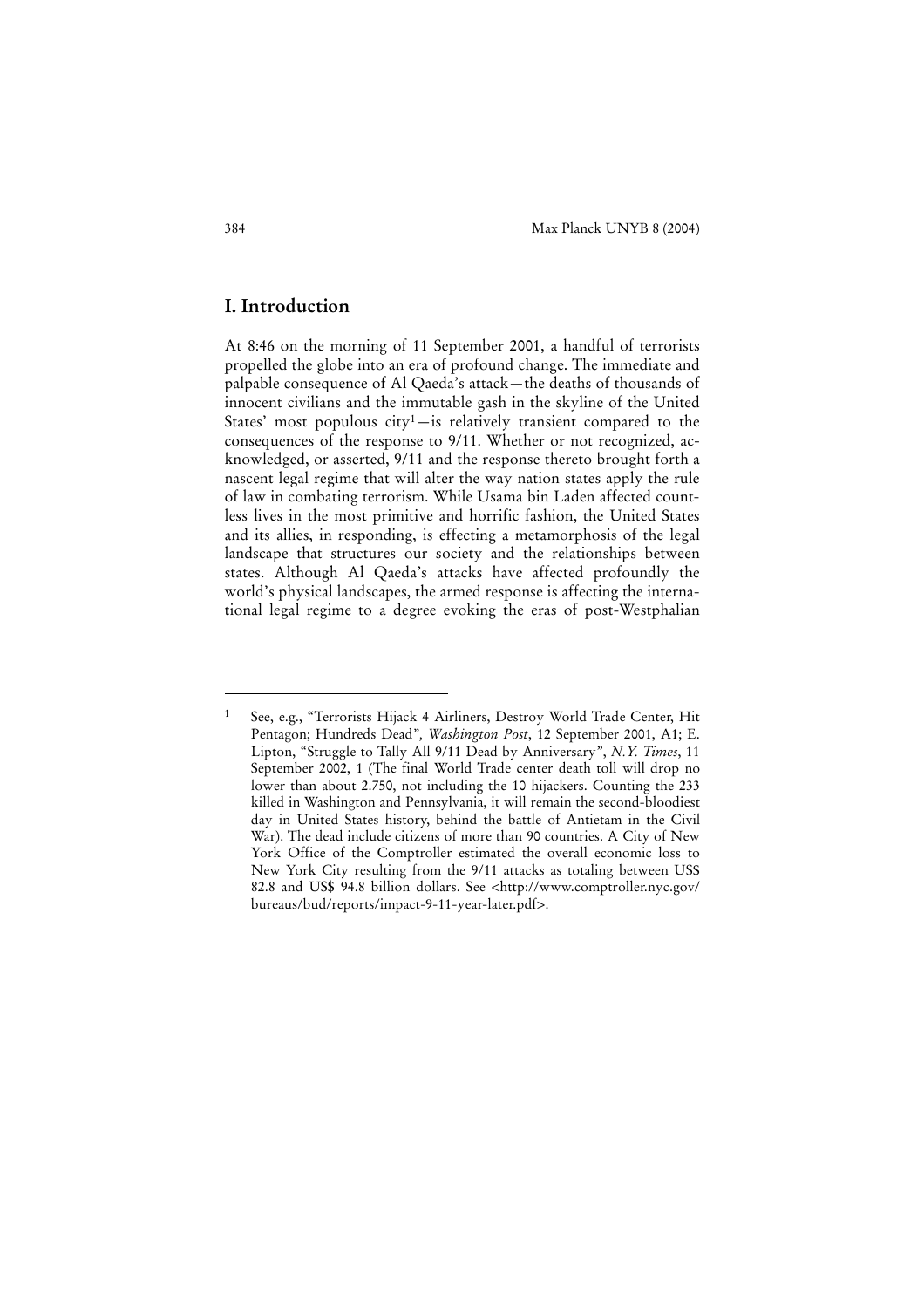peace2 and the new world order emerging from the chaos of World War  $II<sup>3</sup>$ 

Over the past several years, the United States Government has faced the challenge of attempting to apply the existing laws of war to a global war on terrorism. In so doing, it perhaps has come better to appreciate the truth in Hersch Lauterpacht's remark that " ... if international law is, in some ways, at the vanishing point of law, the law of war is, perhaps even more conspicuously, at the vanishing point of international law."4 Given our recent experience, one could add to Lauterpacht's assessment the observation that if the law of war is at the vanishing point of international law, then the war with Al Qaeda, and more broadly, the

<sup>&</sup>lt;sup>2</sup> Treaty of Westphalia, Peace Treaty between the Holy Roman Emperor and the King of France and their Respective Allies*,* 24 October 1648, available at: <http://www.yale.edu/lawweb/avalon/westphal.htm>. Ending the Eighty Years' War between Spain and the Dutch, and the German phase of the Thirty Years' War, the Peace of Westphalia recognized the full territorial sovereignty of the Member States of the Holy Roman Empire, rendering the princes of the empire absolute sovereigns in their own dominions. See Encyclopaedia Britannica, 2002, DVD.

<sup>&</sup>lt;sup>3</sup> In 1945, World War II having drawn to an end, representatives of 50 countries met in San Francisco at the United Nations Conference on International Organization to draw up the United Nations Charter. Those delegates deliberated on the basis of proposals worked out by the representatives of China, the Soviet Union, the United Kingdom and the United States at Dumbarton Oaks, United States in August-October 1944. The Charter was signed on 26 June 1945 by the representatives of the 50 countries. Poland, which was not represented at the Conference, later signed the Charter and became one of the original 51 Member States. The United Nations officially came into existence on 24 October 1945, when the Charter had been ratified by China, France, the Soviet Union, the United Kingdom, the United States and a majority of other signatories. The creation of the United Nations is widely recognized as one of the most important events of the post-World War II period. That the delegates were influenced substantially by the war is reflected in the preamble to the U.N. Charter, which provides: "We the peoples of the United Nations determined to save succeeding generations from the scourge of war, which twice in our lifetime has brought untold sorrow to mankind ... ". The fundamental purpose of the Charter is the maintenance of international peace and security (Article 1 (1) U.N. Charter). See R.B. Russell, *A history of the United Nations Charter – the Role of the United States 1940 – 1945*, 1958, 964, providing an in-depth description of the formation of the Charter.

See H. Lauterpacht, "The Problem of the Revision of the Law of War", *BYIL* 29 (1952), 360 et seq. (382).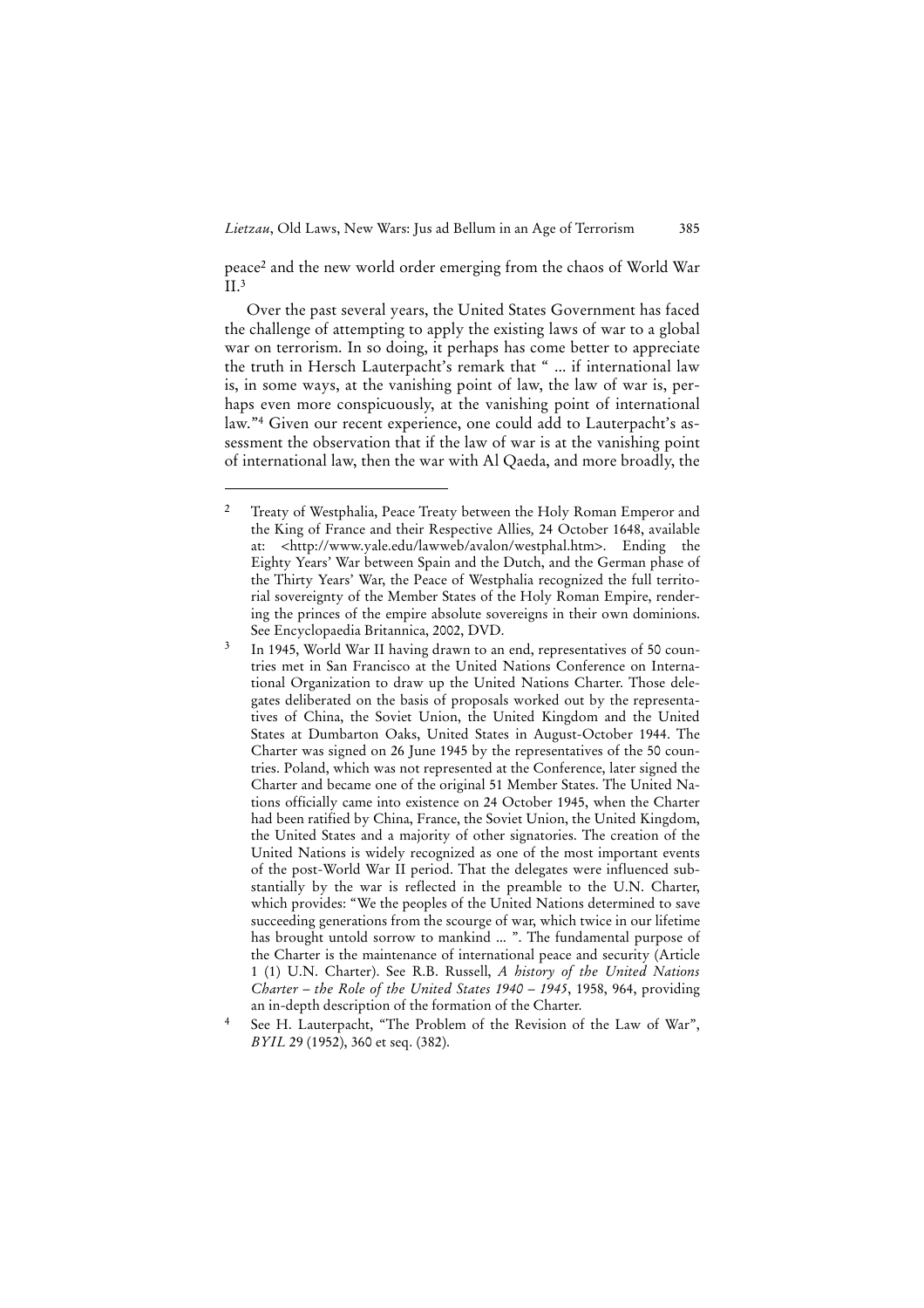global war on terrorism, raise issues that are at the vanishing point of the law of war. This is a new war not envisioned by the soldiers and statesmen comprising the authors of the present-day law of war.

On 10 February 2003, Professor Rüdiger Wolfrum,<sup>5</sup> in his remarks opening the Max Planck Institute conference on differing American and European perceptions of international law, stated that international law was in "transition." Correctly recognizing a profoundly changed global situation, he referred to a "reformulation" of self-defense concepts in order to meet concerns regarding the "legitimacy" of the use of force.<sup>6</sup> Indeed, law and policy associated with the employment of the military instrument arguably already have shifted dramatically in the post-9/11 era—ushering in new, enhanced acceptance of the use of military force to counter terrorism. The ramifications extend far beyond those immediately recognized by most legal observers. The impact can be seen in both *jus in bello* and the more controversial realm of *jus ad bellum*. This article addresses the latter.

Pressured by circumstances that seem to have evolved more substantially than, and well in advance of, the attendant legal norms, we find ourselves today in a situation where military force has been used in controversial ways that highlight, in magnitude unprecedented, the legal and policy differences that separate the international community.<sup>7</sup> To a large extent, these differences can be explained and perhaps even minimized by identifying legal themes that animate various concepts of *jus ad bellum* and analyzing recent state practice to assess its impact on those themes.

<sup>5</sup> Professor R. Wolfrum serves as Director of the Max Planck Institute for Comparative Public Law and International Law, Heidelberg, Germany.

<sup>6</sup> R. Wolfrum, *Introductory Remarks* at the Max Planck Institute for Comparative Public Law and International Law—*Conference on the American/European Dialogue: Different Perceptions of International Law?*, *ZaöRV* 64 (2004), 255 et seq.

<sup>7</sup> See, e.g., J. Chirac, "Iraq War Illegal", *United Press International*, 21 March 2003: "French President Jacques Chirac on Friday said the U.S.-led war against Iraq was illegal. Speaking at a EU Summit in Brussels, Chirac threatened to veto a resolution handing control of the post-war reconstruction of the country to the United Nations"; D.A. Spritzer, "CSSD Declares Iraq War is Illegal", *Prague Post*, 2 April 2003: "Fist pounding, whistling, and hot tempers characterized the March 30 Social democratic (CSSD) debate over Iraq, which yielded a resolution that condemns the U.S.-led war"; J.L. Tan, "Iraq War Was Illegal, Blix Says", *Press Assn*., 5 March 2004.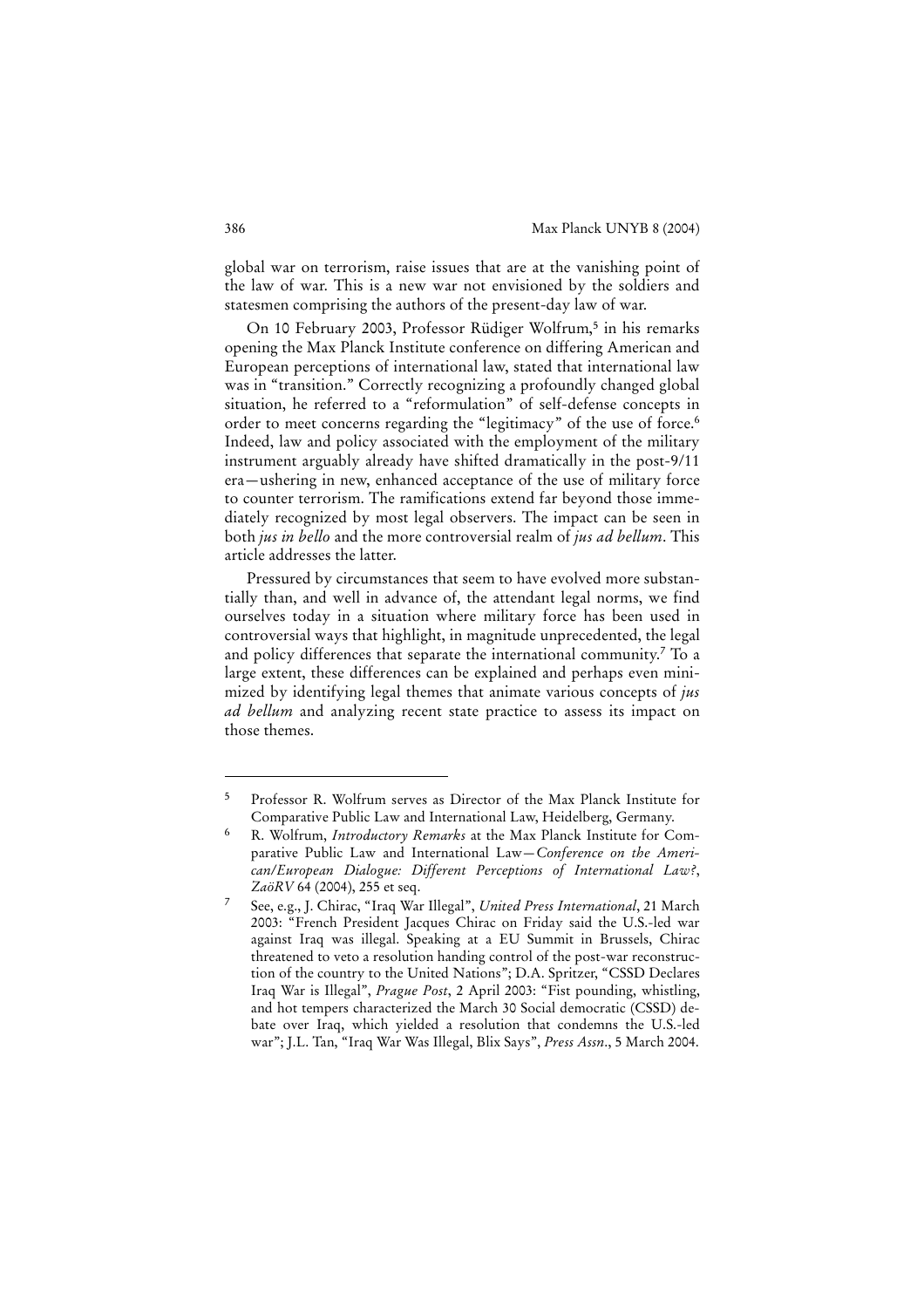To this end, this article reviews three significant United States actions responding or related to the terrorist attack of 9/11: Operation *Enduring Freedom*, Operation *Iraqi Freedom*, and the publication of the 2002 National Security Strategy. With respect to the underlying law, the focus will be on three major concepts: anticipatory self-defense, belligerent reprisal, and state responsibility. The article concludes by proffering a factor-based model to measure degrees of legitimacy in post-9/11 uses of military force.

# **II. The Basics: The U.N. Charter and** *Jus ad Bellum* **prior to 9/11**

The significance of recent developments can be appreciated best only after a brief review of the state of the law that carried us to those penultimate moments of 9/11. Already, the law governing the use of force had long been a controversial topic—that controversy being a consequence of the pairing of the most recent black-letter articulation of *jus ad bellum,* found in the U.N. Charter, and the circumstances arising in the years immediately following the Charter's adoption that challenged directly those concepts to which the nations of the world had so readily acceded*.*

The norms applicable to a decision to make war were perhaps the earliest to be known as international law. First labeled *jus gentium*, Dominican Francisco de Vitoria made his mark on the law of war with the 1532 work, *The Law of War Made by the Spaniards on the Barbarians*, 8 and the Italian, Albericus Gentilis, followed in 1598 with *Three Books on the Law of War.*9 The approach common to both unified in one body of law those doctrines that later would be divided into *jus in bello* and *jus ad bellum* by the generally accepted "father of international law," Hugo Grotius.10 Grotius' *De Jure Belli ac Pacis,* first published in 1625 is the classic rendition of "just war" theory—the doctrine

<sup>8</sup> G. von Glahn, *Law Among Nations: An Introduction to Public International Law*, 3rd edition, 1976, 38.

Ibid.

<sup>10</sup> H. Lauterpacht, *Oppenheim's International Law: A Treatise*, Vol. 1, Peace, 8th edition, 1955, 91-94; A. Nussbaum, *A Concise History of the Law of Nations*, 1954, 102-114.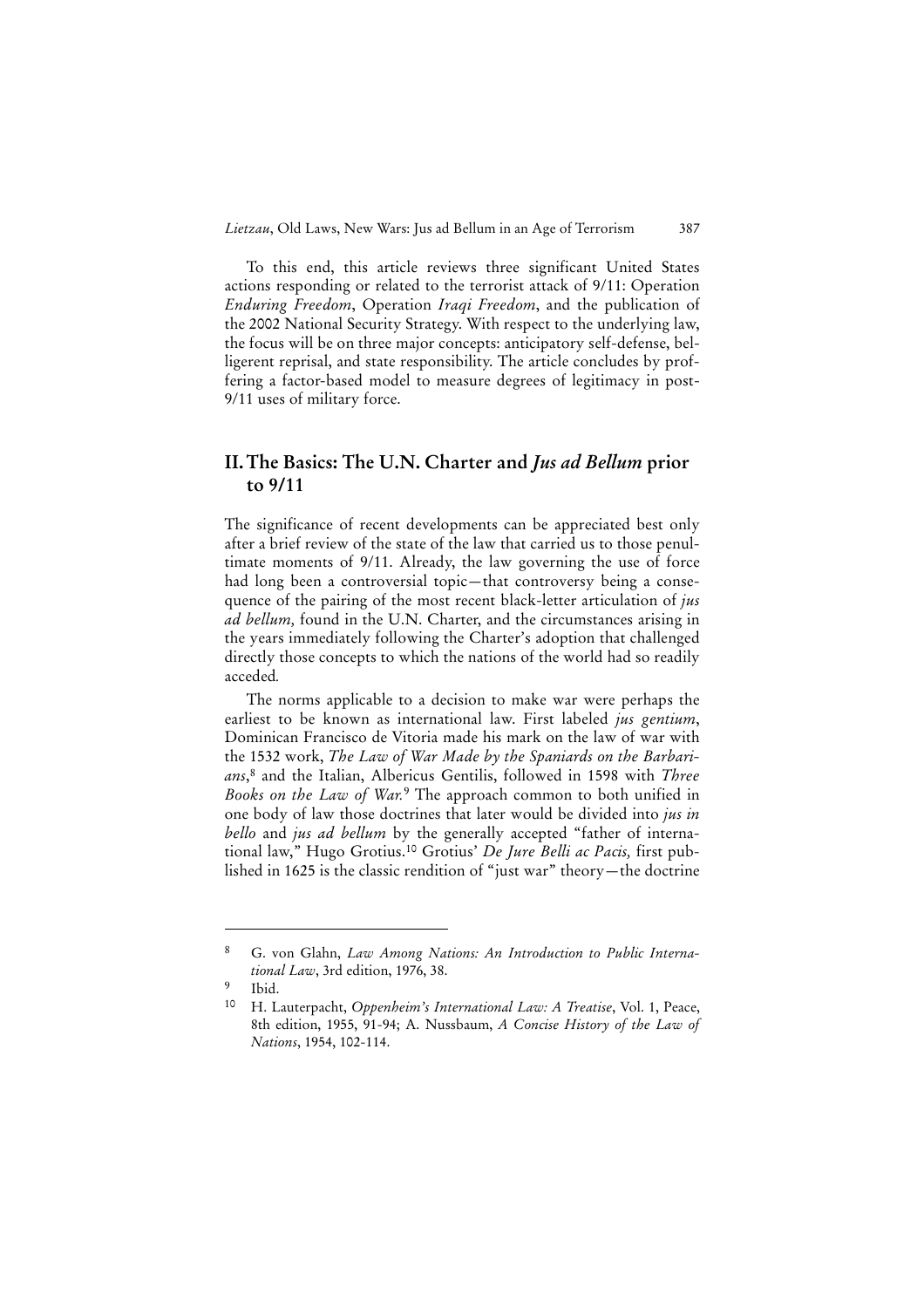that accords some wars legal (and moral) justification, while condemning others.11

The "just war" doctrine, now reemerging, was muted in the 20th century as those aspects originating in Hobbesian natural law concepts (*jus naturale*) gave way to the more easily cognizable positivist mechanism of treaties.12 The Kellogg-Briand Pact of 1928 specifically renounced the conduct of hostilities as a means of resolving international disputes.13 This aspiration, though obviously short-lived in practice and ineffective in application, was essentially recaptured in the Charter of the United Nations. The U.N. Charter expresses, in directive terms binding on its members—an extremely wide constituency<sup>14</sup>—what many believe to be the lone authoritative codification of the law on the use of force. Pursuant to Article 2 (4) of the Charter, "[a]ll Members shall refrain in their international relations from the threat or use of force against the territorial integrity or political independence of any state, or in any other manner inconsistent with the Purposes of the United Nations."15

Clearly, the preeminent goal of the San Francisco Convention that produced the U.N. Charter was to develop and deliver a regime for preventing and responding to international violence and to bind Member States to that regime*.* Consistent with the Charter's *jus ad bellum*  concepts, member nations must settle their international disputes by peaceful means so as not to endanger international peace and security16 and refrain from the threat or use of force against other states.<sup>17</sup>

Under the U.N. Charter paradigm, there are only two instances when force may be used lawfully: when authorized by the Security Council under Chapter VII of the Charter,<sup>18</sup> and in self-defense.<sup>19</sup> Arti-

<sup>11</sup> See generally M. Walter, *Just and Unjust Wars*, 1977.

 $\frac{12}{13}$  Ibid.

<sup>13</sup> See article 1 of the *Kellogg-Briand Pact* of 27 August 1928, LNTS Vol. 94 No. 2137.

<sup>14 191</sup> nations are Members of the United Nations.

<sup>15</sup> Article 2 (4) U.N. Charter.

<sup>16</sup> Article 2 (3) U.N. Charter.

<sup>17</sup> Article 2 (4) U.N. Charter.

<sup>18</sup> Article 42 U.N. Charter providing: "Should the Security Council consider that measures provided for in Article 41 would be inadequate or have proved to be inadequate, it may take such action by air, sea, or land forces as may be necessary to maintain or restore international peace and security.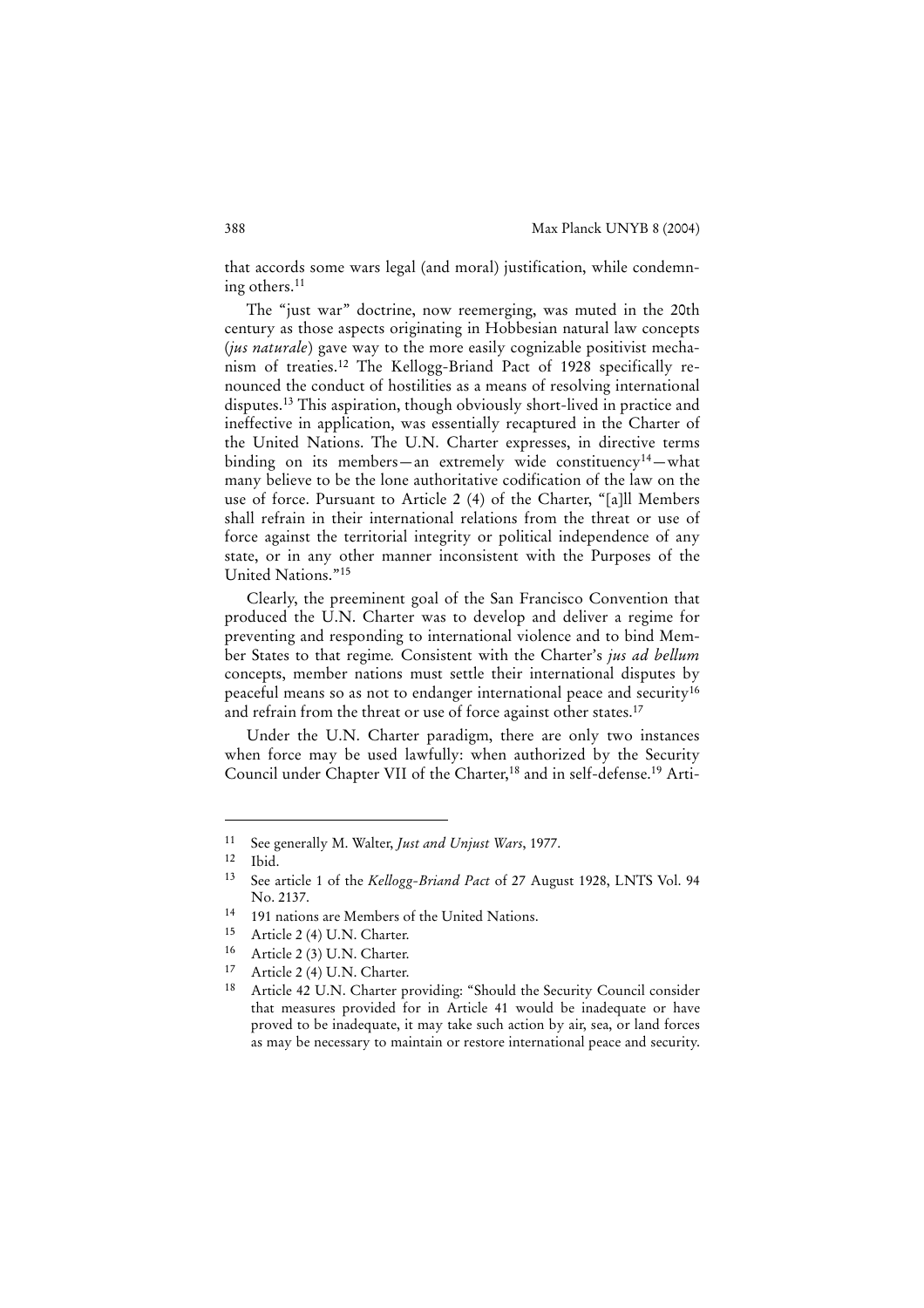cle 39 of the Charter provides that "The Security Council shall determine the existence of any threat to the peace, breach of the peace, or act of aggression, and shall make recommendations, or decide what measures shall be taken in accordance with Articles 41 and 42, to maintain or restore international peace and security."20 If all measures not involving the use of armed force are inadequate, the Security Council may take military actions as may be necessary.<sup>21</sup>

Though its drafters may have envisaged a more active role for the Security Council and undoubtedly favored United Nations sanctioned collective action over independent acts in self-defense, it is Article 51 and its recognition of an "inherent right of ... self-defense" that, since the Charter's adoption in 1945, has been invoked most frequently in justifying international uses of force.<sup>22</sup>

Despite the recognition of this inherent right of self-defense, force was to be used only as a necessary last resort. The collective security as-

<sup>20</sup> Article 39 U.N. Charter.

j

Article 42 U.N. Charter.

Such action may include demonstrations, blockade, and other operations by air, sea, or land forces of Members of the United Nations."

<sup>19</sup> In its entirety, Article 51 U.N. Charter reads: "Nothing in the present Charter shall impair the inherent right of individual or collective selfdefense if an armed attack occurs against a Member of the United Nations, until the Security Council has taken measures necessary to maintain international peace and security. Measures taken by Members in the exercise of this right of self-defense shall be immediately reported to the Security Council and shall not in any way affect the authority and responsibility of the Security Council under the present Charter to take at any time such action as it deems necessary in order to maintain or restore international peace and security."

<sup>&</sup>lt;sup>22</sup> For example, the United States invoked Article 51 U.N. Charter to justify the US invasion of Panama, see "Excerpts from Statement by Baker on U.S. Policy", *N.Y. Times*, 21 December 1989, A9, and to justify air strikes against Libya in 1986, see M.N. Leich, "Contemporary Practice of the United States Relating to International Law", *AJIL* 80 (1986), 612 et seq. (632). The United Kingdom invoked Article 51 U.N. Charter to justify military action against Argentina in the Falklands dispute, see D.E. Acevedo, "The U.S. Measures Against Argentina Resulting from the Malvinas Conflict", *AJIL* 78 (1984), 323 et seq. (324). Israel claimed selfdefense to justify attacks against terrorist organizations based in Jordan and Lebanon, and the Soviet Union did so to justify intervention in Afghanistan in 1979, see O. Schachter, "Self-Defense and the Rule of Law", *AJIL* 83 (1989), 259 et seq. (263 note 23).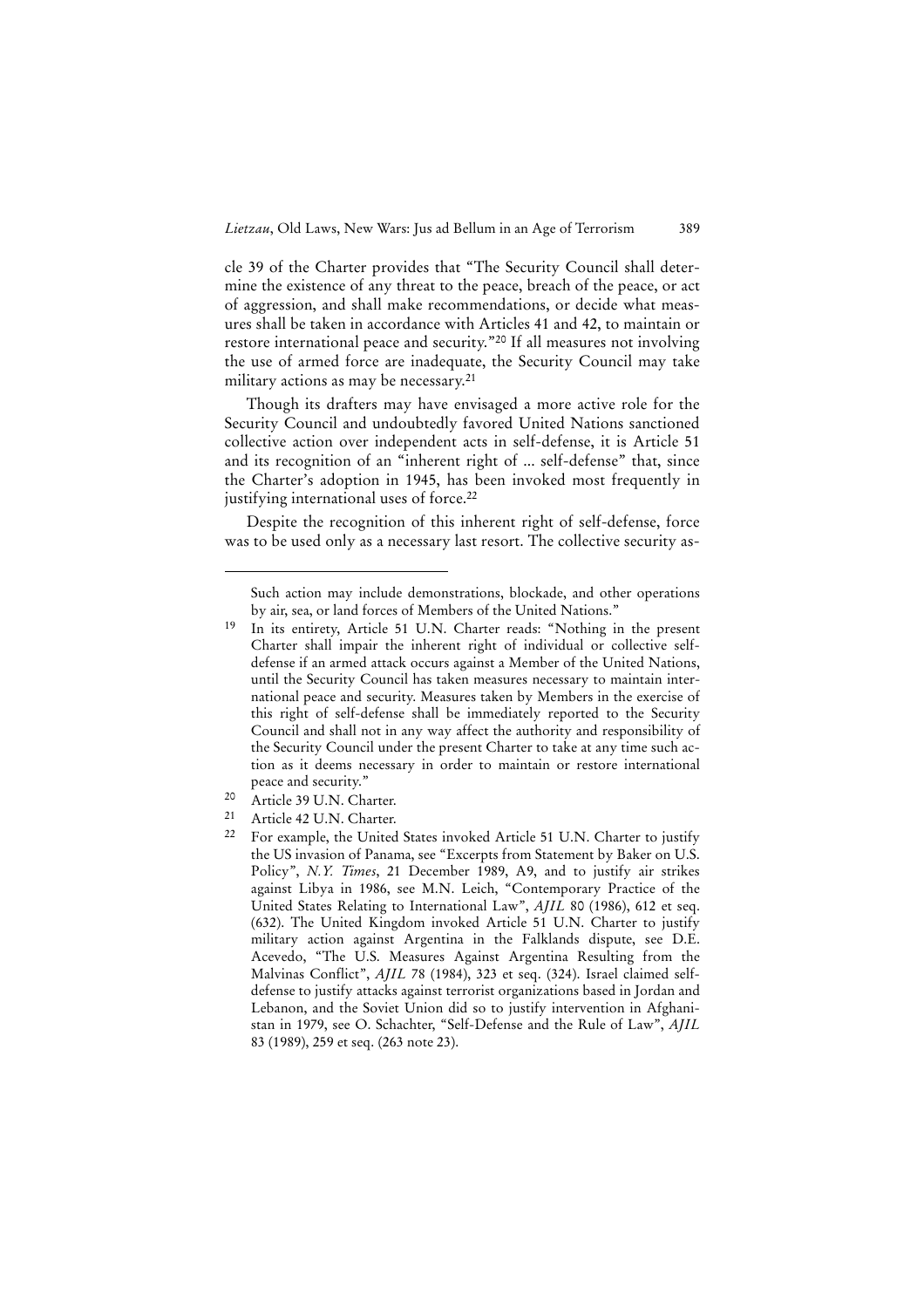pects of Security Council authority were designed to be sufficient to meet most needs for self-defense; national use of force consistent with Article 51 was permitted to meet a nation's extreme need in the shortterm—only until the Security Council could act.23 History has mocked this theory, however; the five-decade Cold War effectively eviscerated perceptions of the Security Council as a credible deterrent.24 The unrealistic aspirations pinned on the Security Council by the Charter, coupled with the unanticipated complexities of international relations following World War II, necessitated rejecting a strict interpretation of the parameters of Article 51. Although the principle that there exists an "inherent right of ... self-defense" has not changed, modern expressions and applications of that right. Article 51 has been relied on to justify most appropriate uses of force post-1945,—as well as to rationalize those not so inappropriate.25

Fair analysis and thorough historical review demand a recognition that, as is the case with aspects of any number of international agreements, the negotiation of the U.N. Charter was marked by a lack of consensus on important concepts associated with self-defense.26 At one end of the spectrum, certain states wanted no recognition of selfdefense as an exception to the general prohibition on the use of force. At the other extreme, some states were unwilling to forfeit their customary sovereign right to self-defense on the basis of an intangible and untried hope that the proposed collective security arrangement would obviate the need for such.27 The "internationalists" of the mid-20th

<sup>23</sup> Article 51 U.N. Charter.

<sup>24</sup> B. Simma (ed.), *The Charter of the United Nations: A Commentary*, 1994, 13-18.

 $25$  Ibid., 663: "As the system of collective security has been of little practical significance, (...) international legal practice since 1945, contrary to the intentions of the authors of the Charter, has continued to be determined by unilateral use of force by states. (...) The right of self defense laid down in Art. 51 of the U.N. Charter, being the only exception to the prohibition of force of practical significance, has therefore become the pivotal point upon which disputes concerning the lawfulness of the use of force in inter-state relations usually concentrate."

<sup>26</sup> See T. Kearly, "Regulation of Preventive and Preemptive Force in the United Nations Charter: A Search for Original Intent", *Wyoming Law Review* 3 (2003), 663 et seq.

<sup>&</sup>lt;sup>27</sup> Simma, see note 24, 678: "Though the founding members of the UN had at first waived the broad concept of self-defense by adopting Art. 51, subse-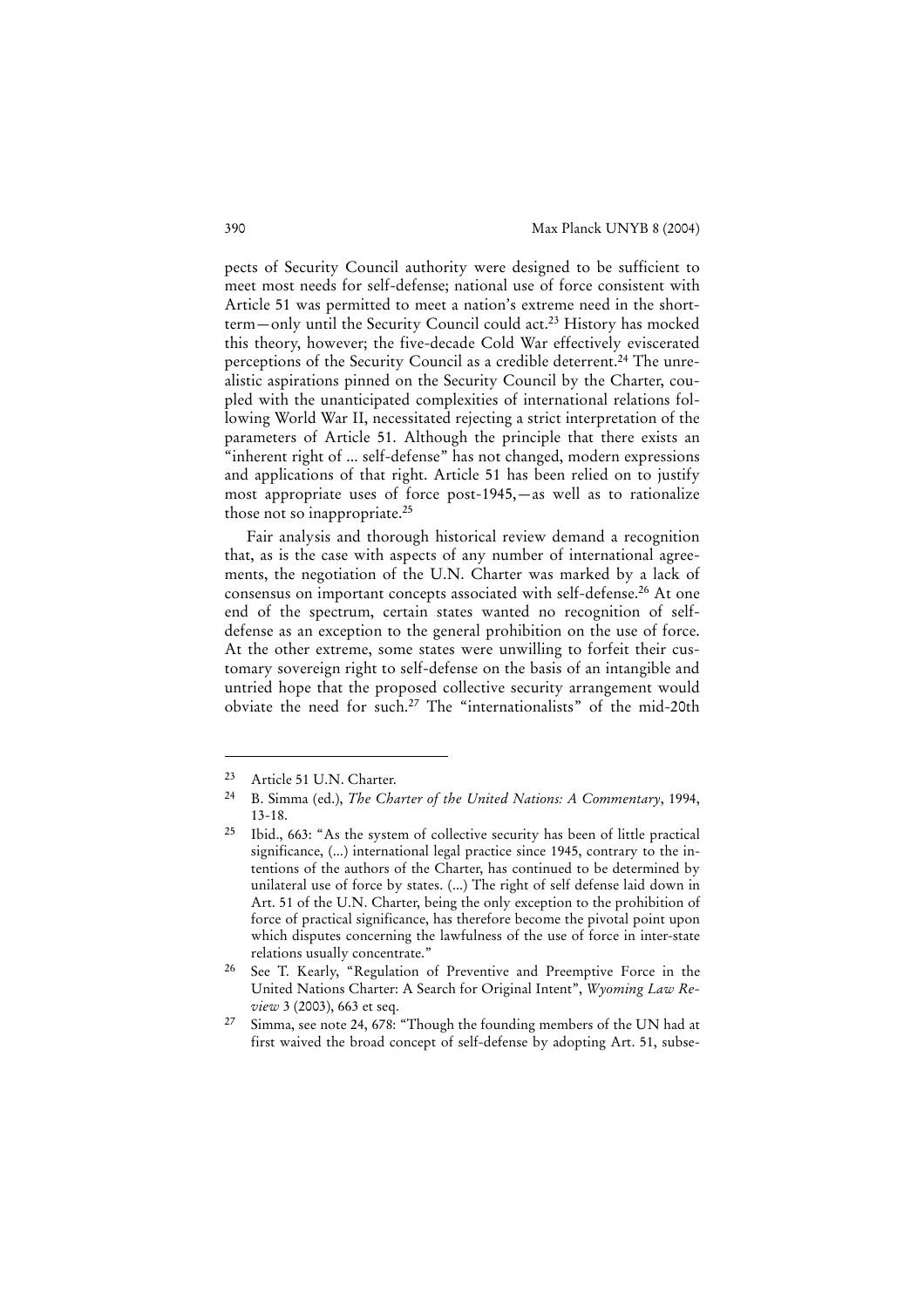century decried the U.S. insistence on a broad recognition of selfdefense.28 In hindsight, of course, we find prescience in those who represented the United States in San Francisco.

As is to be expected in complex international negotiations in which consensus is the desired outcome, in 1945, nations walked away from the negotiating table with differing concepts of Article 51.29 While state practice has by no means sided with the most conservative interpretations of Article 51, that practice also has failed to yield a conceptual framework unattended by controversy. Schema grounded in the flexibility of Article 51's language have diverged along several routes, all of which rely as a textual matter on the "inherent" nature of the right to self-defense<sup>30</sup> but differ in defining the precursor event triggering that right or the means by and extent to which it may be invoked.

Literal construction of the Charter would not appear to permit use of force in the absence of an "armed attack."31 Given the armed attacks with which many signatories of the U.N. Charter were so unfortunately familiar, it is unsurprising that "plain language" interpretations of the "armed attack" in response to which one has the right to use force in self-defense contemplate a methodical and sustained aggression, preceded by the massing of armies and their movement across bounda-

quent state practice did not confirm that position in such a way as to amount to a uniform pattern of behavior."

 $rac{28}{29}$  Ibid.

Ibid.

<sup>30</sup> I. Brownlie, *International Law and the Use of Force by States*, 1963, 272 – 275: "The prevailing view refers, above all, to the purpose of the U.N. Charter, i.e., to restrict as far as possible the use of force by the individual state, and considers Art. 51 to exclude any self-defense other than in response to an armed attack. (...) The prevailing doctrine is opposed by an approach that regards the customary right of self-defense as not being affected by Article 51, but rather having only received a particular emphasis (...) this approach is intended to serve as a justification for traditional forms of self-defense, even of self-help in particular cases. (...) The content and scope of the customary right of self-defense are unclear and extend far into the sphere of self-help in such a way that its continuing existence would, to a considerable extent, reintroduce the unilateral use of force by states, the substantial abolition of which is intended by the U.N. Charter."

<sup>31</sup> Article 51 U.N. Charter: "Nothing in the present Charter shall impair the inherent right of ... self defence if an *armed attack* occurs against a Member of the United Nations (...)." (emphasis added).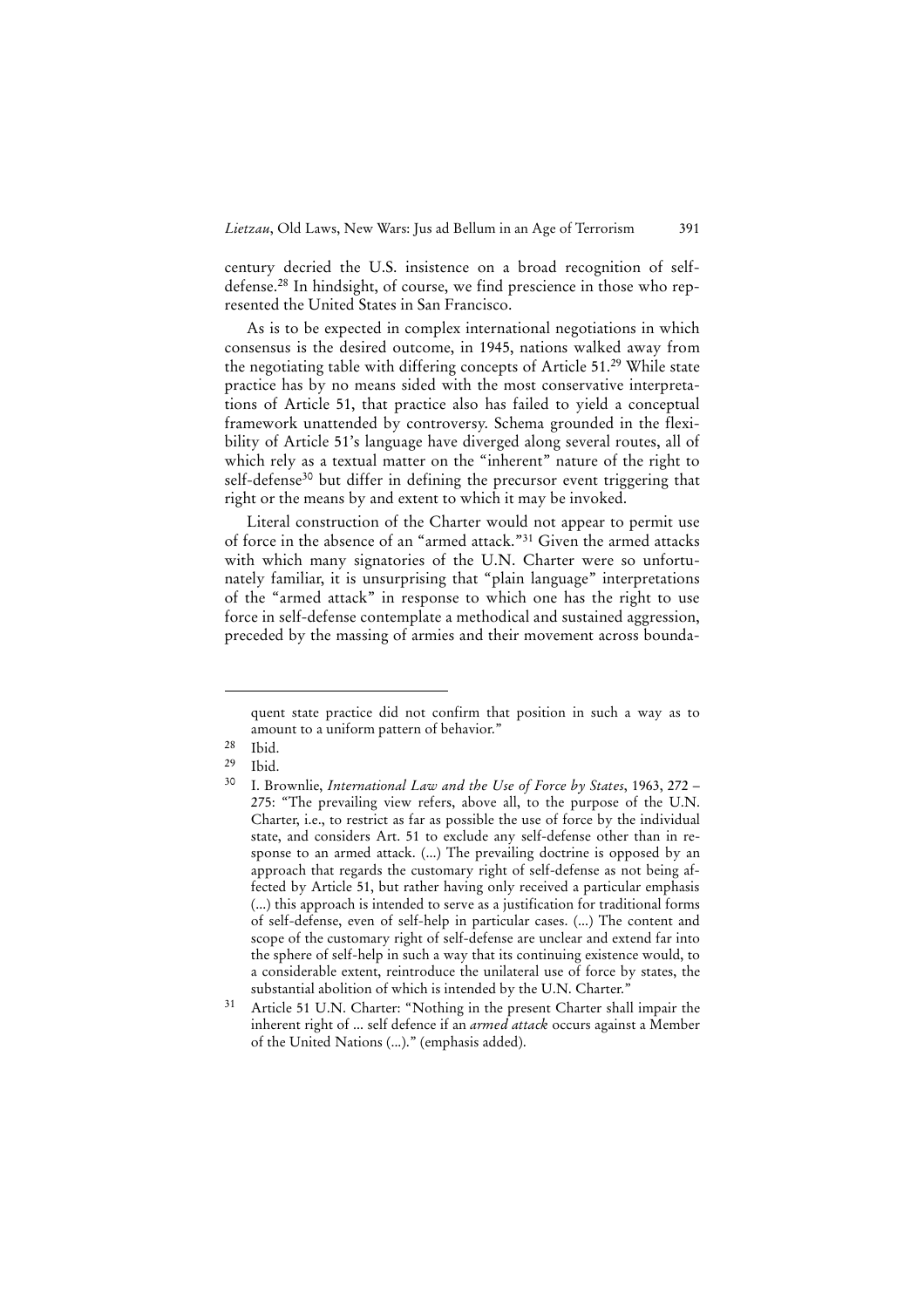ries, and in which the acquisition of territory is the immediate objective.32 Modern "attacks," however, frequently do not fit this paradigm.

Early in the process of identifying the self-defense rights subsumed in the term "inherent," the concept that such rights could be implicated only within one's national borders was discarded. In the *Corfu Channel Case*, 33 the International Court of Justice (ICJ) confirmed that military forces operating outside a state's boundaries could be lawfully defended in accordance with Article 51; a broad consensus has developed to support the notion that attacks against a nation's civilian citizens abroad are included within the scope of an "armed attack" justifying the use of force in self-defense.34

It is in this expansive view that past U.S. responses to the use of force (the military operation to retake the *Mayaguez,*35 for example) were grounded. While this particular self-defense concept is not among the most controversial,<sup>36</sup> its importance with respect to terrorism is manifest. Prior to 9/11, the United States suffered its most recent ter-

<sup>32</sup> Simma, see note 24, 669: "An armed attack only exists when force is used on a relatively large scale and with substantial effect."

<sup>33</sup> *Corfu Channel Case*, ICJ Reports, 1949, 4 et seq. The case concerned Albanian claims that its territorial sovereignty was violated by British warships passing through the Corfu Channel part of which involved Albanian territorial waters. In the context of a determination of whether the British passage was "innocent," the ICJ quoted a British telegram concerning the action that stated that British passage "was made with ships at action stations in order that they might be able to retaliate quickly if fired upon again." The ICJ stated that, "[I]n view of the firing from the Albanian battery ... [earlier], this measure of precaution cannot, in itself, be regarded as unreasonable."

<sup>34</sup> See A.C. Arend/ R.J. Beck, *International Law and the Use of Force beyond the U.N. Charter Paradigm*, 1993, Chap. 7; J. Winthrop, "International Law Notes, Attack on the Iraqi Intelligence Service Headquarters", *Army Law* (August 1993), 46; Simma, see note 24, 124.

<sup>&</sup>lt;sup>35</sup> Letter from Ambassador J. Scali, US Representative to the United Nations to the Secretary-General, 14 May 1975, quoted in: E.C. McDowell, "US Department of State", *Digest of United States Practice* 777, 1978, stating that "my Government reserves the right to take such measures as may be necessary to protect the lives of American citizens and property, including appropriate measures of self-defense under Article 51 of the United Nations Charter."

<sup>36</sup> See L. Henkin, "Use of Force: Law and U.S. Policy", in: id. (ed.), *Right v. Might: International Law and The Use of Force*, 1989, 37.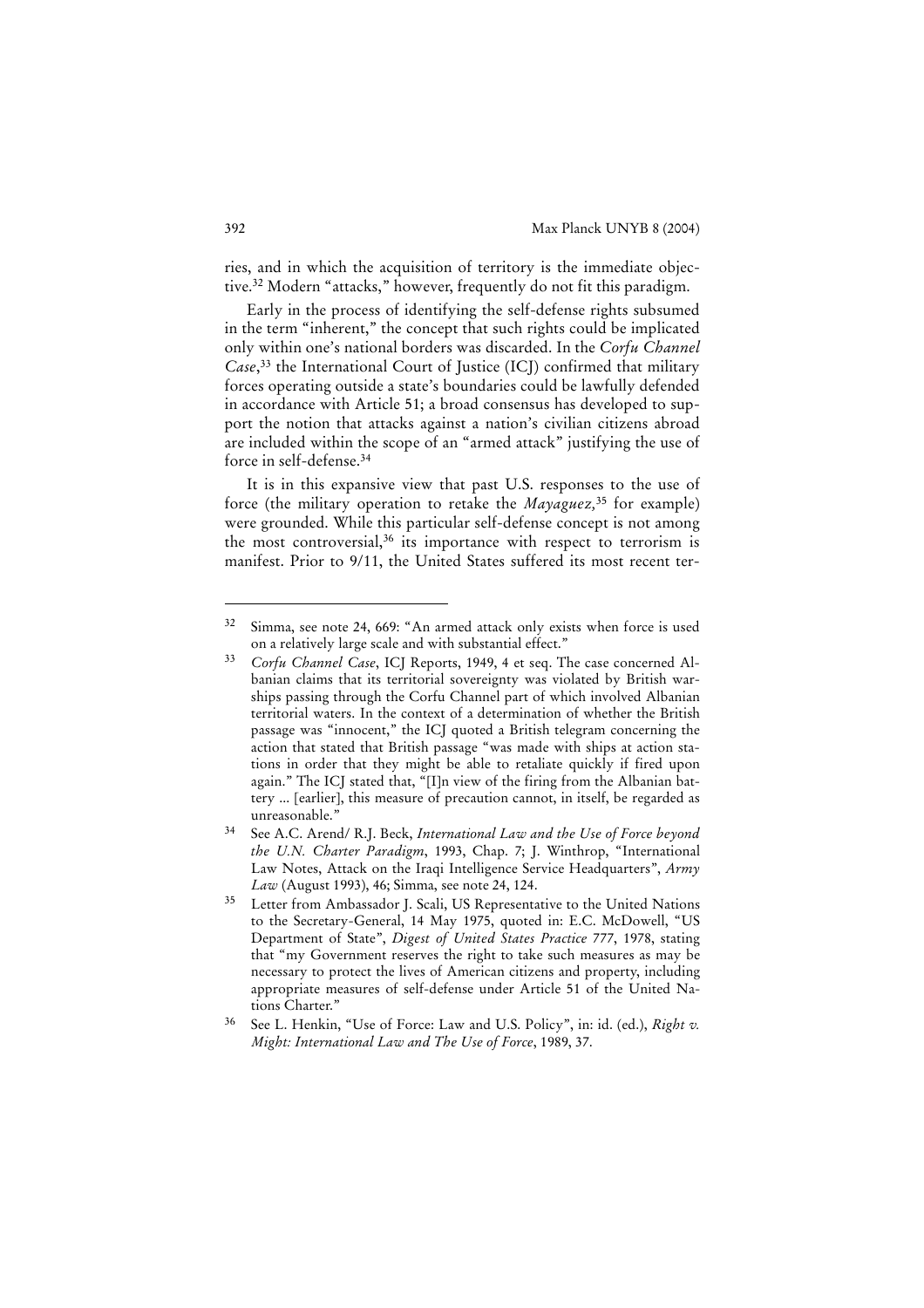rorist attacks in Nairobi, Tanzania, and off the coast of Yemen.37 In an age of terrorism, in which civil aircraft loaded with tons of highly explosive jet fuel double as weaponry, modern "armed attacks" rarely align with the cross-border or geographic objective attack paradigm.

Perhaps even more significantly, the rise of international terrorism highlights a need to implement defensive measures that are not dependent on the ongoing nature of the attack. Terrorists, perhaps relying on the historical reluctance of the United Nations Security Council to resort to force, are likely to mount offensives of short duration—a campaign of relative quiet punctuated by bursts of extreme violence and destruction, followed by immediate withdrawal to safe haven. This dynamic not only exemplifies the need for recognition that defense of extraterritorial interests provides an appropriate basis on which to invoke Article 51, but it also points to the need to permit defensive measures, even when not tied to a precipitating attack.

Many in the international community long ago recognized this truth in more conventional contexts and expanded the exercise of the inherent right of self-defense under Article 51 to include the doctrine of "anticipatory" self-defense.38 This preemptive use of force doctrine does not require a potential victim state to await an armed attack in order to respond with force. Rather, the state may exercise its inherent right to employ force to defend itself in anticipation of an attack. Although con-

<sup>37</sup> See "Deadly Attacks Bombs Rip Two African Capitals", *Akron Beacon Journal*, 8 August 1998, A1; D. Johnston /S.L. Myers, "Investigation of Attack on U.S. Destroyer Moving Slowly", *N.Y. Times*, 30 October 2000, A10.

<sup>38</sup> Arend/ Beck, see note 34, 72, citing Y. Dinstein, *War, Aggression and Self-Defense*, 1988, 172: "While some commentators believe that customary international law permits self-defense only after an armed attack occurs, the more common view is that the customary right of self-defense is also accorded to States as a preventive measure (taken in "anticipation" of an armed attack, and not merely in response to an attack that has actually occurred)." H.B. Robertson states that the terms anticipatory self-defense, preemptive self-defense, and preventive war are terms used to describe a more aggressive use of force in self-defense. See generally, H.B. Robertson, "Contemporary International Law: Relevant to Today's World?", in: J.N. Moore/ R.F. Turner (eds), *Readings on International Law From the Naval War College Review 1978-1994*, 1994, 3. For purposes of this paper, the most commonly used terms: anticipatory self-defense and preemptive selfdefense, are used interchangeably to describe a use of force to prevent a specific anticipated attack by denying an adversary the means of attack.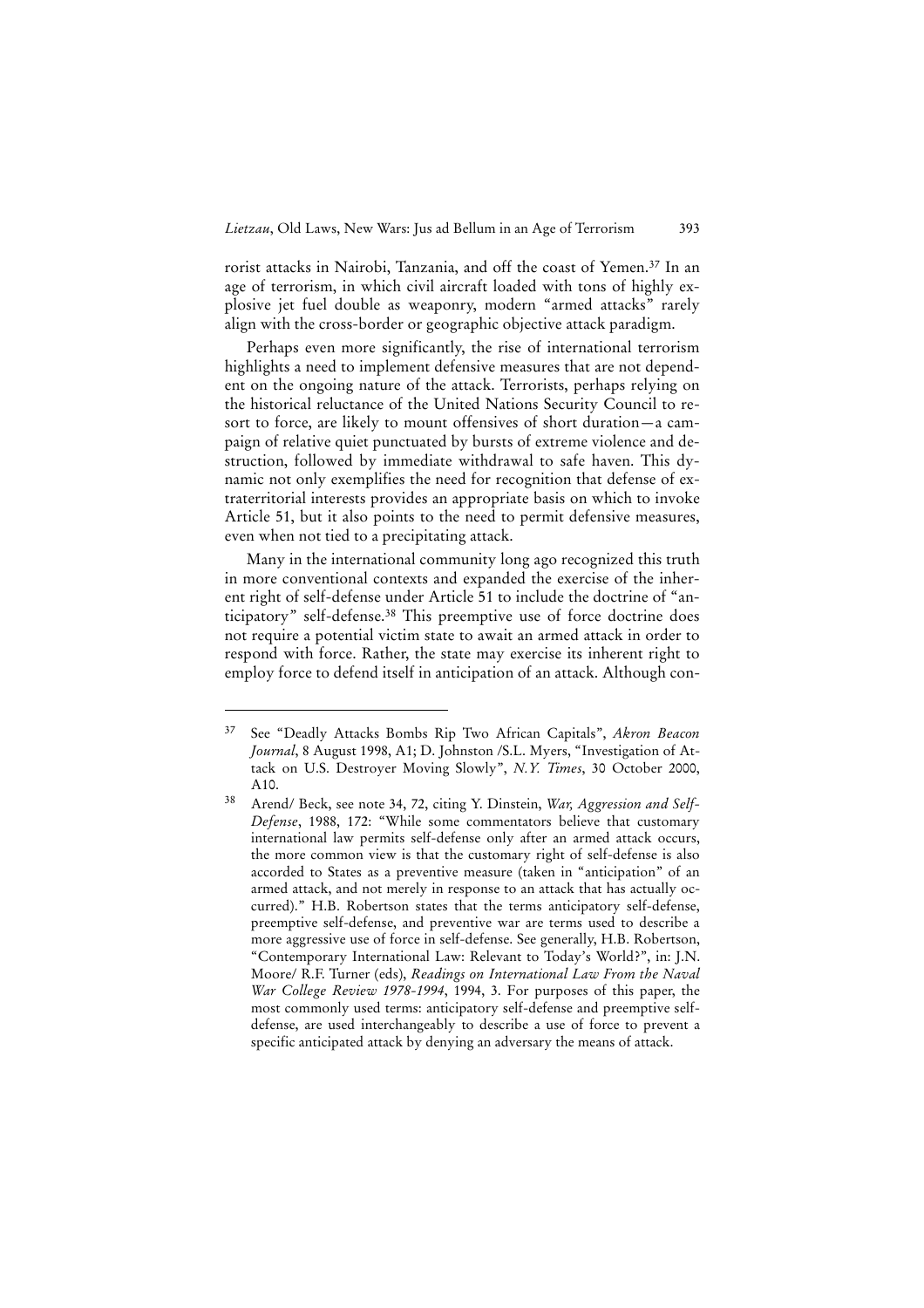troversial, Israel justified its 1967 attack on its Arab neighbors as "anticipatory" self-defense.39

Interpreting *jus ad bellum* to permit a state to preempt an *apparent* but as yet unrealized hostile intent was not seriously contemplated in the course of U.N. Charter negotiations. Given that the potential for unwittingly starting a war is certainly greater when a preemptive attack is triggered by what turns out to be mere mistaken paranoia, the underlying assumption was that individual nations were viscerally inclined to react too quickly based on too little information. A deliberative body such as the Security Counsel was deemed to be more capable of objectively assessing circumstances and defusing an otherwise volatile situation.40 Nevertheless, the pattern of state practice in the last 20 years has clearly evinced an increasing acceptance of anticipatory self-defense such that many now view it as an established part of customary *jus ad bellum*. Recognizing the obvious potential for abuse, even proponents of anticipatory self-defense have identified limiting criteria to preclude the most egregious abuses. The most important criterion, discussed below, qualifies the right by requiring that the anticipated attack be "imminent."41

A cursory reading of Article 51, particularly in the context of the Charter's purpose to proscribe not only war but any use or threatened use of force as well, creates the preliminary impression that reliance on it is restricted to rare circumstances.42 The drafters showed remarkable foresight, however, in choosing language that underscores the requisite gravity of the threat giving rise to the self-defense right, while permitting responses necessary to exercise that right in the face of unusual circumstances and threats. In stating that nothing shall "impair the *inher-*

<sup>&</sup>lt;sup>39</sup> The attack followed the eviction of United Nations peace-keeping forces from the area by the Egyptian president, the blocking of Israel's southern port of Eilat, and the conclusion of a military pact between Jordan and Egypt. M.N. Shaw, *International Law*, 1991, 694. See generally J.N. Moore (ed.), *The Arab-Israeli Conflict*, 1974.

<sup>40</sup> Simma, see note 24, 676: "Since the (alleged) imminence of an attack cannot usually be assessed by means of objective criteria, any decision on this point would necessarily have to be left to the discretion of the state concerned. The manifest risk of abuse of that discretion which thus emerges would de facto undermine the restriction to one particular case of the right of self-defense."

<sup>41</sup> See O. Schachter, "The Right of States to Use Armed Force", *Mich. L. Rev.* 82 (1984), 1620 et seq. (1634-1635).

<sup>42</sup> Simma, see note 24, 663.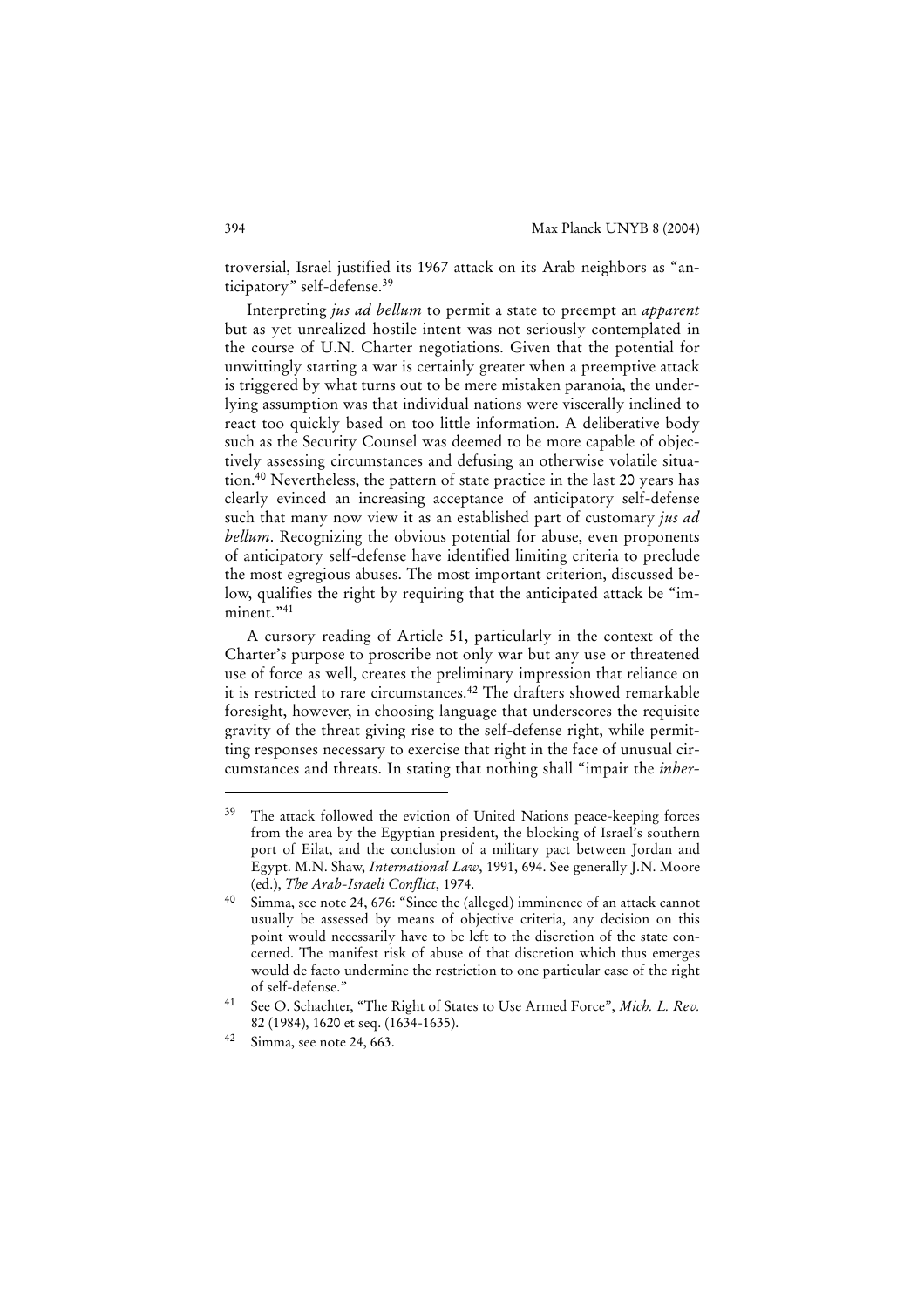*ent* right of individual or collective self-defense if an armed attack occurs ...," (emphasis added)<sup>43</sup> the Charter leaves room for broader expressions of self-defense than that of a geographically confined reaction to an ongoing armed attack.<sup>44</sup> In recognizing the right of individual states to undertake common sense solutions to self-defense issues in the absence of effective Security Council action,<sup>45</sup> the flexibility of Article 51's language can be said to have saved the Charter itself from desuetude. So too today, we should rely on the inherent flexibility of this language both to justify necessary and appropriate preemptive measures,<sup>46</sup> and to ensure the continuing vitality of the essential components of the Charter's regime.

Another important *jus ad bellum* concept—rarely conceived as an evolving area of the law—is that of peacetime reprisal. The U.N. Charter creates a regime consistent with the expressed intent of its drafters that being to minimize, or preclude entirely, the need for a member nation ever to use force unilaterally. Since the Charter's inception, the concept of peacetime reprisal (the "peacetime" modifier being used to distinguish the concept from "belligerent reprisal," a *jus in bello* concept associated with particular military actions in an extant armed conflict)<sup>47</sup> has been considered inconsistent with the Charter's articulation of *jus ad bellum.*48 On 24 October 1970, the United Nations General

<sup>43</sup> Article 51 U.N. Charter.

Dinstein, see note 38, 169-170; but Simma, see note 24, 666 note 25, contending that "the appropriate debate is whether Article 51's "inherent" language recognizes that the right exists with respect to non-UN members as well; it is not intended to evince "a right of self-defense existing independently from the Charter under natural Law."

<sup>45</sup> See G.B. Roberts, "Self Help in Combating State-Sponsored Terrorism: Self-Defense and Peacetime Reprisals", *Case W. Res. J. Int'l L*. 19 (1978), 243 seq. (273-274).

<sup>46</sup> Schachter, see note 22.

<sup>47</sup> As a threshold matter, peacetime reprisals must be distinguished from belligerent reprisals during armed conflict. According to Oppenheim, the former are "resorted to for the purpose of settling a conflict without going to war, the latter [belligerent reprisals] are retaliations in order to compel an enemy guilty of a certain illegal act of warfare to comply with the laws of war." L. Oppenheim, *International Law,* Vol. 2, 7th edition, 1948, 143.

<sup>48</sup> See D.W. Bowett, "Reprisals Involving Recourse to Armed Force", *AJIL* 66 (1972), 1 et seq. (1), explaining that "few propositions about international law have enjoyed more support than the proposition that, under the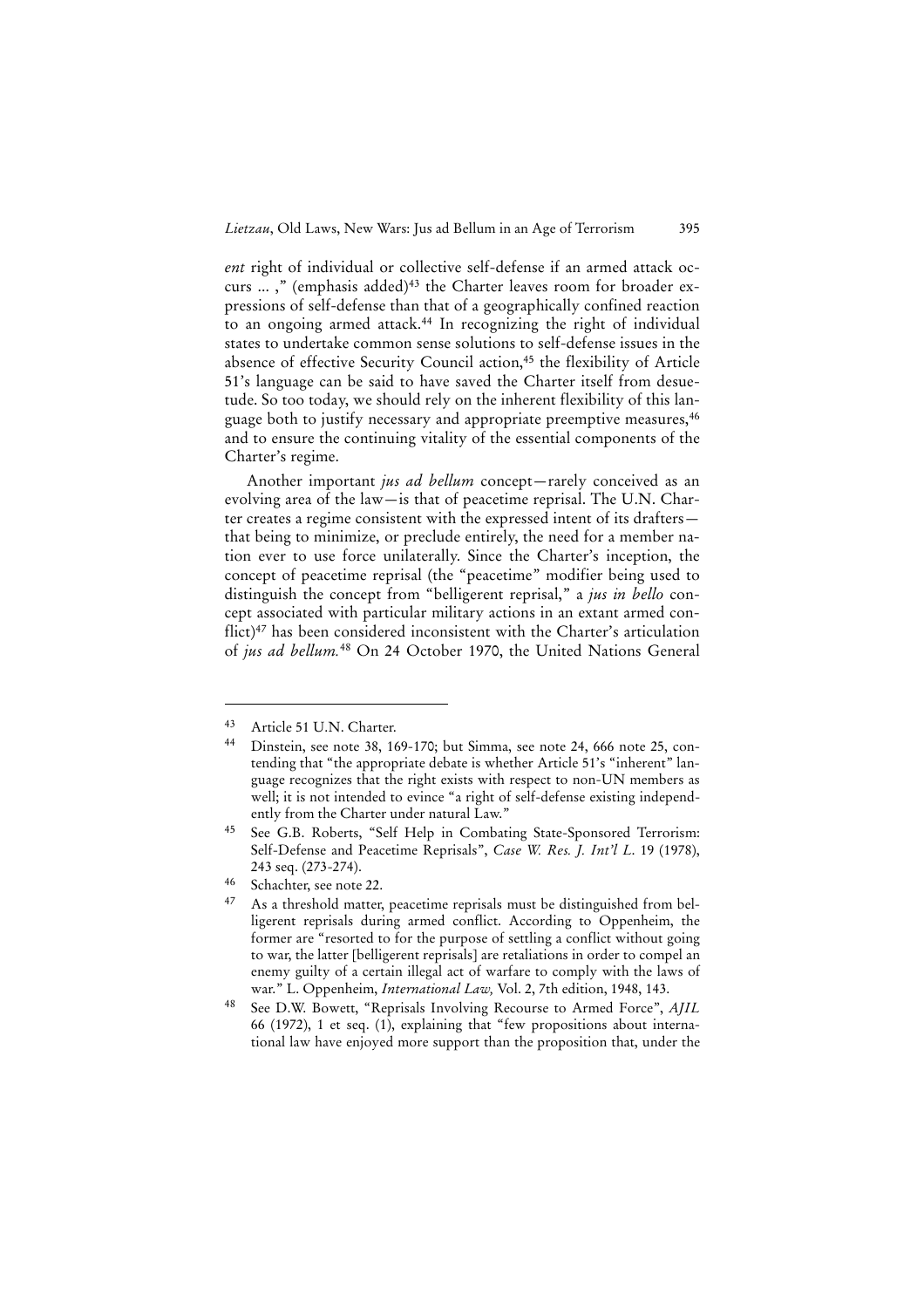Assembly passed Resolution 2625 (XXV), containing the unequivocal statement that states have a duty to refrain from acts of reprisal involving the use of force.49 The United States representative, Herbert Reis, commenting on this statement when it was first agreed upon in the Drafting Committee, opined that it represented a "valuable step forward."<sup>50</sup> One commentator succinctly summarized the global collective view of this tenet, stating, "Few propositions about international law have enjoyed more support than the proposition that, under the Charter of the United Nations, the use of force by way of reprisals is illegal."51 While few have pushed for an adjustment of this norm in the recent past, an analysis of the United States' response to 9/11 and the international support it garnered may evince an emergent acceptance of peacetime reprisal as appropriate under certain circumstances.

Yet another evolving segment of the law of conflict management is the imposition of vicarious liability for an armed attack—better known as the concept of state responsibility. In the *Nicaragua Case*, 52 the ICJ decision gave definition to the principle that although provision of arms or other forms of aid by one government to guerillas could be considered a use of force, it would not necessarily constitute an "armed attack" upon the other. In the words of Professor Lobel, "[t]his would suggest that a government could not launch counterattacks against terrorist bases in another state unless the terrorists were agents of the state or were controlled by its government."53 This principle was reaffirmed

Charter of the United Nations, the use of force by way of reprisals is illegal."

<sup>49</sup> A/RES/2625 (XXV) of 24 October 1970. As a threshold matter, peacetime reprisals must be distinguished from belligerent reprisals during armed conflict. See also A. Roberts/ R. Guelff (eds), *Documents on the Law of War*, 1982, 15: "A reprisal is an otherwise illegal act of retaliation carried out in response to illegal acts of warfare and intended to cause the enemy to comply with the law."

 $^{50}$  Bowett, see note 48, 1.

<sup>51</sup> Ibid.

<sup>52</sup> *Military and Paramilitary Activities* (Nicaragua v. US), ICJ Reports 1986, 14 et seq., (101-103), holding that a state is responsible for "sending by or on [its] behalf armed bands, groups, irregulars or mercenaries, which carry out acts of armed force against another State of such gravity as to amount to an actual armed attack conducted by regular forces, or its substantial involvement therein."

<sup>53</sup> J. Lobel, "The Use of Force to Respond to Terrorist Attacks: The Bombing of Sudan and Afghanistan", *Yale J. Int'l L*. 24 (1999), 537 et seq. (541).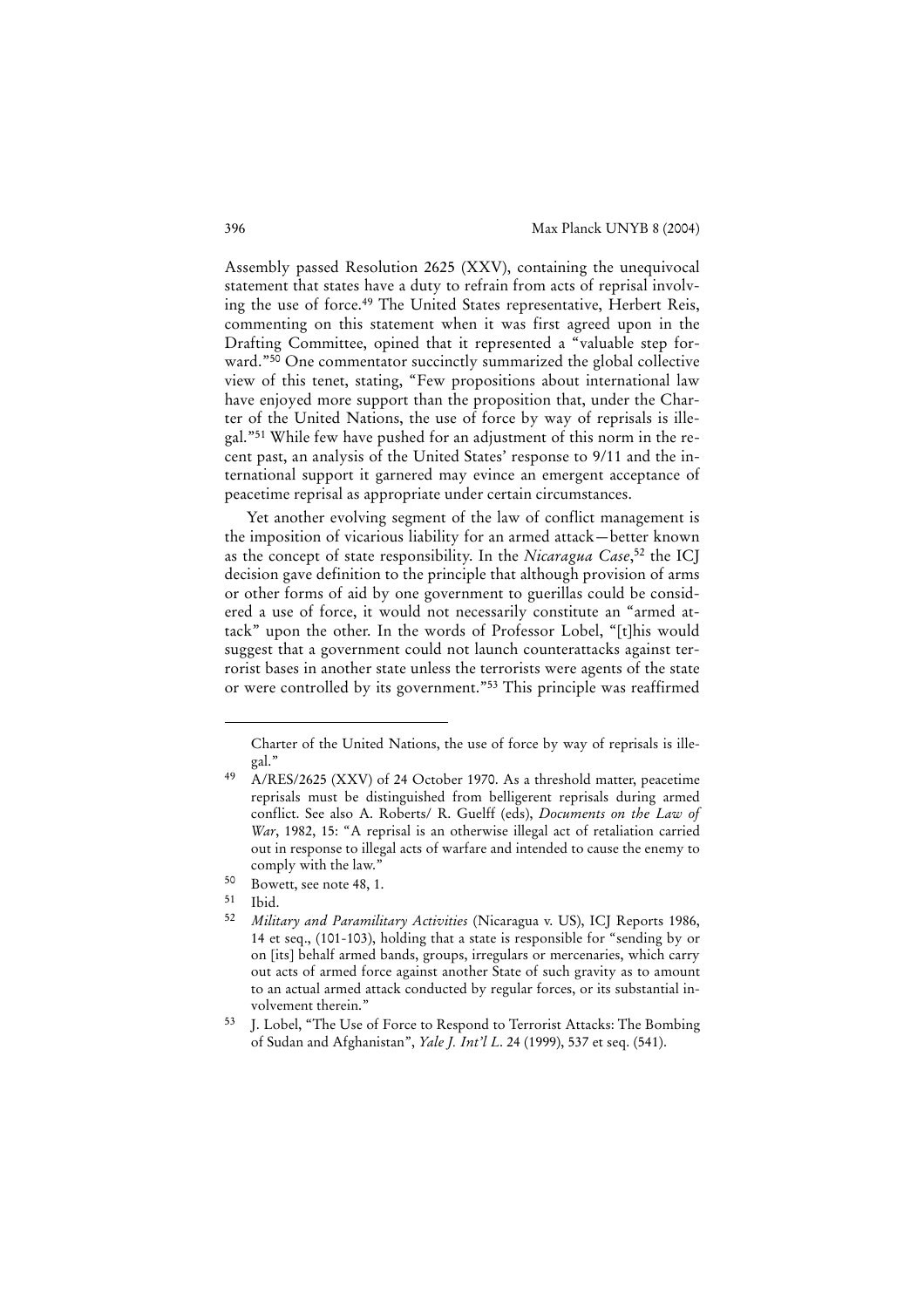in the *Iranian Hostages Case*. 54 Since *Hostages*, however, the norm has been severely circumscribed by customary state practice.<sup>55</sup> Moreover, recent developments in positive international law regarding application of the *aut dedere aut punire* principle to terrorism offenses confirms the international community's unwillingness to permit passive toleration of terrorists within one's jurisdiction.56 Ramifications for future uses of defensive force against states unable or unwilling to curtail terrorist activity within their borders are profound.

<sup>54</sup> *United States Diplomatic and Consular Staff in Tehran*, (U.S. v. Iran), ICJ Reports 1980, 3 et seq. (42). (hereinafter Iranian Hostages Case).

<sup>55</sup> See, e.g., R. Erickson, *Legitimate Use of Force Against State Sponsored Terrorism*, 1989, 100-103; W. Solf, "International Terrorism in Armed Conflict", in: H.H. Han, *Terrorism and Political Violence*, 1993, 317-331; M. Lohr, "Legal Analysis of U.S. Military Responses to State-Sponsored International Terrorism", *Naval Law Review* 34 (1985), 1 et seq. (7-9).

<sup>56</sup> Cf. article 8 of the International Convention for the Suppression of Terrorist Bombing, 15 December 1997. See also article 10 International Convention for the Suppression of the Financing of Terrorism, 9 December 1999. In addition, the Security Council has enacted S/RES/1373, imposing e.g. binding obligations upon states to prevent and suppress the financing of terrorist acts, to refrain from providing any support to terrorists, to deny safe haven to terrorists, to develop effective border controls, and to bring to justice those who commit terrorist acts, and to eliminate the supply of weapons to terrorists, S/RES/1373 (2001) of 28 September 2001, paras 1-2. See also A.D. Sofaer, "Sixth Annual Waldemar A. Solf Lecture in International Terrorism, the Law, and National Defense", *Mil. L. Rev.* 126 (1989), 89 et seq. (108). If not a crime of universal jurisdiction, terrorism is at the very least a crime of expanded jurisdiction. The entry into force of several counter-terrorism conventions that promulgate an *aut dedere aut punire* regime lends credence to the fact that even prior to 9/11, there was a growing consensus view that passive toleration of terrorist presence is no longer acceptable. Restatement (Third) of the Foreign Relations Law of the United States 404 (1987)—(The courts may have jurisdiction for "certain offenses recognized by the community of nations as of universal concern, such as piracy, slave trade, attacks or hijacking of aircraft, genocide, war crimes, and perhaps certain acts of terrorism, even absent any specific connection between the state and the offense. When proceeding on that jurisdictional premise, neither the nationality or the accused or the victim, nor the location of the crime is significant. The underlying assumption is that the crimes are offenses against the law of nations or against humanity and that the prosecuting nation is acting for all nations"). See also *Demjanjuk v. Petrovsky*, 776 F. 2d 571, 582-83 (6th Cir. 1985).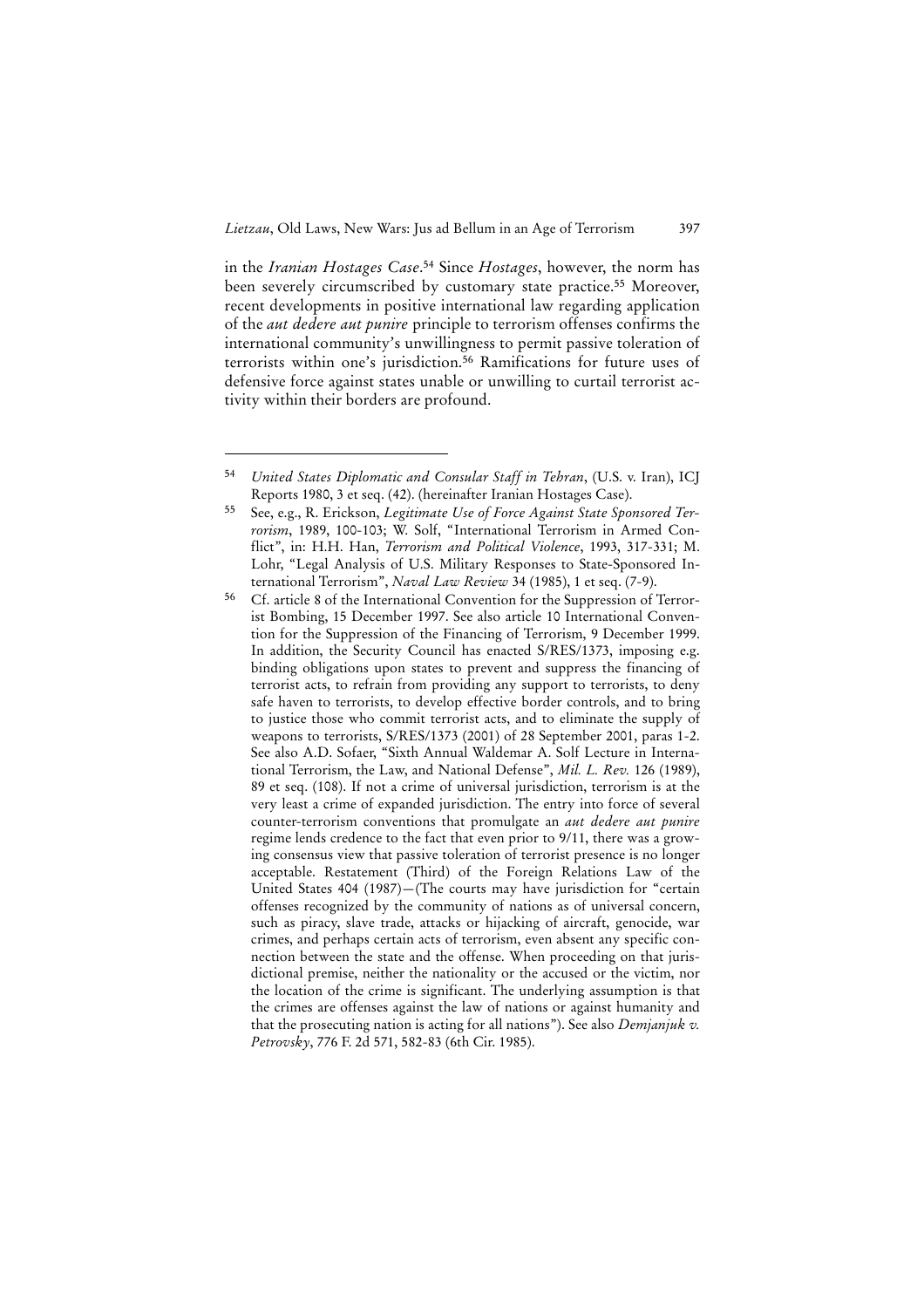398 Max Planck UNYB 8 (2004)

These developments in the interpretation of Article 51 and relevant self-defense concepts arguably demonstrate the necessity of and general international tolerance for departing from an overly restrictive, literal attachment to the language of the Charter; terrorist acts enhance geometrically, the credence and prudence of the argument for such a departure. Prior to 9/11, for example, many respected commentators were unwilling to acknowledge the availability, much less the lawfulness, of the doctrine of anticipatory self-defense as a basis for the use of force.<sup>57</sup> That the United States and others were routinely pilloried for their invocations of anticipatory self-defense to justify a use of force,<sup>58</sup> portended significant controversy on this issue with respect to a response to the 9/11 attacks. Such was not the case, however; in the glare of the harsh and unrelenting floodlight illuminating at once both the broken New York cityscape and the global reality of post-9/11 vulnerabilities, the metamorphosis of customary law as reflected in world perceptions and reactions already had begun.

The very nature of terrorism, characterized by brief, discrete, surprise attacks, precludes the execution of a traditional contemporaneous defense; the strictest reading of Article 51 is thus inappropriate.59 The questions that remain then are whether it has now been supplanted by an expanded concept of anticipatory self-defense (Afghanistan did not represent an "imminent" threat), a new concept of peacetime reprisal (*Operation Enduring Freedom* was clearly a *response* to 9/11), or some combination of the two; and to what extent these principles may be invoked against states that have demonstrated an inability or unwillingness to curtail terrorist activities within their borders.

<sup>57</sup> Simma, see note 24, 676: "Self-defense is thus permissible only after the armed attack has been launched. (...) Therefore Art. 51 has to be interpreted narrowly as containing a prohibition of anticipatory self-defense"; accord M. Akehurst, *A Modern Introduction to International Law*, 1984, 223.

<sup>58</sup> See, e.g., R. Sadurska, "Threats of Force", *AJIL* 82 (1988), 239 et seq. (256- 260).

<sup>59</sup> But see M. Bothe, "Terrorism and the Legality of Preemptive Force", *EJIL* (2003), 227 et seq., arguing that the preemptive strike doctrine of National Security Strategy 2002, adapts the perceived threats concept so as to unacceptably expand the right of anticipatory self-defense.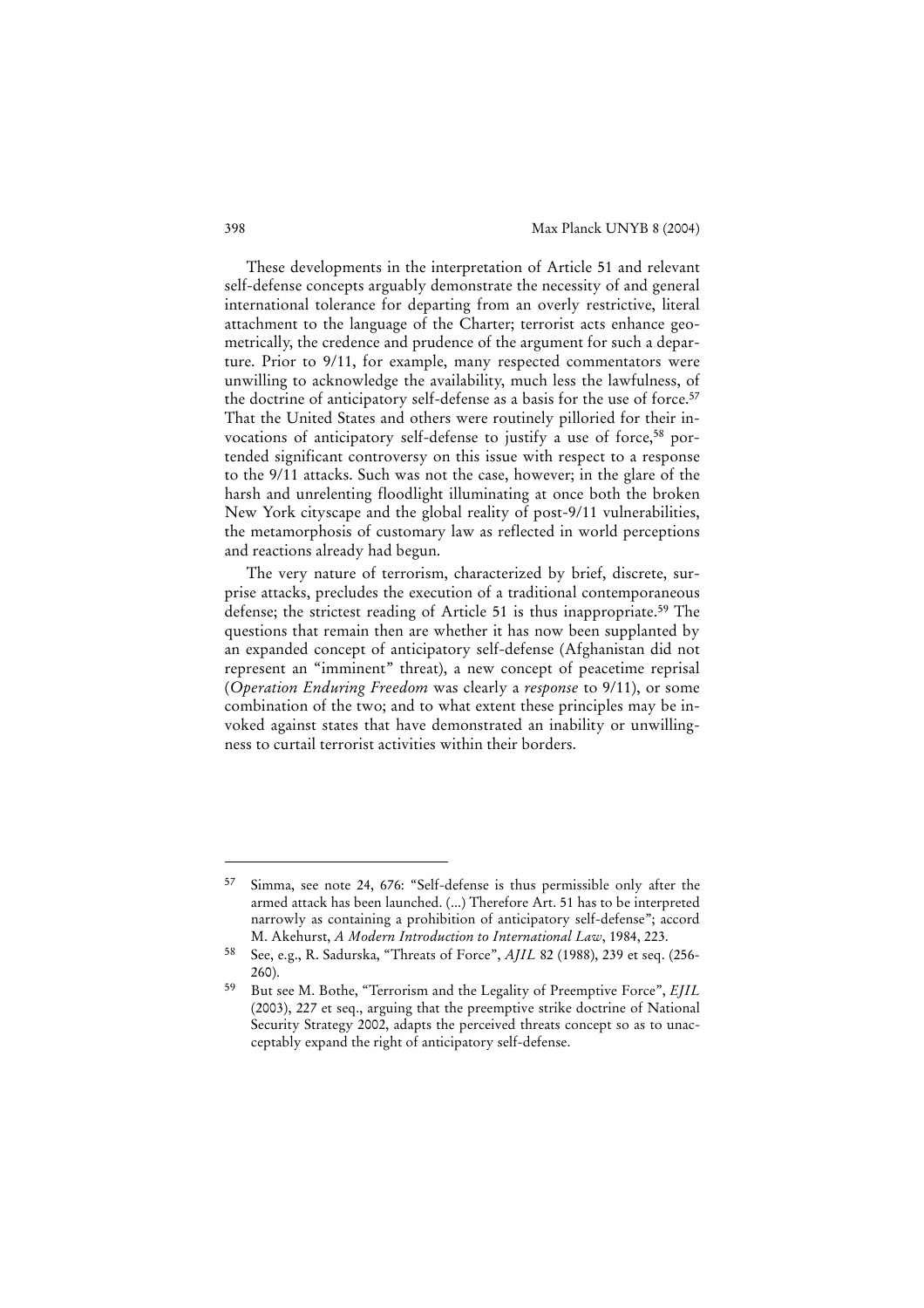### **III. Operation Enduring Freedom**

1

In response to the 9/11 terrorist attacks, the United States launched a military strike against Al Qaeda and Taliban forces in Afghanistan on 8 October 2001. *Operation Enduring Freedom* sheds light on evolving norms regarding several controversial and significant areas of selfdefense theory: 1.) anticipatory self-defense; 2.) reprisal; and 3.) state responsibility. A relative absence of international dissent has resulted in a paucity of legal analyses associated with this use of force, but careful observation reveals that the Afghanistan intervention may evidence a greater international acceptance of particular self-defense norms or an emerging norm of syncretic approval grounded in myriad factors.

Since 1945, the language of the Charter has remained intact, but the above history demonstrates that the breadth of actions asserted as being subsumed by the language of Article 51 has evolved to accommodate the legitimate security needs of Member States. The bane of terrorism has further discredited the most literal conservative readings of selfdefense law. Recent global responses to terrorism appear to have further advanced more utile constructs and significantly improved clarity as to the limits of applicable norms. *Operation Enduring Freedom* is one such action.

9/11 is the first time since the U.N. Charter entered into force that the United States has been compelled to respond to an unequivocal cross-border "armed attack." To many, the absence of such an armed attack has been the gravamen of their condemnation of past U.S. military interventions.<sup>60</sup> Those detractors did not assess the post-9/11 intervention as suffering the same legal weaknesses of previous interventions, and accepted it as consistent with even stricter readings of Article 51 of the U.N. Charter.<sup>61</sup> But closer analysis of the circumstances asso-

<sup>60</sup> See, e.g., Brownlie, see note 30, 275-280; L. Henkin, *How Nations Behave: Law and Foreign Policy*, 2nd edition, 1979, 141; but see M.S. McDougal, "The Soviet-Cuban Quarantine and Self-Defense", *AJIL* 57 (1963), 597 et seq. (599), arguing that the Charter's drafters, by inserting Article 51, did not intend to impose new limitations on the self-defense right; Schachter, see note 41, 1634-1635; A.D. Sofaer, "International Law and Kosovo", *Stanford J. Int'l L.* 36 (2000), 1 et seq. (16); T.M. Franck, *Recourse to Force: State Action Against Threats and Armed Attacks*, 2002, 97-99.

<sup>61</sup> See generally S.D. Murphy, "Terrorism and the Concept of "Armed Attack" in Article 51 of the U.N. Charter", *Harv. Int'l L. J.* 43 (2002), 41 et seq.; C. Stahn, "International Law Under Fire: Terrorist Acts as 'Armed Attack': The Right to Self-Defense, Article 51 (1/2) of the U.N. Charter,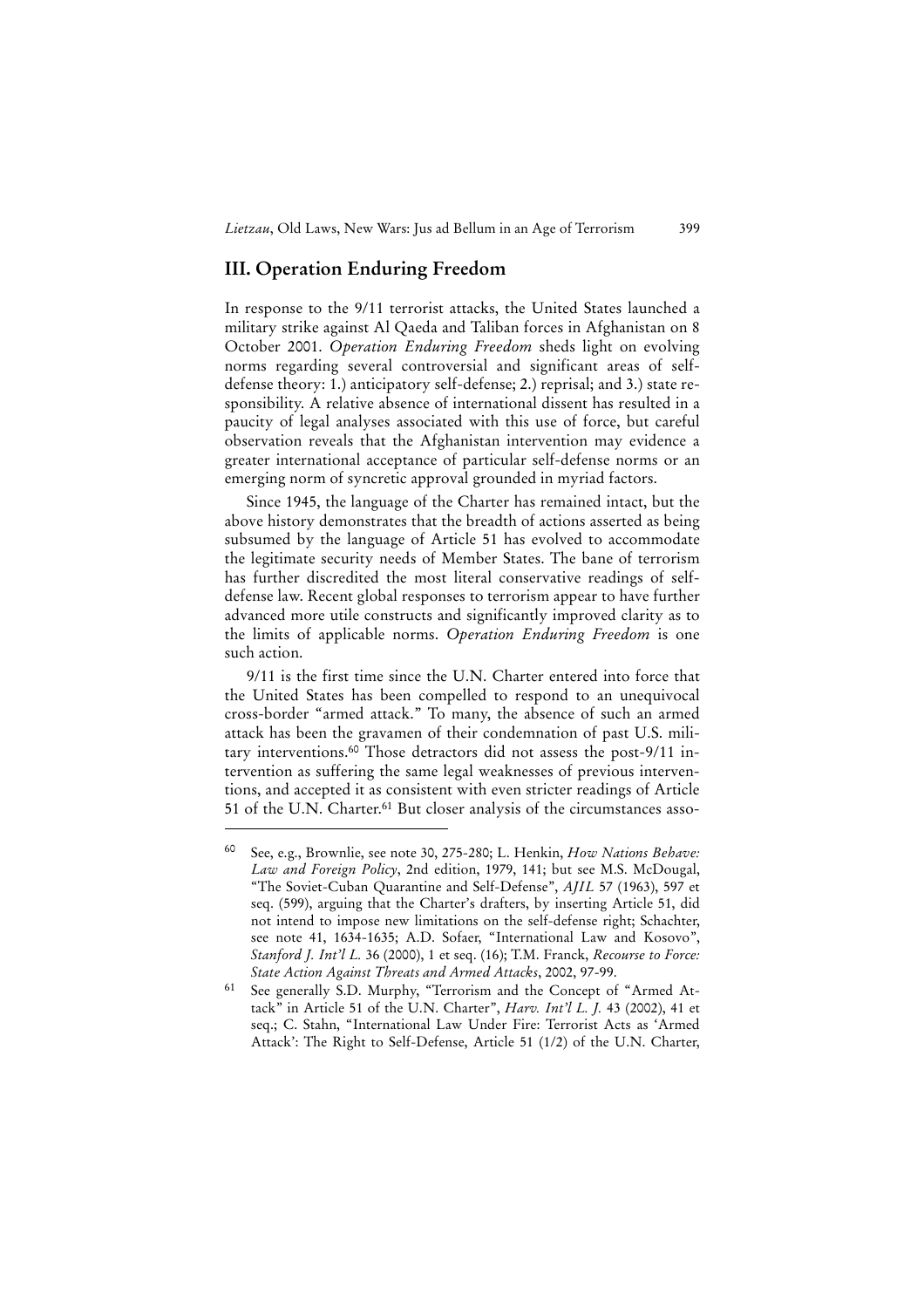ciated with military intervention in Afghanistan—and terrorism generally—reveals that the same underlying concerns informing past rejections of anticipatory self-defense theories in fact apply in this case as well.62

A restrictive interpretation of Article 51 would not simply require that an "armed attack" (presumably within the state's territory) occur before self-defense could be lawfully employed; it would mandate, with even greater force, the additional requirement that actions in selfdefense serve as only a temporary measure to mitigate the damage visited by an on-going attack. Recall that the pertinent language preserves the self-defense right "until the Security Council has taken measures necessary to maintain international peace and security."63 If the intent of Article 51 is to permit an exigent response only until the Security Council can act, then the armed intervention into Afghanistan would clearly be illegal—more than a month elapsed between the 9/11 attacks and the United States' response, affording ample opportunity for U.N. Security Council action in the interim.

### **1. Anticipatory Self-Defense**

In 1986, President Reagan launched an attack, *Operation El Dorado Canyon*, in response to the terrorist bombing of a Berlin discothèque. The attack was initially described by many as a reprisal; later, upon advice of counsel, the President clarified that the attack was an exercise of anticipatory self-defense consistent with Article 51 of the United Nations Charter.64 Immediately after 9/11, it appeared that the environ-

and International Terrorism", *Fletcher Forum of World Affairs* 27 (2003), 35 et seq.

<sup>62</sup> But see Y. Dinstein, *War, Aggression and Self-Defense*, 2001, 165-169. Criticizing anticipatory self-defense and stressing the need for a precipitating armed attack. Dinstein would apparently not impose a temporal requirement on self-defense action as discussed below.

<sup>63</sup> Article 51 U.N. Charter.

See E. Clift/ J. Nelson, "Official Tells of Decision-Making; Reagan OKd Plans for Earlier Attacks", *L.A. Times*, 16 April 1986, 1.1. On 5 April 1986, a bomb exploded in a discotheque in Berlin frequented by United States service personnel. Of the 200 injured, 63 were American soldiers; one soldier and one civilian were killed. On the late evening of 15 April and early morning of 16 April 1986, under the code name El Dorado Canyon, the United States launched a series of military air strikes against ground targets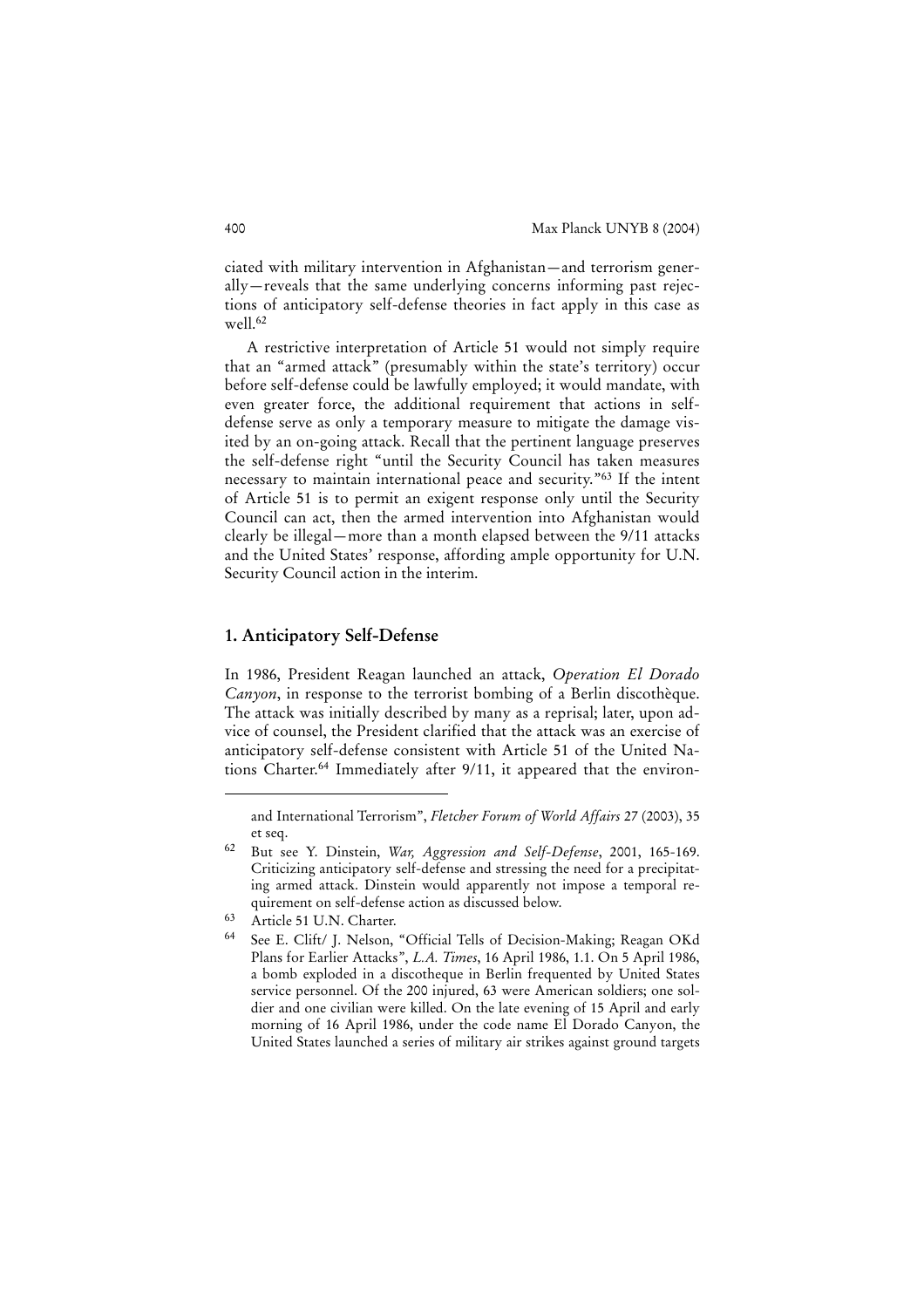ment mandating such parsing of words had all but evaporated. From an international law and policy perspective, the most noteworthy characteristic of U.S. intervention in Afghanistan was the relative absence of criticism from the international community. The 9/11 terrorist attack was clearly seen as an act of war; the United States intervention in Afghanistan arguably required no explanation or justification.65 There seems to have been universal acceptance of the proposition that this particular use of force was both lawful and appropriate. It is not immediately clear, however, what legal analysis justified such an intervention and how that justification could be articulated to provide some predictability for future operations.

Close analysis of *Operation Enduring Freedom* reveals that the circumstances surrounding the attacks of 9/11 provide little "hook" on

inside Libya. The timing of the attack was such that while some of the strike aircraft were still in the air, President Reagan was able to address the US public and much of the world. He emphasized that this action was a matter of US self-defense against Libya's state-sponsored terrorism. In part, he stated: "Self-defense is not only our right, it is our duty. It is the purpose behind the mission (...) a mission fully consistent with Article 51 of the U.N. Charter." The President claimed "irrefutable proof" that Libya had directed the terrorist bombing of the disco, citing American intelligence interception of a message from Gaddafi ordering an attack on Americans "to cause maximum and indiscriminate casualties."

<sup>65</sup> See M. J. Glennon, "Preempting Terrorism; The Case for Anticipatory Self-Defense", *Wkly. Standard*, 28 January 2002, 17, 24; D. Polman*,* "'War' is Now More than a Metaphor; Deadly Terror Attacks – and the Promised U.S. Response – Make a Long Overused Word Mean Just What It Says", *Phila. Inquirer*, 13 September 2001, A5. One could argue that the concept of anticipatory self-defense was not called into question during the initial intervention in Afghanistan. This is because the primary criticism of the doctrine for some had always been the absence of an actual "armed attack". The events of 9/11 amounted to an armed attack on the United States, and the close association between the Taliban and the perpetrators of the attack justified an imputation of responsibility to Afghanistan. In fact, however, the cross-border attack did little to alter the anticipatory nature of the United States response. The nature of a terrorist attack is such that it is temporally confined – there is no continuing attack that requires immediate defensive measures. Thus, the armed response in this instance was really designed to prevent additional future terrorist attacks. Regardless of the terminology used, however, the United States' responsive intervention into Afghanistan does not fit neatly into the language of Article 51 of the U.N. Charter. It has, nevertheless, been widely accepted as a lawful act of selfdefense.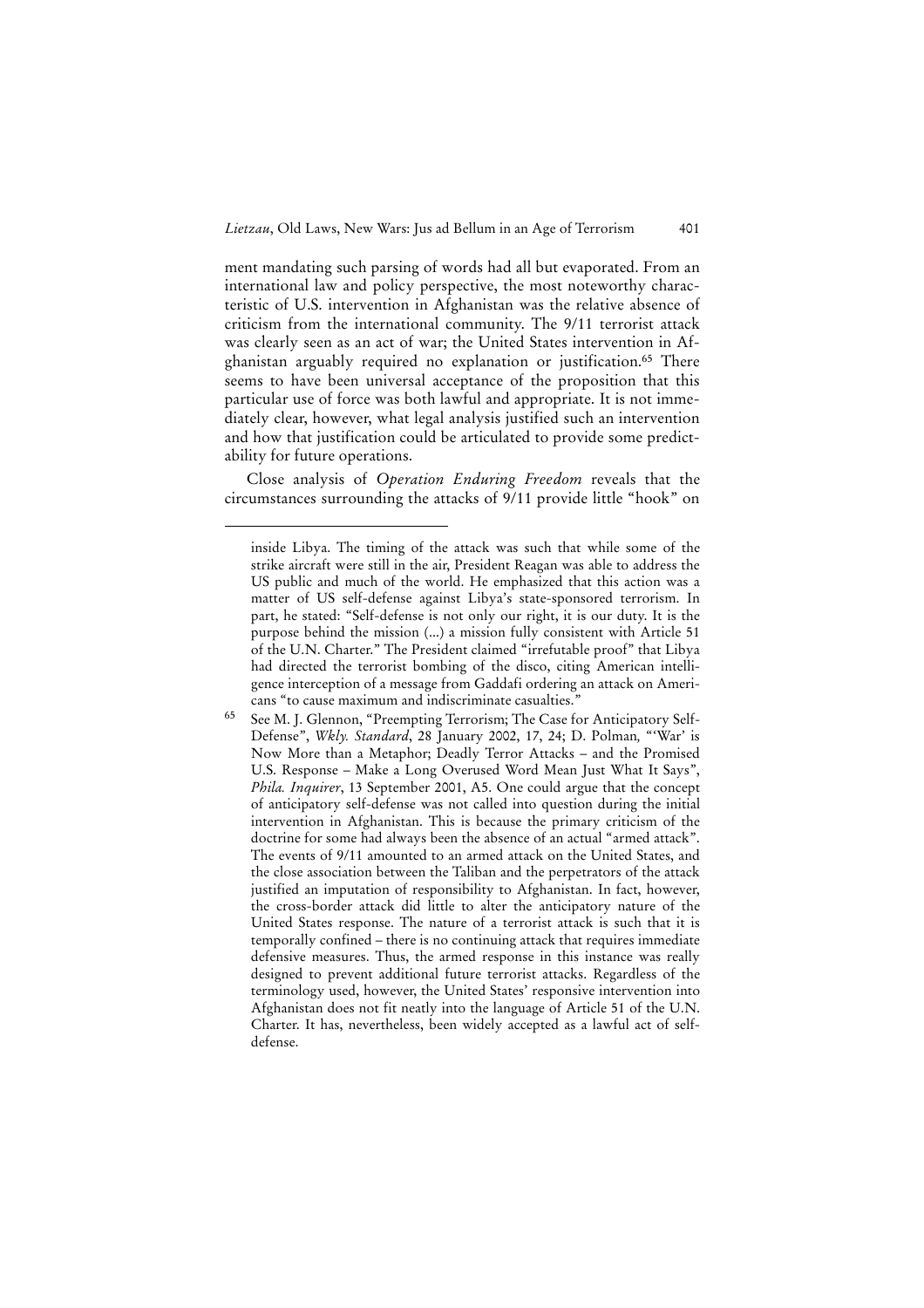which the strict constructionist could "hang his hat" in explaining departure from a pattern of criticizing U.S. interventions undertaken in the name of anticipatory self-defense. Even given the cross-border incursion, it is clear that Article 51 intends to sanction the use of force in self-defense against an ongoing incursion only until the U.N. Security Council can act to restore peace and security. Most certainly, there was time between 9/11 and the initiation of U.S-lead hostilities in Afghanistan for United Nations Security Council action on this matter.<sup>66</sup> And, given that the Security Council had acted in Resolution 1368 to condemn the attacks and to recognize the applicability of a self-defense right,67 but not specifically to authorize the use of force, comity with past practice would have prompted the strict constructionist to assert that the United Nations' Resolution was not intended to justify military intervention.

When the circumstances leading up to *Operation Enduring Freedom* are broken down into identifiable constituents, we find that, at its essence, the intervention was perhaps the purest example of anticipatory self-defense in recent years. Some might argue that the 9/11 attack obviated the need to justify a response under anticipatory self-defense theory; the distinguishing feature of this intervention being not the clarity

*The Security Council*,

<sup>66</sup> The US did not initiate intervention in Afghanistan until 8 October 2001, 27 days after the attacks of 11 September; see also Article 51 U.N. Charter.

See S/RES/1368 (2001) of 12 September 2001:

*Reaffirming* the principles and purposes of the Charter of the United Nations,

*Determined* to combat by all means threats to international peace and security caused by terrorist acts,

*Recognizing* the inherent right of individual or collective self-defence in accordance with the Charter,

 <sup>1.</sup> *Unequivocally condemns* in the strongest terms the horrifying terrorist attacks which took place on 11 September 2001 in New York, Washington, D.C. and Pennsylvania and *regards* such acts, like any act of international terrorism, as a threat to international peace and security; (...)

 <sup>3.</sup> *Calls* on all States to work together urgently to bring to justice the perpetrators, organizers and sponsors of these terrorist attacks and *stresses* that those responsible for aiding, supporting or harbouring the perpetrators, organizers and sponsors of these acts will be held accountable; (...)

 <sup>5.</sup> *Expresses* its readiness to take all necessary steps to respond to the terrorist attacks of 11 September 2001, and to combat all forms of terrorism, in accordance with its responsibilities under the Charter of the United Nations; (...).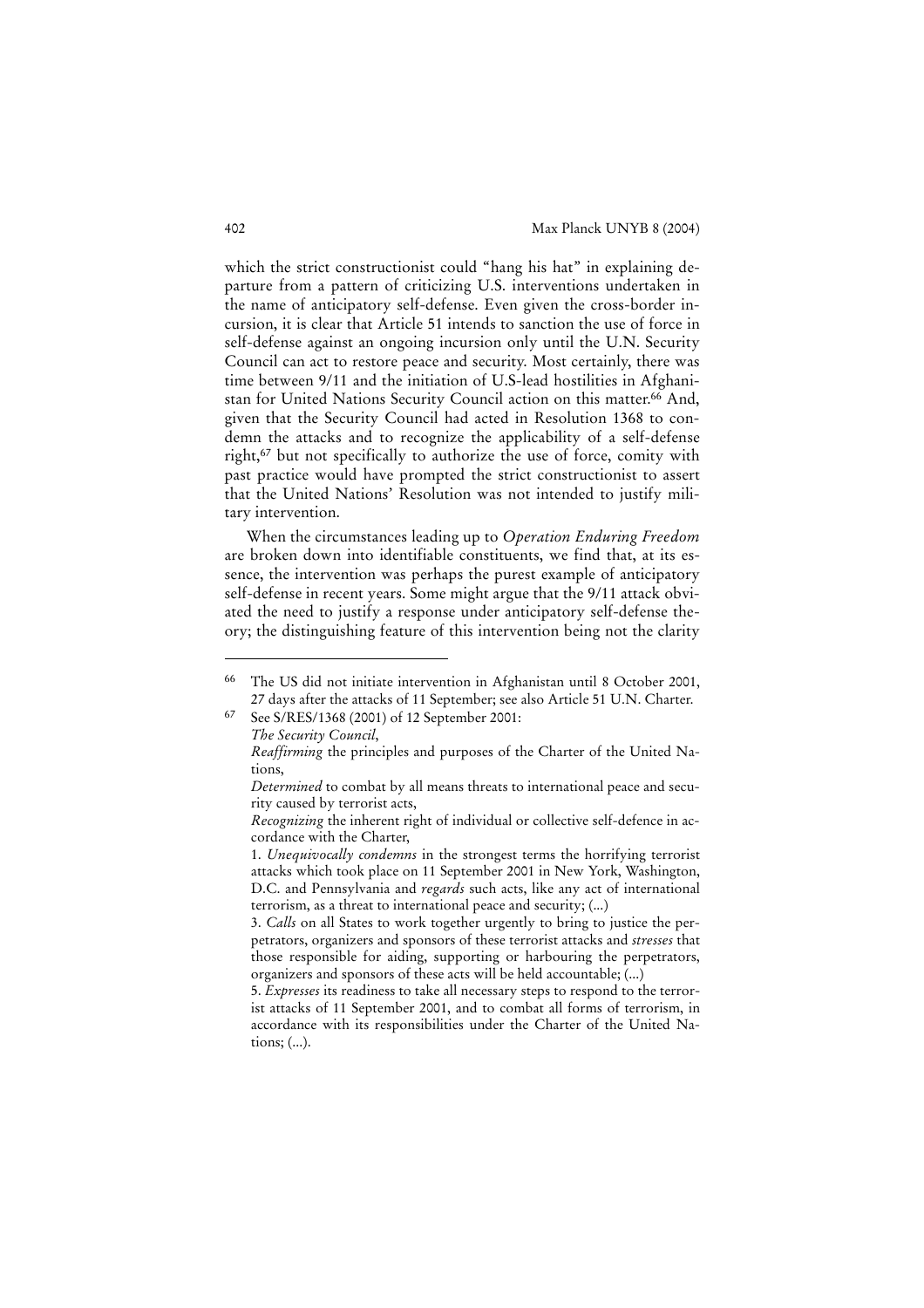of evidence adumbrating hostile intent so much as the fact of a previous attack. But given the general aversion with which reprisal has been viewed—no one ever has claimed that a retaliatory/reprisal strike is appropriate under the Charter—unsanctioned interventions have consistently been justified as acts of "self-defense," not as a response to prior attack.68 Previous criticisms of anticipatory self-defense actions due to the absence of across-border attack are simply not answered by the fact that *Operation Enduring Freedom* was preceded by a single attack nearly a month prior.

Whether international acquiescence to, if not approval of, the United States' use of military force against Afghanistan evinces a conscious acceptance of an anticipatory self-defense doctrine may be debated, but the broad-based respect for U.N. Security Council Resolution 1368 clearly undermines any literalist argument that in failing to reference anticipatory self-defense expressly, the Charter renders the theory moot. In pained but clear language, the French Ambassador to the United Nations, who began drafting the resolution only hours after the 9/11 attacks, wrought significant developments in international law. The question as to precisely what those developments are, however, will long provide fodder for debate.

As much as any past intervention, that into Afghanistan calls into question the definition of the term, "defense." Our military operations in Afghanistan were arguably not "defensive" in nature; we effected the

<sup>68</sup> As used in this paper, the term "unsanctioned" refers to uses of force not expressly authorized by the United Nations. A classic case study of unsanctioned self-defense against the weapons of mass destruction threat is the 1981 Israeli air strike against the Osirik nuclear reactor outside Baghdad. Although one justification for the attack was the existence of an armed conflict between Israel and Iraq, Israel also claimed that "in removing this terrible nuclear threat to its existence, Israel was only exercising its legitimate right of self-defense within the meaning of this term in international law and as preserved also under the United Nations Charter." In assessing the merits of this argument, it is important to note that Israel had fought Iraq three times (1948, 1967, 1973) and Iraq denied the right of Israel to exist as a state. Israel concluded that it was a future target of Iraqi nuclear capability, which it estimated would be operational by 1985. See A. D'Amato, "Israel's Air Strike Upon the Iraqi Nuclear Reactor", *AJIL* 77 (1983), 584 et seq. Despite the proportional nature of the attack, Israel's actions were widely condemned. See also R.F. Teplitz, "Taking Assassination Attempts Seriously: Did the United States Violate International Law in Forcefully Responding to the Iraqi Plot to Kill George Bush?", *Cornell Int'l L. J.* 28 (1995), 569 et seq. (576-583).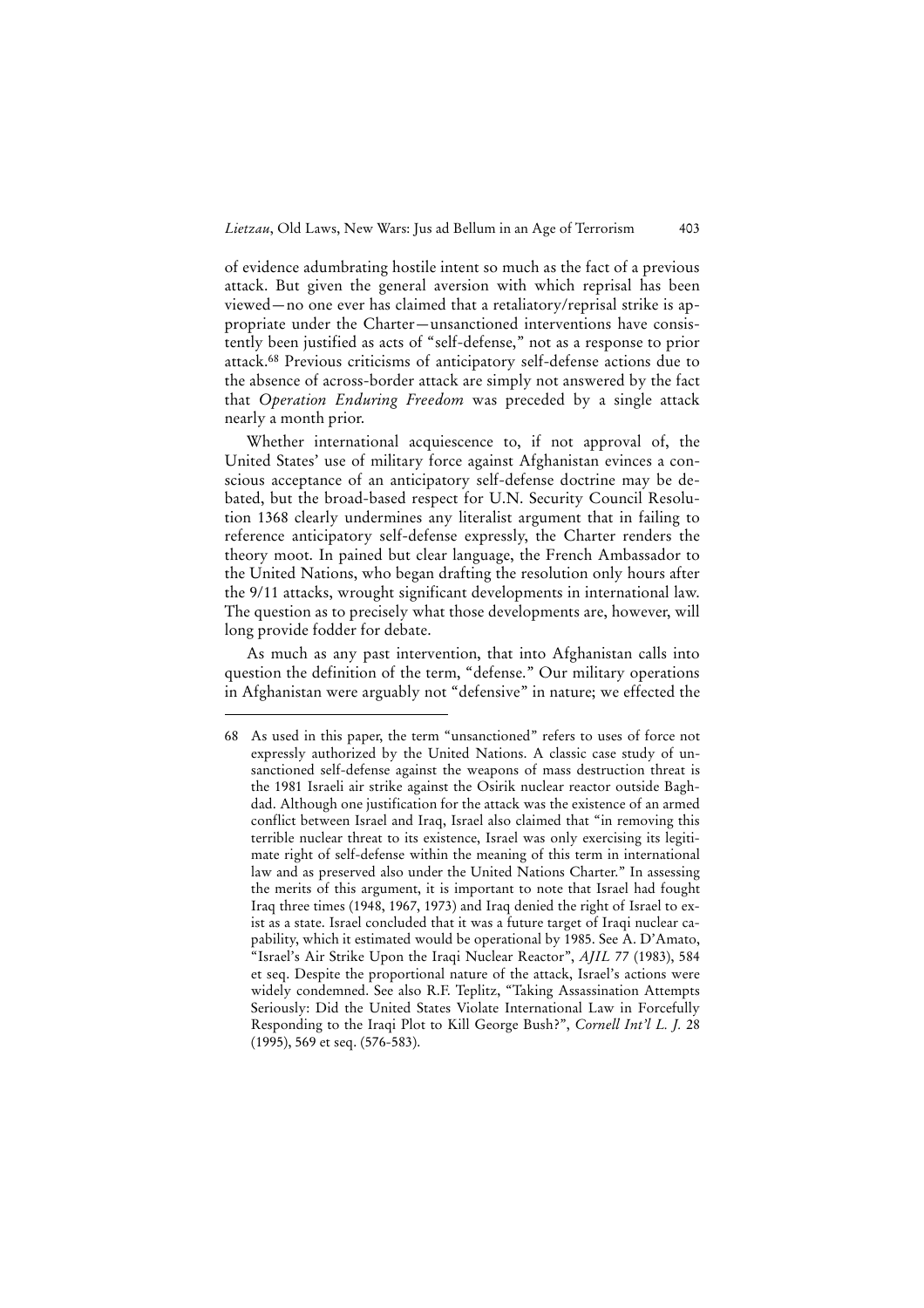overthrow of a regime.69 But one can claim that our actions were "preemptively" or "preventatively" defensive in that they were designed to preclude another attack. In this regard, the military endeavor represents a classic example of anticipatory self-defense. The most conservative renditions of anticipatory self-defense theory are clearly inadequate in this day and age. Requiring a particularized, anticipated attack essentially authorizes terrorists to operate with impunity, so long as their specific conspiracies and capabilities are not disclosed. Such a constraint could limit terrorism response options to only those cases where the intelligence regarding future attacks is extremely well-developed. This would be inadequate from both protective and deterrent viewpoints.

Looking at the changed circumstances of the post-9/11 world, it would seem that the argument for anticipatory self-defense today proceeds *a fortiori* when compared to the justifications used historically. Disallowing anticipatory self-defense would effectively give license to terrorists, or even mandate victimization. Considering the extreme lethality of weaponry readily available today, the costs of that victimization could quickly rise to unacceptable levels. To reject anticipatory self-defense in cases of terrorism, the world would be telling potential aggressors and state sponsors of terrorist acts that their preparatory actions were essentially immune from recourse.

Classic in one regard, however, the exercise of anticipatory selfdefense in *Operation Enduring Freedom* was welcomed internationally in a way that past "classic" examples were not. Moreover, it involved unique characteristics that set it apart from other previous examples. One of those characteristics, discussed below in more detail, was its retributive quality. If it was "anticipatory," it was so because it anticipated another future terrorist attack for its legal justification. It was also retributive, however, because it was effected in retaliation for 9/11.

Many have long deemed unlawful under the U.N. Charter both of these self-defense related justifications for the use of force: past criticisms of anticipatory self-defense have been most vituperative and sustained due to the absence of a precursor "armed attack" against which to "defend;" peacetime reprisal is impugned for not being defensive at all—rather it responds to a completed act.70 Analogizing *jus ad bellum* 

<sup>69</sup> See R. Roeper, "Even Towering Figures are Often Unknowns", *Chicago Sun Times*, 14 April 2003, 11; "Saddam and His Statue Take a Fall", *Tulsa World*, 10 April 2003, A18.

<sup>70</sup> See Bowett, see note 48, 1, explaining that "few propositions about international law have enjoyed more support than the proposition that, under the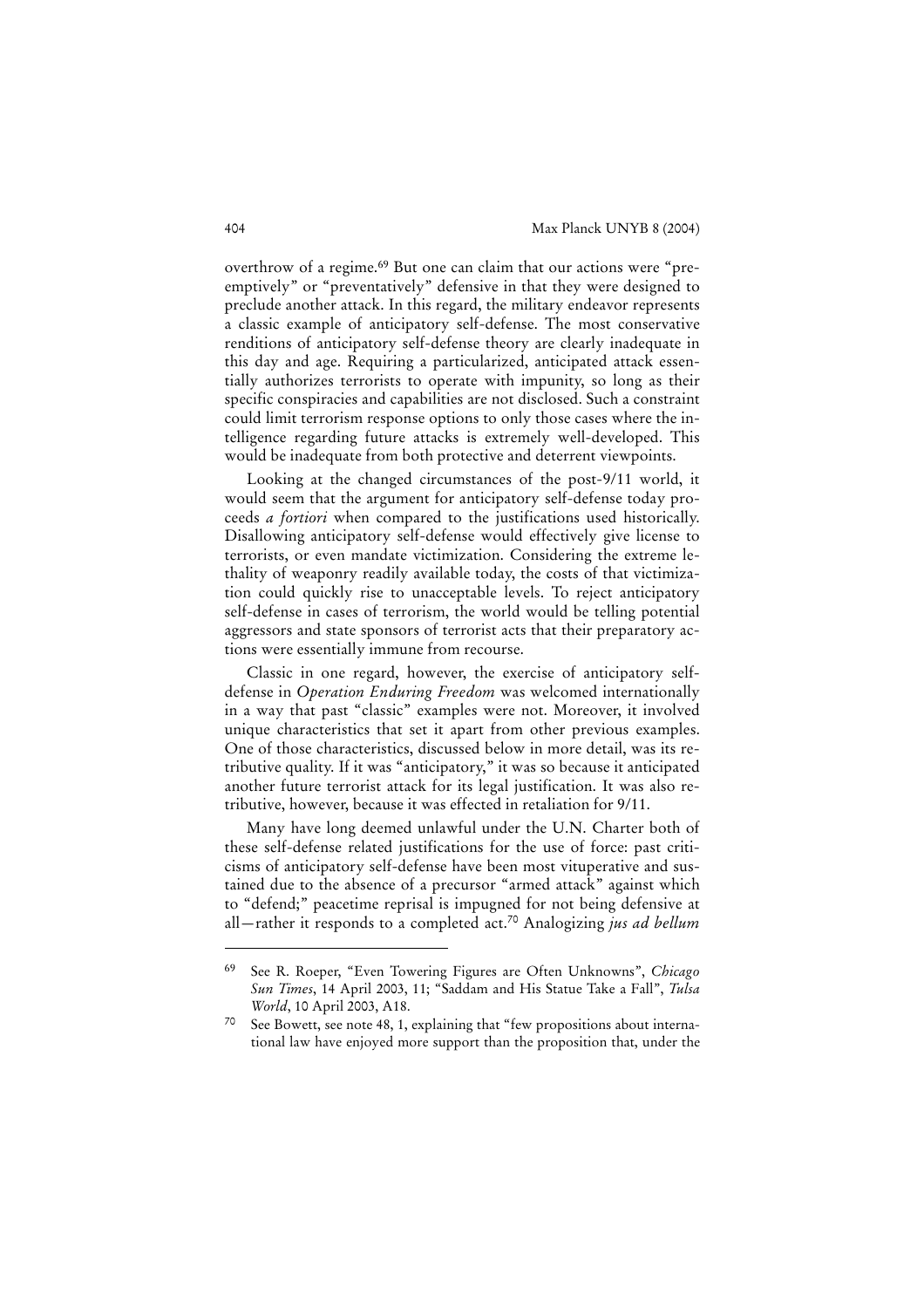to childhood fisticuffs, classic self-defense doctrine is the authority to block punches while an appeal for protective action is made to the U.N. Security Council adult authority. Reprisal is a subsequent retaliatory attack and anticipatory self-defense is a preemptive punch. *Operation Enduring Freedom* fits neither analogy neatly; it is the return punch.

Conceived in this way, the playground fight analogy proves quite apt. While the normative construct involves non-aggression principles and schoolyard authorities to secure that environment, in the absence of effective enforcement, the most acceptable responses (in descending order) would be: 1.) the blocking of a punch (literal, strict-constructionist Article 51—almost certainly acceptable, but perhaps impossible with regard to terrorism); 2.) the return punch (to preempt subsequent blows—likely acceptable unless disciplinary authorities are deemed so effective as to obviate the need); 3.) the preemptive strike (pure anticipatory self-defense—likely resulting in detention unless disciplining authorities acknowledge the certainty of such self-defensive need, and even then they would likely only turn a blind eye, avoiding public approval); and 4.) the subsequent retaliatory attack in revenge (unlikely to curry schoolmarm favor, even when explained by the most effective playground lawyer).

*Operation Enduring Freedom* fits well in category 2.) The use of force is not in its most essential nature defensive, and it is ultimately a preemptive measure in anticipation of future attacks. Unlike pure anticipatory self-defense (category 3) however, *Operation Enduring Freedom*, which enjoys far greater international acceptance than past uses of force in the anticipatory self-defense category, is characterized by an additional retaliatory component (category 4). Thus, to fully understand the evolving post-9/11 *jus ad bellum* norms, it is useful to review the doctrine of peacetime reprisal.

#### **2. Reprisal**

1

Though retribution has traditionally been deemed prohibited under the U.N. Charter and the concept of peacetime reprisal maligned as antithetical to the Charter's security structure, the dearth of criticism attending *Operation Enduring Freedom* may derive partly from the fact that the counter-attack was not *mere* anticipatory self-defense; it also

Charter of the United Nations, the use of force by way of reprisals is illegal."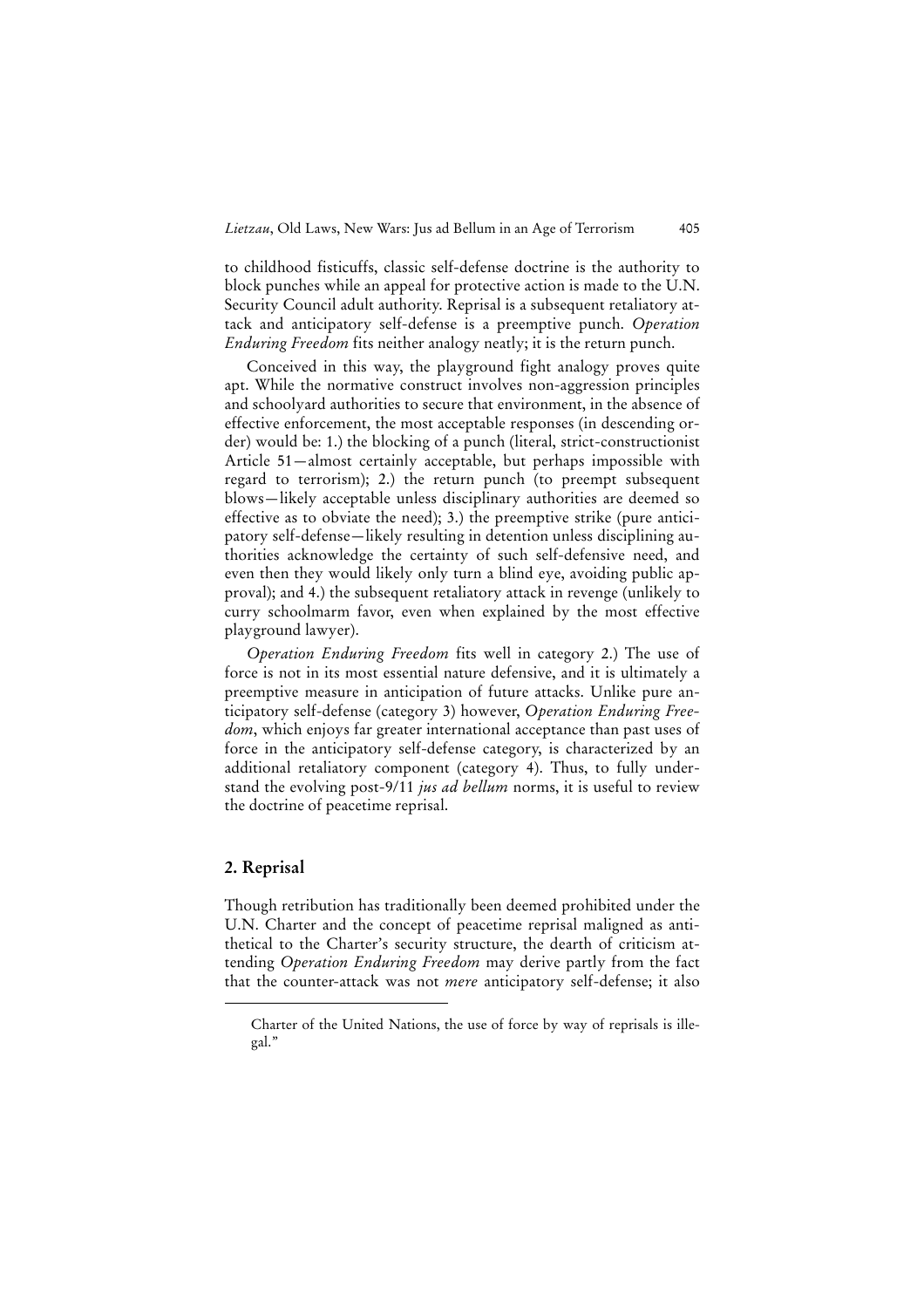responded to an unambiguous use of force. In other words, a defenserelated reprisal, one that responds to a past attack with a view to preventing a future attack, may be lawful. While the concept of peacetime reprisal may no longer reflect customary international law, it appears that the legitimacy of such interventions may be bolstered if they respond to a prior attack.

The last time the United States used the military instrument to respond to a terrorist event was the Tomahawk missile attack ordered by President Bill Clinton in response to the 1998 African embassy bombings.71 The facts permit several theories as to why that response was not well received internationally. Some may have viewed as insufficient evidence that Al Qaeda had committed the attack; others may have objected to one target of the attack—a Sudanese pharmaceutical plant.<sup>72</sup> Some, however, would have criticized the attack as amounting to a peacetime reprisal.73 These same criticisms were not verbalized in response to U.S. action in *Operation Enduring Freedom*.

The most visible goal of the U.N. Charter is to prevent an accelerating chain of wrongs that can lead to war. Thus, Article 33 requires parties to seek peaceful means to settle disputes.74 The vengeful motiva-

<sup>71</sup> See Lobel, see note 53, 539; B. Woodward, "CIA Paid Afghans to Track Bin Laden: Team of 15 Recruits Operated Since 1998", *Wash. Post*, 23 December 2001, A1.

<sup>72</sup> See B. Gellman, "U.S. Supects Al Qaeda Got Nerve Agent from Iraqis; Analysts: Chemical May Be VX, And Was Smuggled Via Turkey", *Wash. Post*, 12 December 2002, A1. In 1998, the Clinton administration asserted that Iraq provided technical assistance in the construction of a VX production facility in Sudan, undertaken jointly with Al Qaeda. In retaliation for Al Qaeda's August 1998 truck bombing of US embassies in Kenya and Tanzania, President Bill Clinton ordered the launch of Tomahawk missiles to destroy the facility, alleged to operate under cover of the al Shifa pharmaceutical plant in Khartoum, Sudan's capital. See also Lobel, see note 53, 556: Noting that most nations, including U.S. NATO allies such as France, Italy, Britain, and Germany, appear to believe that the United States attacked the wrong factory in Sudan.

<sup>73</sup> See, e.g., W.M. Reisman/ J.E. Baker, *Regulating Covert Action*, 1992, 93, 101-102.

<sup>74</sup> Article 33 U.N. Charter: "(1) The parties to any dispute, the continuance of which is likely to endanger the maintenance of international peace and security, shall, first of all, seek a solution by negotiation, enquiry, mediation, conciliation, arbitration, judicial settlement, resort to regional agencies or arrangements, or other peaceful means of their own choice. (2) The Secu-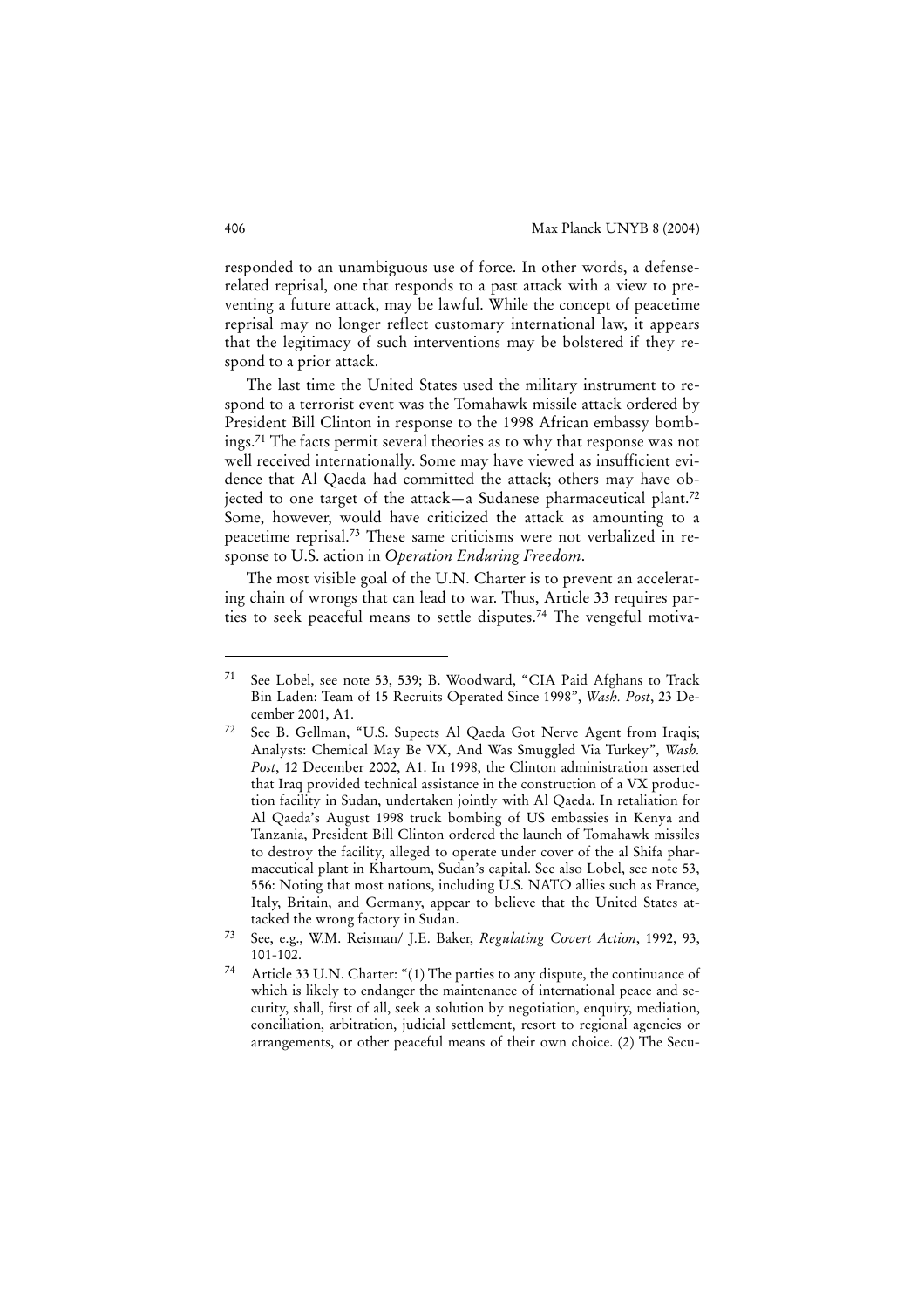tions of peacetime reprisal are contrary to this norm, as is the tit-for-tat mentality evoked by the terminology. A reprisal is more likely to initiate or continue a chain of wrongs than to effect a break in that chain.

A strong argument can be made, however, that the deterrent aspect of peacetime reprisals is not contrary to the goal of international peace. Rather, it is the escalatory and vengeful nature of reprisals that is so contemptuous. Thus, retaliatory action for the purpose of deterring an armed attack might be acceptable *if* that deterrence is *necessary* for a nation to meet its self-defense needs and can reasonably be found to be constituent in the "inherent right of self-defense." That there may be a small area of common ground between a reasonable deterrent action and a punitive reprisal should not undermine the legitimacy of the former.

In carefully comparing elements of peacetime reprisals with those imbuing more traditional self-defense concepts, one is struck by an apparent close relationship between the two. The traditional elements of self-defense are necessity and proportionality.<sup>75</sup> The necessity prong traditionally is comprised of two sub-elements: 1.) an immediate threat; and 2.) an attempt at redress.76 Because proportionality of response can be applied to reprisals as easily as to any traditional self-defense action, it only is the first element, an immediate threat that distinguishes selfdefense (based on a future threat) from reprisal (based on a prior violation of international law). Professor Bowett describes it in the following terms: "Self-defense is future- oriented since its goal is state security against threats to its territory or sovereignty. Reprisals, on the other hand, are oriented to the past, they seek to punish previous illegal acts and prevent their recurrence."77 The primary distinction between the two doctrines thus lies in their respective purposes. Actions in selfdefense seek to protect and deter; reprisals seek to punish and deter. As Professor Bowett later explains, however, this distinction is much more difficult to make in practice than in theory for two reasons. First, determining a nation's purpose is "notoriously difficult to elucidate." And second, "the dividing line between protection and retribution becomes more and more obscure as one moves away from the particular incident

rity Council shall, when it deems necessary, call upon the parties to settle their dispute by such means."

<sup>75</sup> *Restatement of the Law, Third, Foreign Relations Law of the United States*, 1987, § 905, comment g.

<sup>76</sup> See Roberts, see note 45, 277.

<sup>77</sup> See Bowett, see note 48, 3.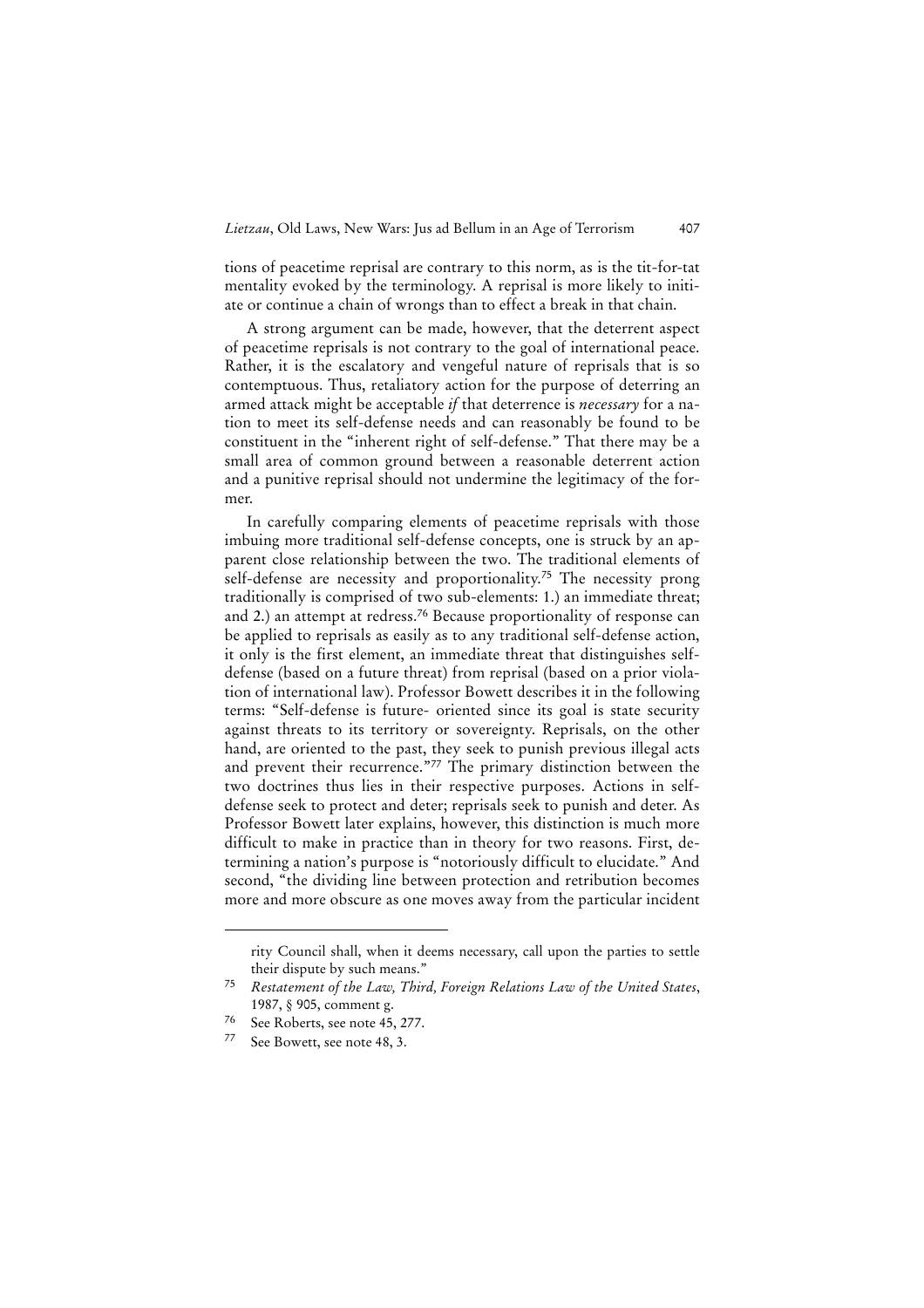and examines the whole context in which the two or more acts of violence have occurred."78

As the object of the first of several U.N. Security Council Resolutions condemning reprisal, the British discovered how difficult it can be to distinguish the legitimate act of self-defense from the unlawful reprisal.79 In 1964, Yemen repeatedly raided the British Protectorate of Aden. The British responded by counter-attacking targets on Yemeni territory. Following a British air attack on the Yemeni Fort of Harib, the Yemeni Government requested Security Council review of the situation, asserting that the British air raid was an unlawful use of force—a reprisal. The United Kingdom Representative to the U.N. claimed the attack was "a defensive response" to protect Aden's territorial integrity.80 Citing the repeated Yemeni attacks in Aden, the representative justified the attack against the Fort, alleged to have served as the staging area for several of the raids, as an action that "has no parallel with acts of retaliation or reprisals, which have as an essential element the purpose of vengeance or retribution. It is the latter use of force which is condemned by the Charter, and not the use of force for defensive purposes such as warding off future attacks."81

The United States, together with the United Kingdom, abstained from the Security Council vote on the resolution condemning the Harib action.82 Ultimately, the final resolution condemned "reprisals as incompatible with the purposes and principles of the United Nations."83 Ambassador Adlai Stevenson condemned the reprisal as well, but explained the concern underlying his abstention as grounded in the

 $\frac{78}{79}$  Ibid.

Bowett, see note 48, 8, quoting S/RES/188 (1964) of 9 April 1964.

<sup>80</sup> See also Bowett, see note 48, quoting Doc. S/PV.1109 (1964) "It will also be abundantly plain that, contrary to what a number of speakers have said or implied, this action was not a retaliation or reprisal. There is, in existing law, a clear distinction drawn between two forms of self-help. One, which is of a retributive or punitive nature, is termed 'retaliation' or 'reprisal'; the other, which is expressly contemplated and authorized by the Charter, is self-defence against armed attack. (...) it is clear that the use of armed force to repel or prevent an attack - i.e., legitimate action of a defensive nature may sometimes have to take the form of a counter-attack."

 $81$  Ibid.

<sup>82</sup> S/RES/188 (1964) of 9 April 1964, denouncing the reprisals and "deploring" the British action.

<sup>83</sup> M. Whiteman, *Digest of International Law*, Vol. 12 (1971) 173-4.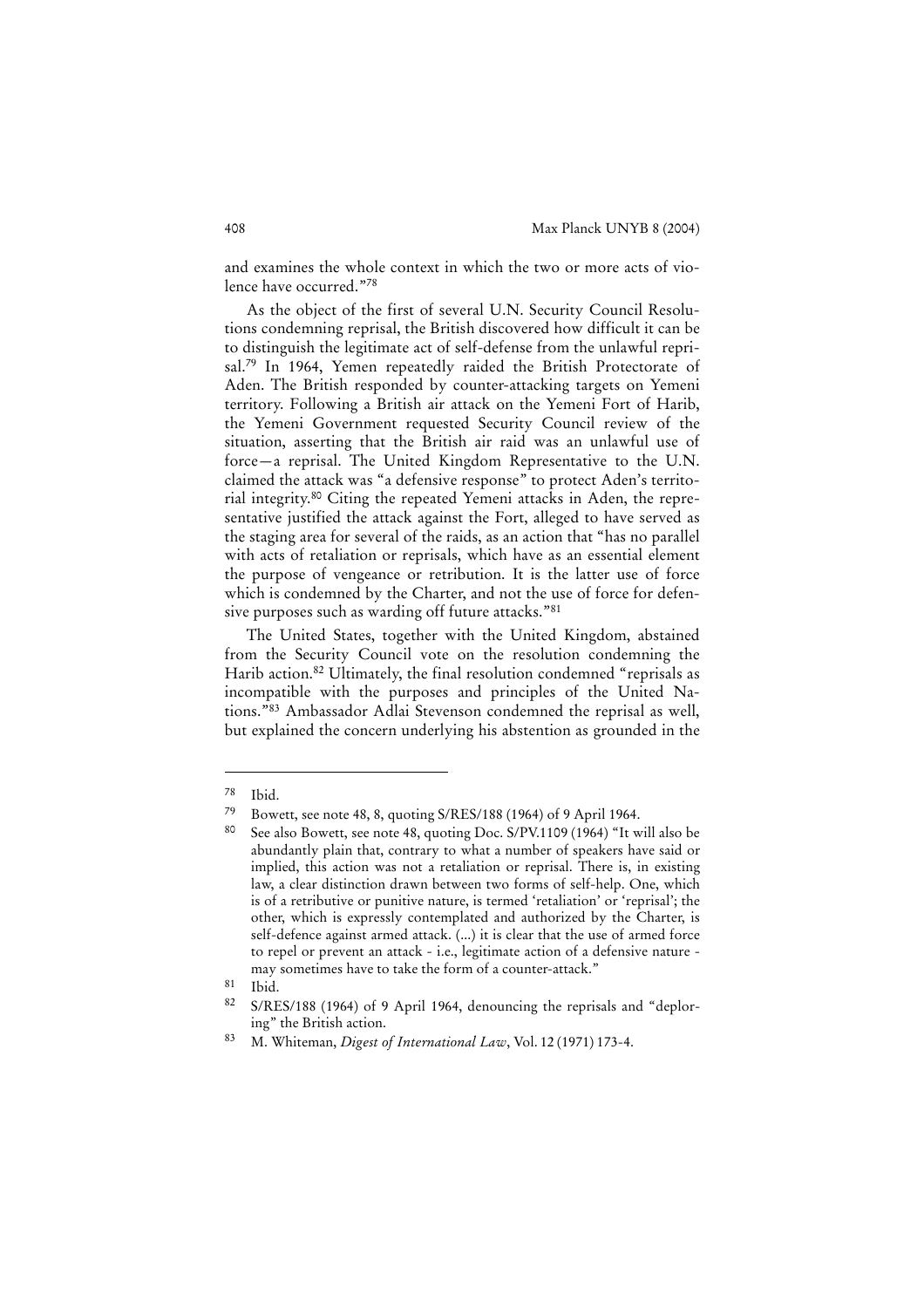failure of the resolution to assign adequate blame to the Yemeni attacks triggering the use of force against Fort Harib.84

In applying a self-defense rationale to justify their action in Yemen, the British used a legal argument akin to the Israeli "accumulation of events" theory on the use of self-defensive force.<sup>85</sup> Beginning in 1953, the Israelis explained any number of their armed actions on the broad context of defending against repeated attacks on their people.<sup>86</sup> In analyzing some seventeen Israeli military operations, Professor Bowett concluded that the Security Council rejected this theory and condemned the actions on six occasions.87 While Israel directed the majority of the seventeen operations at Jordanian, Syrian, and Egyptian nationals, four raids, all of which were condemned, targeted terrorist sites, both military and civilian.88 Nonetheless, in reviewing these instances in which the Security Council has rejected actions purportedly taken in self-defense, it must be borne in mind that the Security Council was concerned with containing potentially explosive situations—situations in which reprisals or reprisal-like actions would likely yield results inconsistent with the Charter.

Until the early 20th century, retaliation via a discrete reprisal represented the customary practice of civilized nations.<sup>89</sup> One could reasonably contend that, were it not for the devastating effects of World War I and II, the doctrine of peacetime reprisal, at least as narrowly articulated in the 1928 *Naulilaa Case*, 90 would have retained some validity.

<sup>84</sup> Ibid.

<sup>85</sup> See Bowett, see note 48, 5-6.

<sup>86</sup> Ibid.

<sup>87</sup> Bowett, see note 48, 33-36.

<sup>88</sup> Ibid.

<sup>89</sup> See M.J. Kelly, "Time Warp to 1945 - Resurrection of the Reprisal and Anticipatory Self-Defense Doctrines in International Law", *Journal of Transnational Law & Policy* 13 (2003), 1 et seq.; Whiteman, see note 83, 149.

See Responsibility of Germany for Damage Caused in the Portuguese Colonies in the South of Africa (hereinafter Naulilaa), 8 Trib. Arb. Mixtes 409 (Port.- Ger. 1928), translated and discussed in W.W. Bishop Jr., *International Law: Cases and Materials*, 3rd edition, 1971, 903-904. The case grew out of Portugal's neutrality in World War I. In October of 1921, German officials entered Portuguese Angola to secure the purchase of supplies. Misunderstandings ensued, a Portuguese man fired a weapon, and three Germans were killed. German troops, in alleged reprisals, destroyed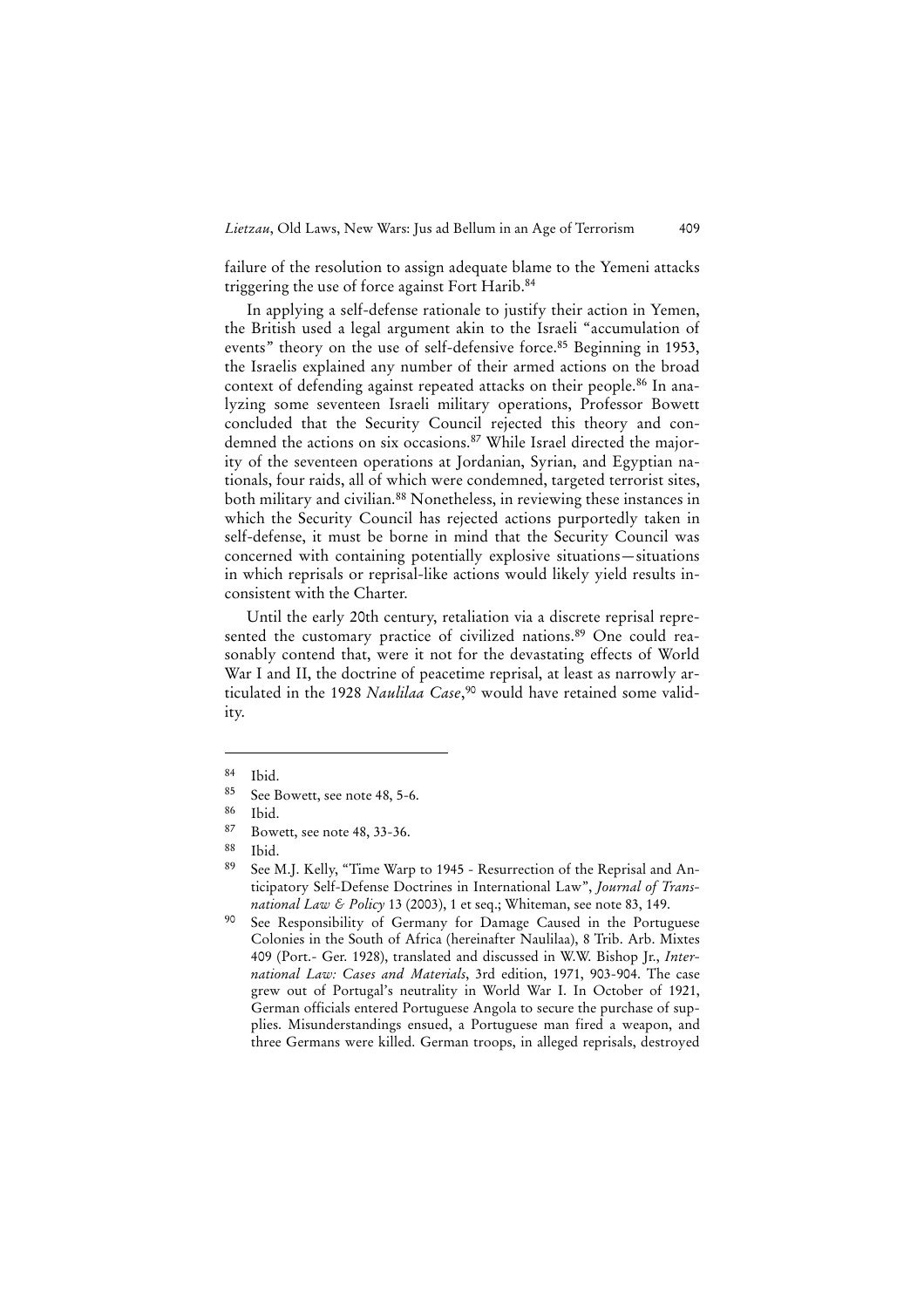A return to the traditional doctrine of reprisal is probably neither desirable nor politically feasible. If reprisals became commonplace, we likely would observe a prominent "revenge" element as in *Naulilaa.* In constructing a coherent theory of self-defense under Article 51, however, there may be some room for a multitude of factors, including the elevated deterrent impact associated with retaliatory action conducted with an anticipatory purpose. In *Naulilaa*, the Germans lost their case against the Portuguese because their overwhelming response served ignoble revenge aims as opposed to the more noble deterrent purposes viewed with greater favor by the arbitral panel.<sup>91</sup>

While reprisals and more traditional acts of self-defense share common elements, the reprisal is associated more closely and easily with revenge, retribution and punishment than with deterrence. This *vengeance* aspect of the reprisal motivation was and is most obvious, because it is also the most closely associated in time with the triggering event, and it quenches the visceral instincts that frequently attend hostility. Since 1945, self-defense concepts have neglected the deterrence component of reprisal and stressed stopping the aggression or disabling the aggressor.92

While the deterrent aspects of reprisal should have been unnecessary under the Charter regime, the relative impotence of the Security Council undermined this planned structural protection. The demise of repri-

(2) the reprisal must be preceded by an unsatisfied demand;

 (3) if the initial demand for redress is satisfied, no further demands may be made;

(4) the reprisal must be proportionate to the offense.

 Further, the decision added a 5th criteria that only a state can attempt a reprisal.

forts and posts in Angola. The 1928 decision of the Arbitral Tribunal found the reprisals illegal because the Portuguese Act was a misunderstanding that was not violative of international law, the German government did not make any demand on the Portuguese government prior to the reprisals, the reprisals actually consisted of six separate acts, and they were not proportionate to the offending act. The Arbitral decision in Naulilaa set forth an overview of pre-World War I reprisal doctrine and supported and rearticulated the following rules for reprisal, with the exception of rule 3, which it rejected:

 <sup>(1)</sup> the occasion for the reprisal must be a previous act contrary to international law;

<sup>91</sup> Ibid.

<sup>92</sup> E. Kwakwa, *The International Law of Armed Conflict: Personal and Material Fields of Application*, 1992, 130; see also Kelly, see note 89, 12-21.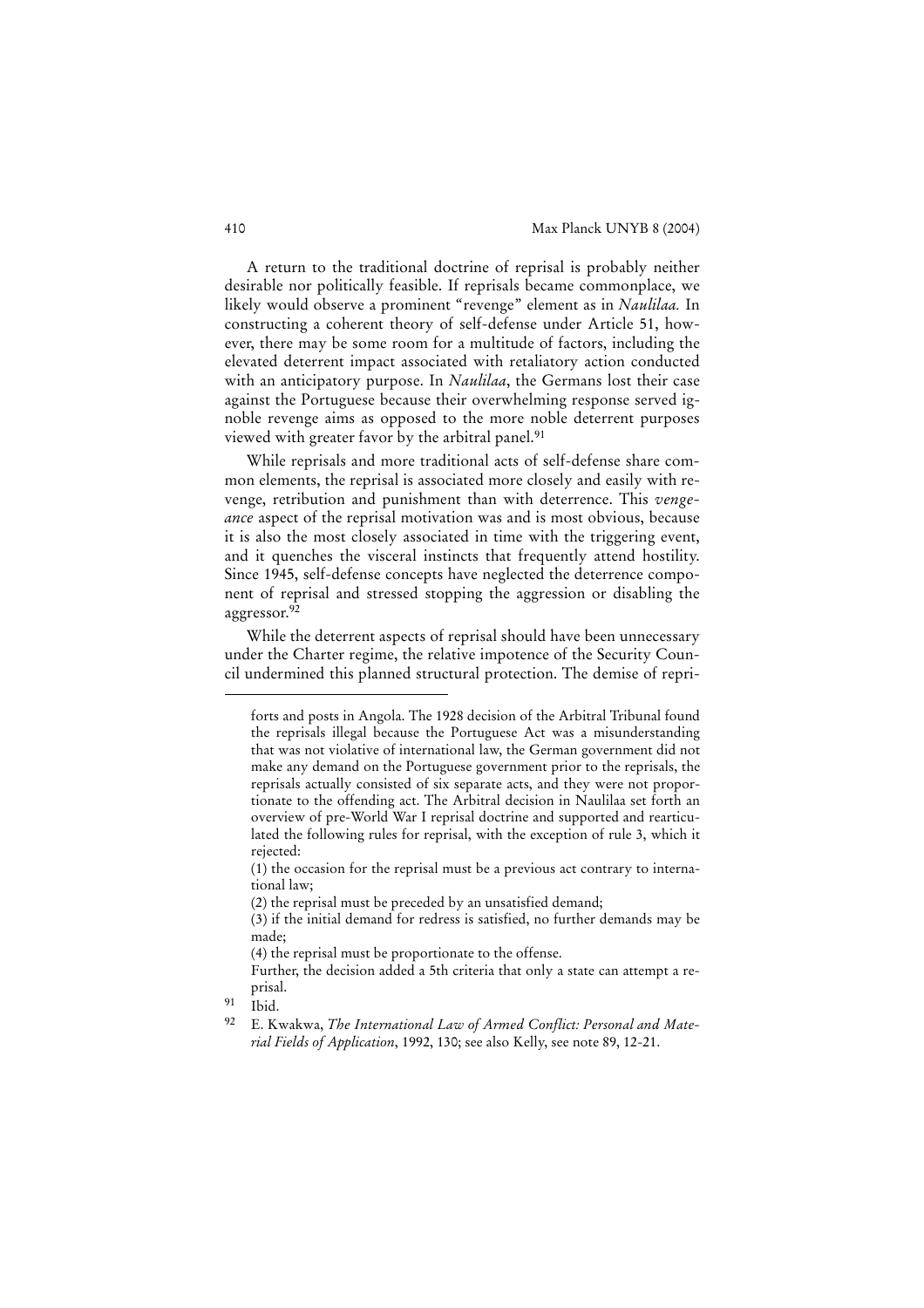sal, however, should not be attended by the deprecation of deterrence as an appropriate self-defense motivation. We should be careful not to throw out the deterrence baby with the bath water of reprisal.

Returning to the simple schoolyard analogy, we see that the intent or motivation underlying a reprisal may be a critical distinguishing feature. If the retaliation is simply a retributive assault, it is properly maligned. If it is better viewed as a counterpunch, however, the retributive aspects actually bolster the legitimacy of the anticipatory strike. Neither reprisal, nor anticipatory attacks enjoy particularly favorable status under either international law or schoolyard law, but each has potentially positive aspects, and the combination may emerge as a well-accepted exercise of the inherent right of self-defense.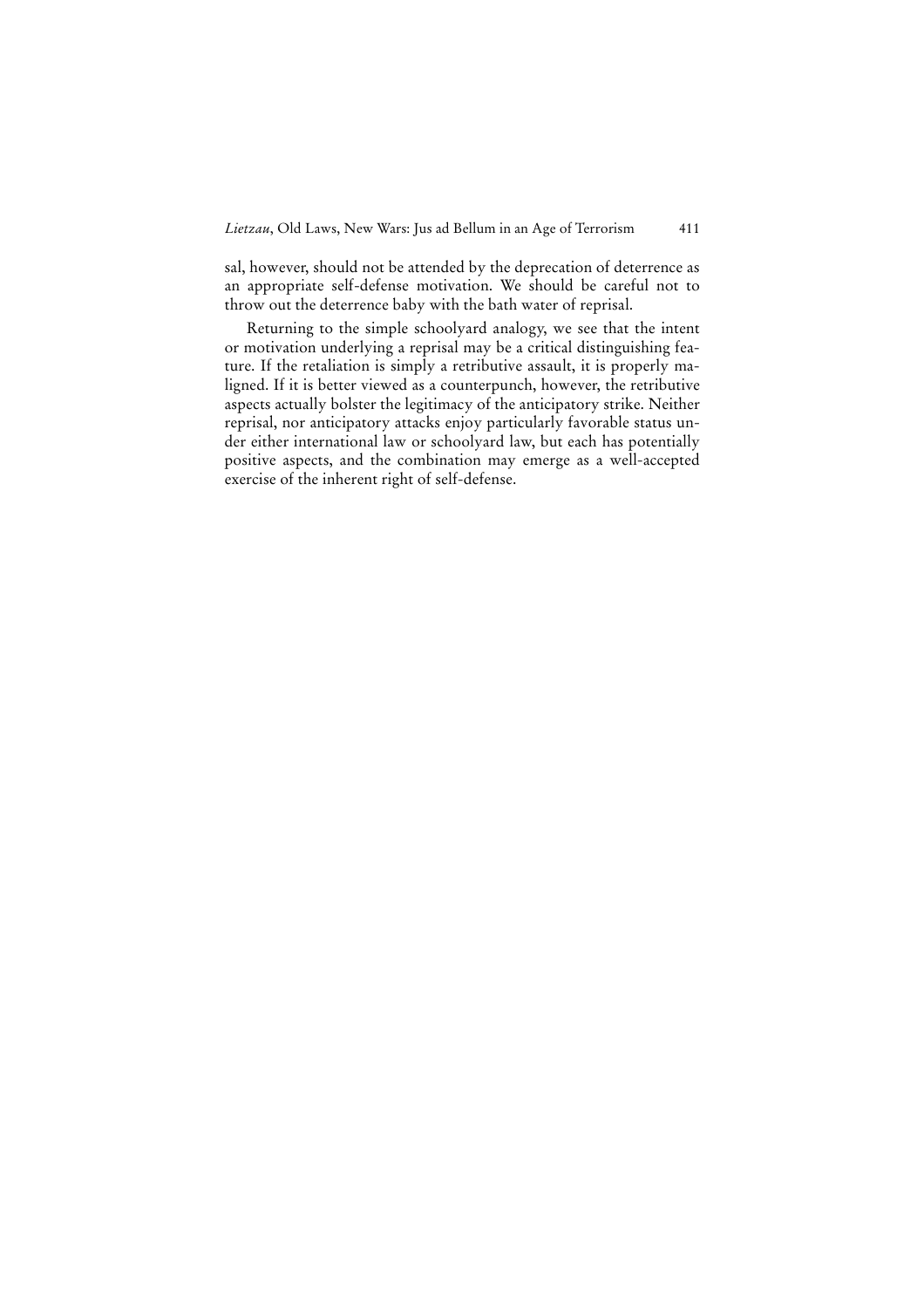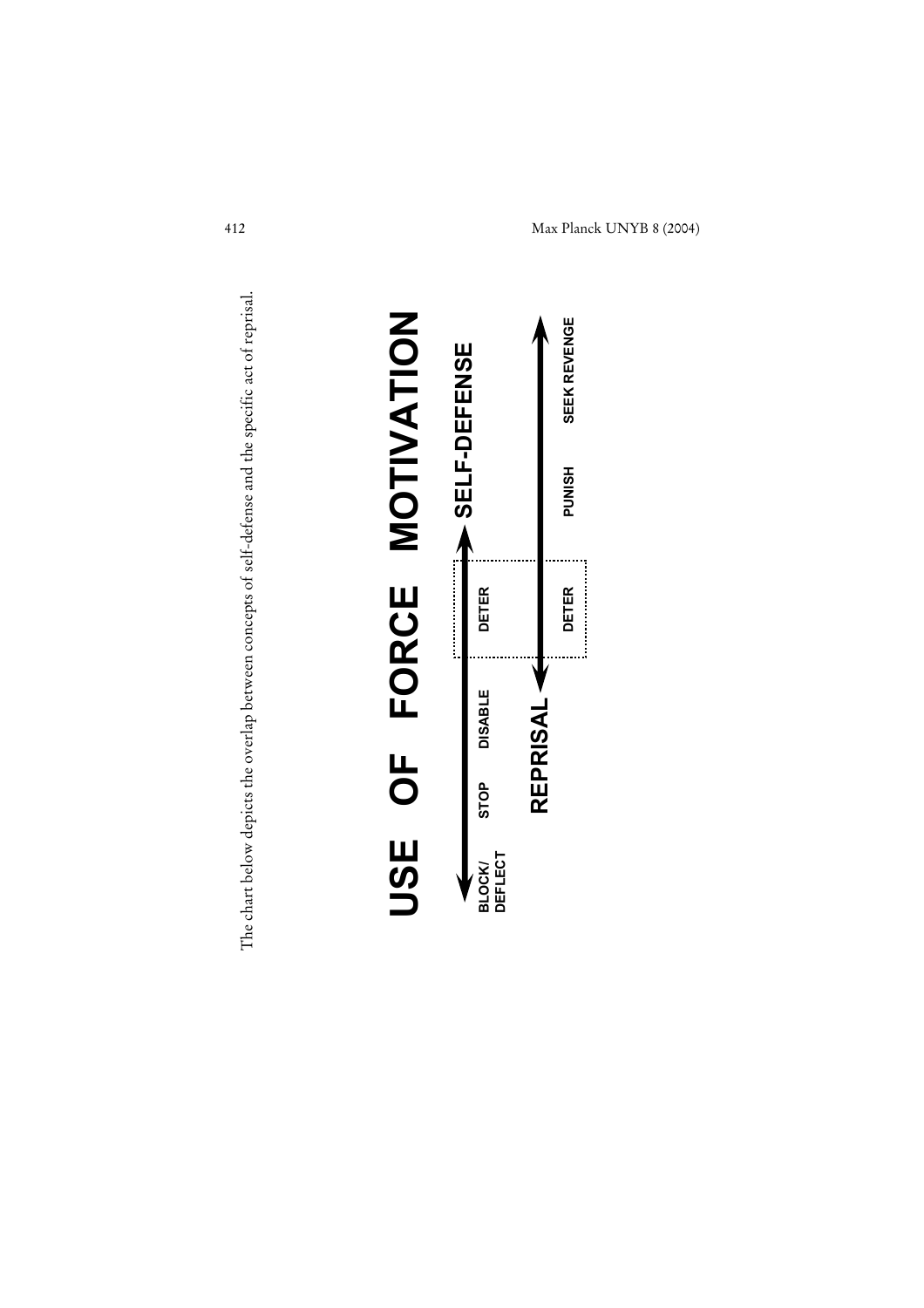#### **3. State Responsibility and Vicarious Liability**

Another substantial movement in *jus ad bellum* is associated with President Bush's now-famous statement, appearing to afford no accommodation for nations seeking to remain neutral, "[e]very nation, in every region, now has a decision to make. Either you are with us, or you are with the terrorists. From this day forward, any nation that continues to harbor or support terrorism will be regarded by the United States as a hostile regime."93 With this remark, Bush not only unveiled a stunning strategic decision regarding the future conduct of foreign relations, he interpreted and furthered an emerging norm in international law regarding vicarious liability and state responsibility.

In a post-Westphalian world inhabited by non-state entities intent on engaging in international terrorism, some level of proactive combating of the terrorists by relevant states may be a necessary prerequisite to continued viability of the system. Cooperation in the war on terrorism is a reasonable prerequisite to recognition of sovereign rights and immunities.

As mentioned above, the twin declarants of old law: the *Nicaragua*  and *Iran Hostages Cases*, embodied the principle that a state was only responsible for the illegal actions of those present within its territory, if the bad actors were agents of the state or were controlled by its government.<sup>94</sup> The post 9/11 world simply cannot accommodate such a norm. Even prior to President Bush's speech, the *Nicaragua* and *Hostages* concept already had begun to erode, due, in major part, to the emergence of a variety of multilateral counter-terrorism treaties articulating a state responsibility to prosecute or extradite terrorists.<sup>95</sup> The international response to the President's speech merely solidified the legitimacy of the approach.96

<sup>93</sup> President George W. Bush, *Address to a Joint Session of Congress and the American People*, Washington DC, 20 September 2001, available at: <http://www.usembassy.org.uk/bush83.html>.

<sup>94</sup> Nicaragua v. US, see note 52, 121; Iranian Hostages Case, see note 54.

<sup>95</sup> See below.

<sup>96 &</sup>quot;Bush Address Doesn't Play So Well in Russia", *The Current Digest of The Post-Soviet Press*, Vol. 54 No. 5, 27 February 2002: "The U.S. president said (this is also part of his doctrine) that if the national governments of various countries prove unable to stop terrorists on their territory, America will do it for them. The Philippine justice minister, Hernando Perez, replied, 'This isn't the tone in which the president of a friendly country should speak to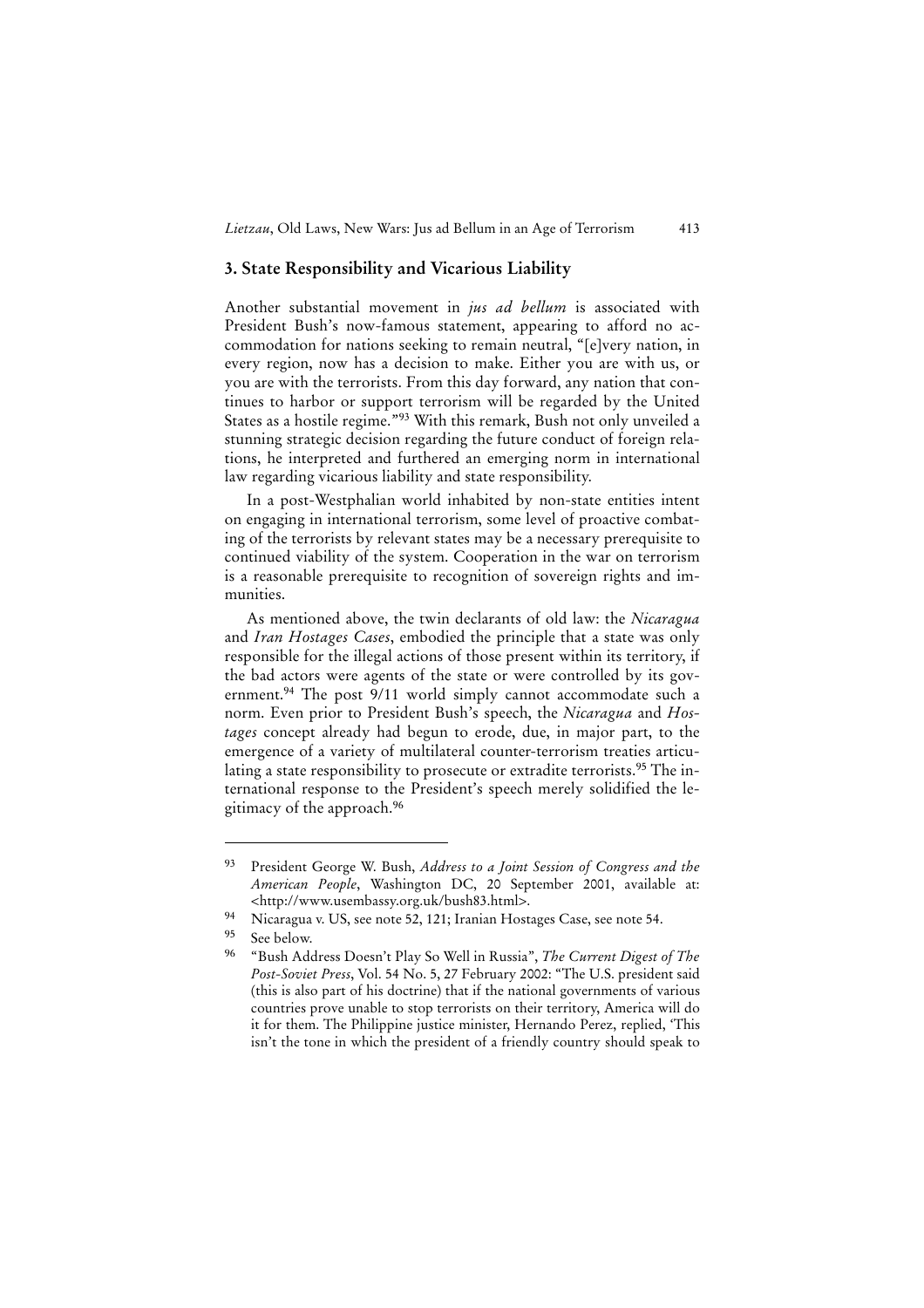Most marked regarding the Bush announcement is the relative absence of any public critique. The United Nations was silent regarding Bush's apportionment of the world into two broad categories – those "for" and those "against" U.S. efforts in the war on terror—stances of neutrality or assertions of incapability appear to have been disallowed. The world's silence speaks volumes as to the current state of customary international law; Bush's speech was, perhaps unwittingly, a declaration of at least one development in that law. Post 9-11, the international community has apparently rejected the ICJ notion that active state support or control of terrorist actors is necessary to trigger military intervention in self-defense against a state that fails to curtail terrorist attacks commencing from within its borders. The meaning of the term "state sponsor" of terrorism has been expanded in sweeping fashion to encompass states that fail to take appropriate remedial action against terrorists—particularly when they have been warned to do so.<sup>97</sup>

Some have argued that this emerging norm is a sliding scale; the severity of the intervention authorized should be directly commensurate with the degree of a state's active assistance to terrorist entities.<sup>98</sup> While there may be a visceral appeal or even logic to such an articulation of the norm, it is not clear how one would quantify the standard, and it certainly is not clear that the global community has adopted such a

another friendly country.'" Among the NATO allies in Europe, Britain alone supported Bush. The others expressed the concern that America was once again acting on its own.

<sup>&</sup>lt;sup>97</sup> The United States demanded that those controlling relevant territory in Afghanistan (the Taliban) turn over the leaders of Al Qaeda to the United States, close all terrorist training camps in Afghanistan, and provide the United States with full access to the camps to confirm their closure. The Taliban declined to do so. Because the United States did not recognize the Taliban regime as the government of Afghanistan and therefore had no diplomatic relations with them, the US demands and the Taliban's rejection of those demands were communicated through the government of Pakistan. See R. Chandrasekaran, "Taliban Refuses to Surrender bin Laden: U.S. Develops Options for Military Action", *Wash. Post*, 19 September 2001, A1. Further, President Bush issued the demands in a widely reported speech to a joint session of the US Congress, see G.W. Bush, see note 93; see also J.F. Harris/ M. Allen, "President Details Global War On Terrorists and Supporters", *Wash. Post*, 21 September 2001, A1.

<sup>98</sup> See G. Travalio/ J. Altenburg, "State Responsibility for Sponsorship of Terrorist and Insurgent Groups: Terrorism, State Responsibility, and the Use of Military Force", *Chicago Journal of International Law* 4 (2003), 97 et seq.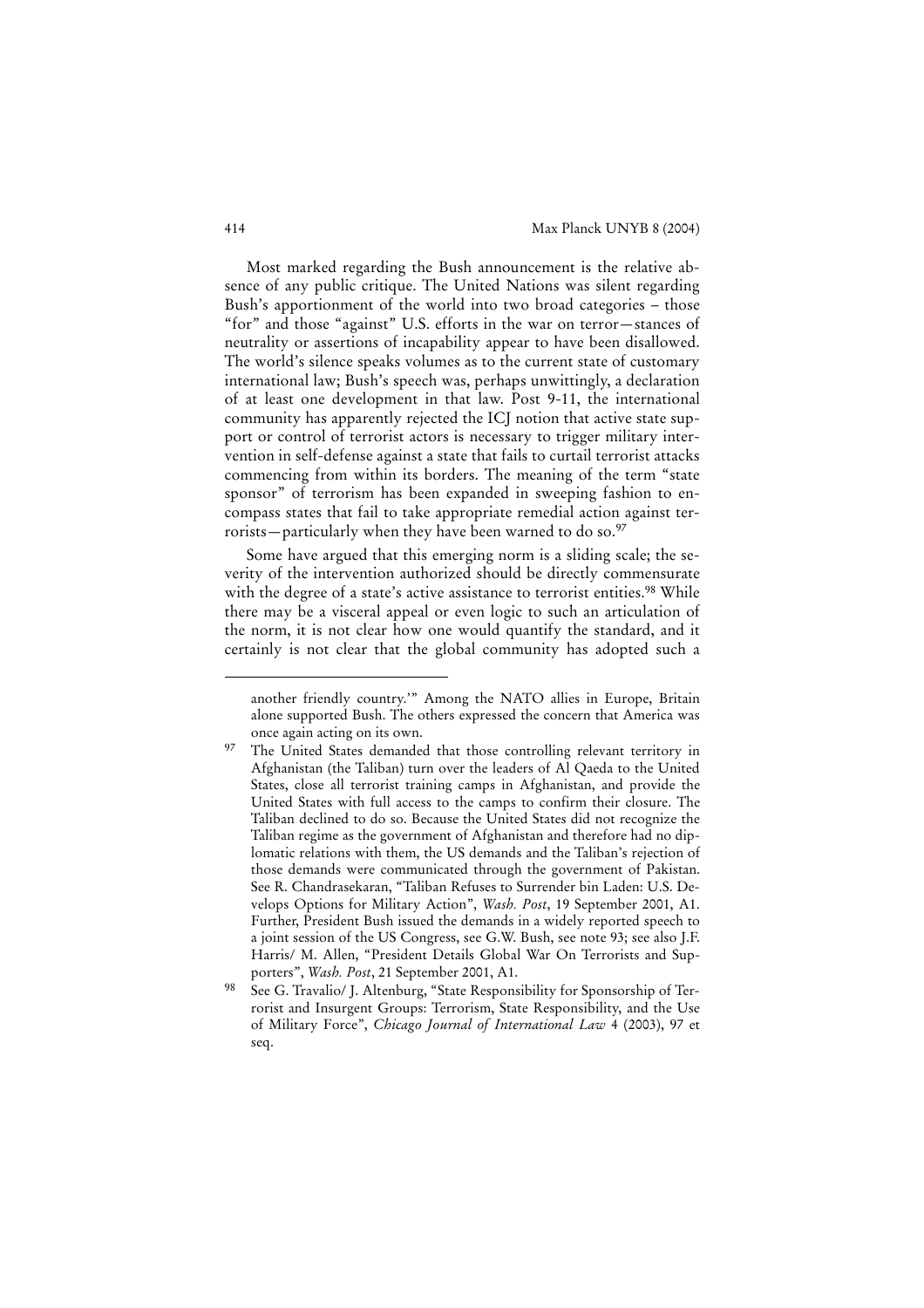model. Borrowing a concept from criminal law, one is either guilty or not with respect to aiding and abetting. Punishments meted out may vary, but only within the range permitted by law based on the facts of a particular case. Similarly, the principle of proportionality must always be considered when applying force,<sup>99</sup> but the right to act in self-defense is either present or it is not.

## **4. Toward a New Concept for Self-Defense—Additional Factors**

*Operation Enduring Freedom* illuminates several relevant considerations regarding self-defense law, but a complete and articulable standard for military intervention is not easily discerned. Legal justifications for *Operation Enduring Freedom* and other counter-terrorist interventions vary significantly. Some focus on the propriety of anticipatory selfdefense.100 Others allude to the deterrent value of reprisals.101 Still others focus on the state sponsorship/state responsibility prerequisite.102 All of these concepts are relevant to a discussion of *jus ad bellum*, but none, in isolation, offers a comprehensive theory or philosophy capable of providing an adequate guide for future use of the military instrument in self-defense. Likewise, any one of the justifications taken to its logi-

<sup>&</sup>lt;sup>99</sup> The principle of proportionality, as expressed in US Army Field Manuals, mandates that the anticipated loss of life and damage to property incidental to attacks must not be excessive in relation to the concrete and direct military advantage expected to be gained. *Dep't of the Army*, *Field Manual 27- 10, The Law of Land Warfare* (July 1956), para. 41, change 1 (hereinafter FM 27-10). Proportionality is a key element of self-defense under Article 51 of the U.N. Charter, Simma, see note 24, 673.

<sup>100</sup> See, e.g., J.M. Beard, "America's New War on Terror: The Case for Self-Defense Under International Law", *Harvard Journal of Law and Public Policy* 25 (2002), 559 et seq.; T.M. Franck, "Terrorism and the Right of Self-Defense", *AJIL* 95 (2001), 839 et seq.; M.E. O'Connell, "Lawful Responses to Terrorism", *Jurist*, 18 September 2001 available at: <http:// www.jurist.law.pitt.edu/forum>.

<sup>101</sup> See M.J. Kelly, "Understanding September 11th - An International Legal Perspective on the War in Afghanistan", *Creighton Law Review* 35 (2002), 283 et seq. (284).

<sup>102</sup> See J.A. Cohan, "Formulation of a State's Response to Terrorism and State-Sponsored Terrorism", *Pace Int'l Law Rev.* 14 (2002), 77 et seq.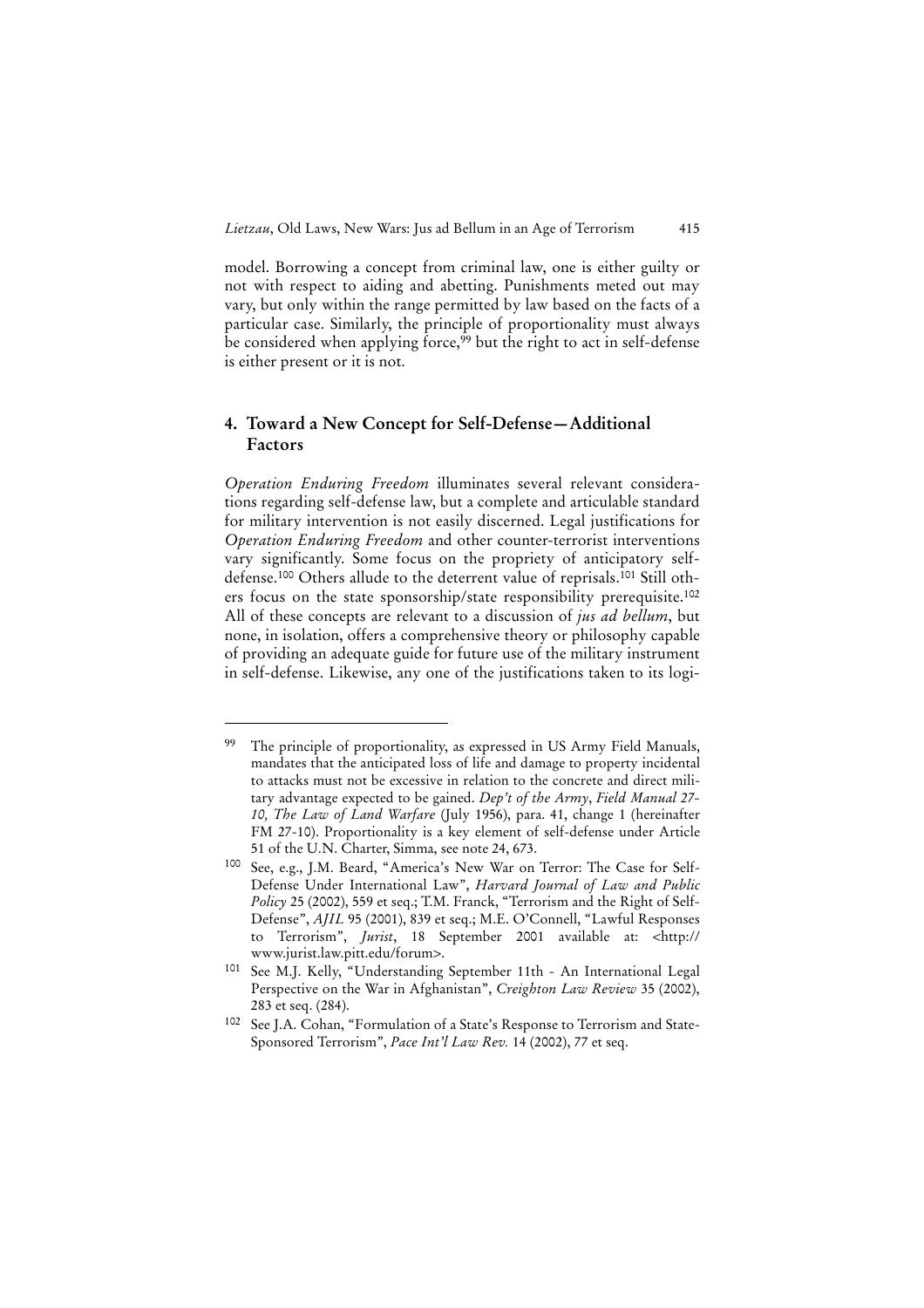cal extreme would hardly comfort those concerned about the corrupting influence of power—even American power.

Using international reaction as a measure of legitimacy, we note several important developments in self-defense law. At minimum, we can conclude that the lawfulness of a use of force in self-defense is not fatally undermined by: 1.) the absence of an ongoing attack; 2.) adequate time for the Security Council to act; or 3.) the fact that the culpability of a state that is the object of the attack is based only on vicarious liability associated with a decision not to act. But these conclusions do little to satisfy those who fear a disintegration of restraining principles subsumed by Article 51. They do not provide an outline of legal requirements to justify the use of force; they only undermine falsely dispositive claims of illegality.

While few fail to agree that *Operation Enduring Freedom* was a legally appropriate use of force, fewer still provide a coherent positive theory that may apply to justifying such military interventions in future circumstances. Perhaps the litany of justifications is itself an indication that legitimacy is really a function of a cumulative totality of multiple factors. Just as the lawfulness of a particular use of force can be undermined by more than one lacuna, it may be logical that, as a practical matter, an intervention can be justified by an accumulation of factors militating in favor of a need to respond in self-defense.

Several factors attending the military intervention in Afghanistan may explain the widespread international support it received. Specifically, there was reason to believe that: 1.) there had been a previous attack against United States interests and territory; 2.) the attack had involved an actual cross-border incursion into U.S. territory; 3.) the primary object of United States military actions (Al Qaeda) was responsible for that attack; 4.) the attackers were contemplating other attacks; 5.) the *modus operandi* of the attackers was terrorism (thus providing little or no warning); 6.) target states or states whose territory was to be compromised had been warned to cooperate in suppressing terrorists and had failed to satisfy ultimatums; 7.) there was some level of international recognition of the propriety of the intervention (the Security Council had addressed the issue in a way that favored intervention or at least did not condemn it)103; 8.) the character of future terrorist attacks could be devastating; 9.) there was substantial evidence to support the above relevant facts (intelligence and statements by Al Qaeda mem-

<sup>103</sup> See 9/11 Resolution, see note 67.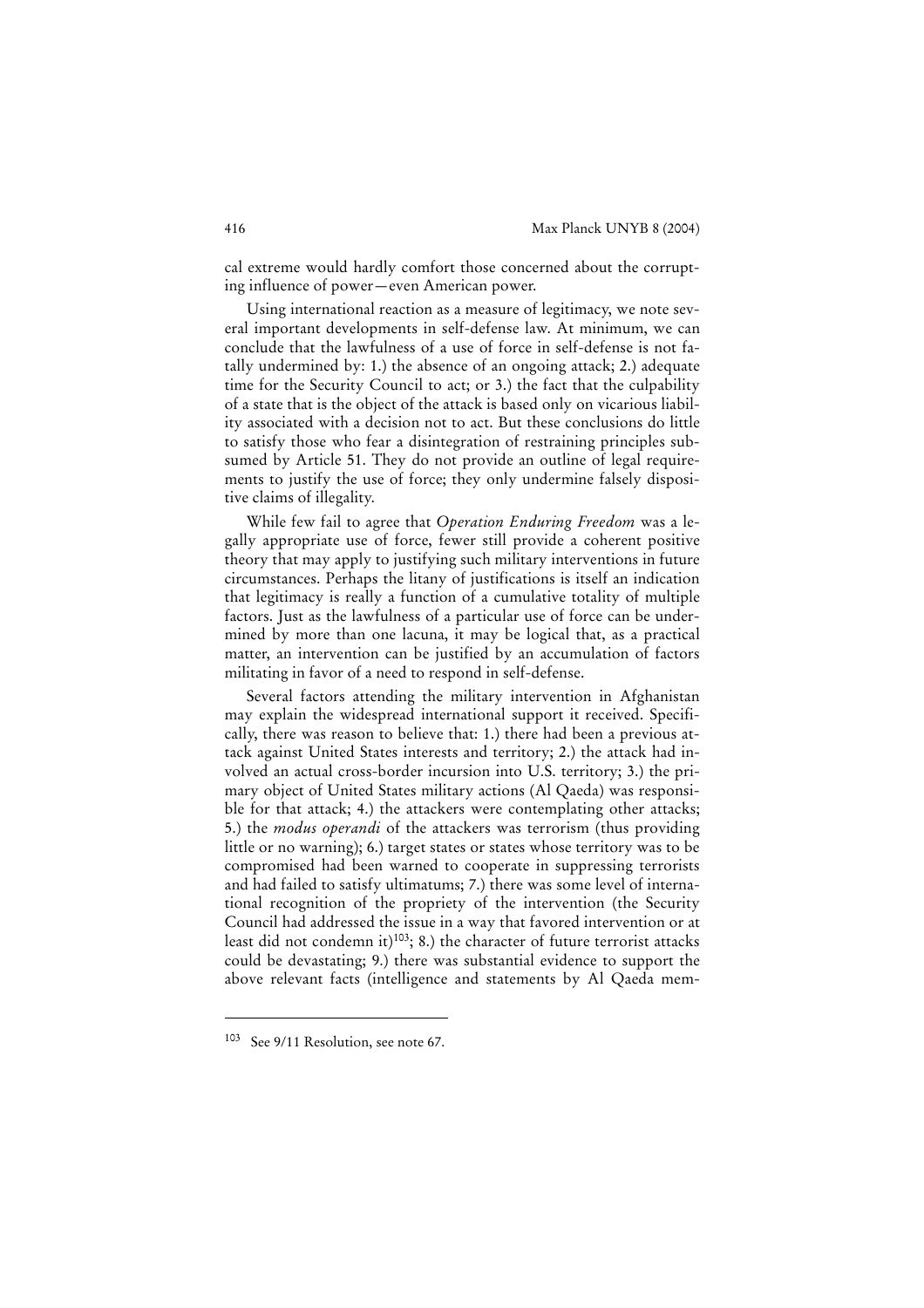bers); and 10.) absent self-defense, there was no apparent ulterior motive for the intervention.

The first three factors provide a factual predicate for reprisal (assuming the legitimacy of reprisal).104 The next two factors ((4.) and 5.)) lay the groundwork for anticipatory intervention (again, assuming its legitimacy), and the 6th factor provides justification for attaching responsibility to Afghanistan's governing authority. The last four factors listed have been discussed only cursorily. Their relevance in bolstering legitimacy, addressed briefly below, is manifest.

Since international law, especially in the *jus ad bellum* arena, is relatively undefined by judicial authority, international recognition and acceptance of a military intervention not only assists in conferring legitimacy; it helps to define it. This referent authority gleaned from multilateral endorsement and action inhabits every justification for humanitarian intervention not sanctioned by the U.N. Security Council.105 The argument that it would bolster the intervention in Afghanistan proceeds *a fortiori* with respect to any justification for a humanitarian intervention, however. In the case of *Operation Enduring Freedom*, a number of international organizations in addition to the Security Council, supported intervention, in some cases overtly, in some tacitly. Moreover, Security Council Resolution 1368 specifically referenced the textual authority in Article 51.

Another factor that reinforces legitimacy while neither making nor breaking a legal case for self-defense is found in the 8th factor listed above: the gravity of the potential threat. Some may confuse this notion with proportionality. Although the concepts are related, the 8th factor is slightly different. Proportionality would limit a response to only that appropriate to undermine the threat. In contrast, the 8th factor addresses the very right to respond.

<sup>104</sup> The second factor, touching on issues of peacetime reprisal, is potentially relevant for two unrelated reasons. If deterrence is achievable by sending a message that terrorist attacks will be responded to, then it has value in its own right. With respect to Operation Enduring Freedom, however, it probably played a role in several other ways. Though the law has for at least 50 years rejected a retributive component to uses of force under Article 51, there is little doubt that the visceral reaction of international observers was one that would forgive some intellectual rigor in legal reasoning. More importantly, however, it provides evidence of intent and capability, thus bolstering the "necessity" component subsumed by several of the above factors and found in traditional *Caroline* self-defense analysis.

<sup>105</sup> See below note 120 and accompanying text.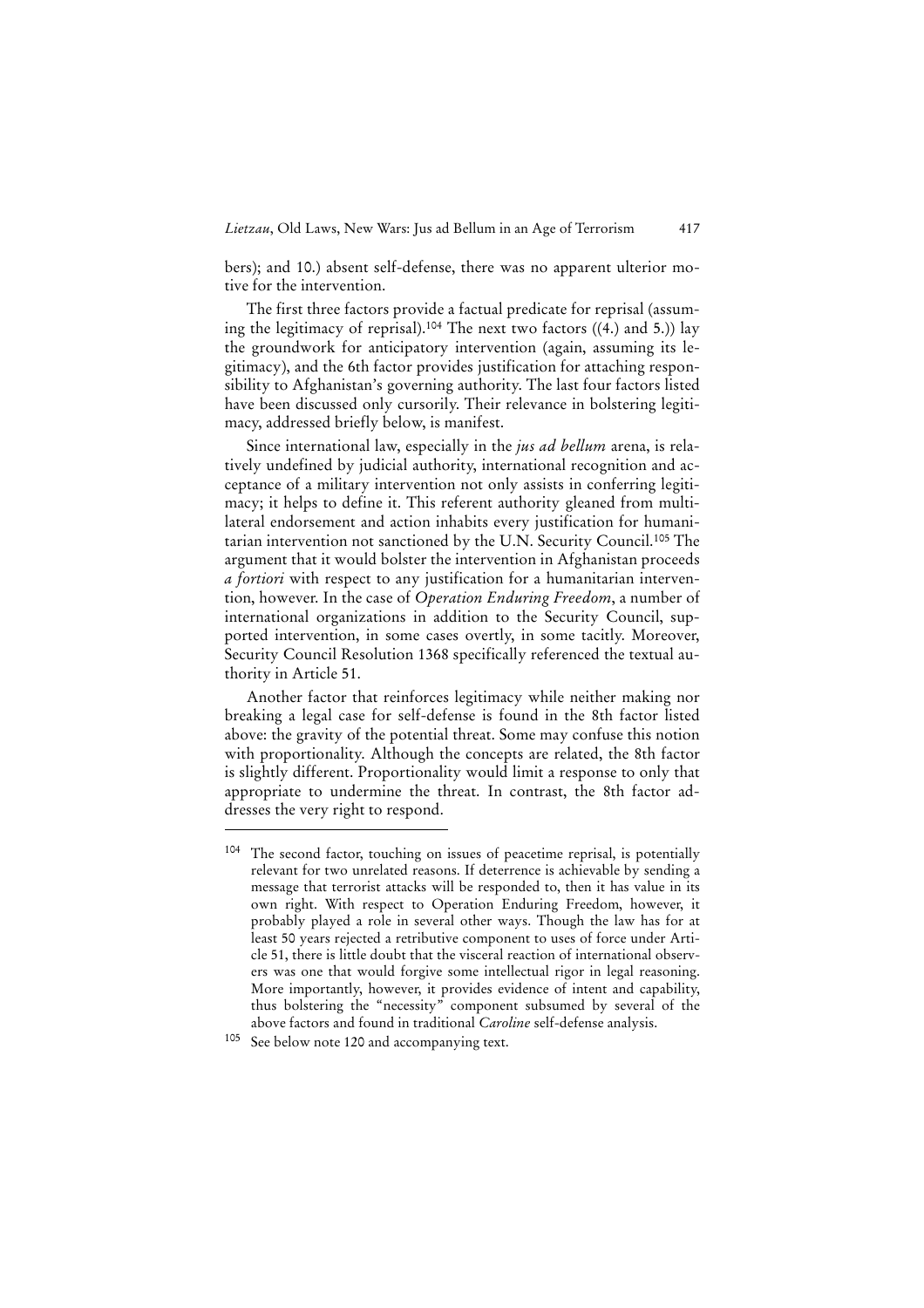Turning again to the schoolyard analogy, even a counterpunch may not be sanctioned if there is a consensus view that the future or continued threat pertains to relatively low-level violence. If the next strike could render a child unconscious, however, few would deny the appropriateness of a preventive retaliation. So too flows the analysis with respect to a terrorist attack. If the previous and likely future attacks involved vandalism or destruction of property alone, use of force in response may be inappropriate under the Charter. When terrorists have demonstrated the capability and willingness to engage in mass killing, however, a more flexible reading of Article 51 is likely to be permitted.

On 7 June 1981, the Israeli Air Force attacked the Tuwaitha Nuclear Research Center and destroyed Iraq's Osarik nuclear reactor. By unanimous vote, the U.N. Security Council condemned the attack as a violation of Article 2 (4) of the U.N. Charter. Israel's preemptive attack on Iraq's nuclear weapons plant was denounced extensively,106 but little criticism persists today. The Israeli attack is instructive for the introduction of another component to an assessment of the acceptability, if not the lawfulness of, the use of force—that is, seriousness of the threat. The potentially devastating impact of weapons of mass destruction changes entirely the legal and foreign policy analyses of a military intervention. In a similar vein, 9/11 demonstrated that the lethality of the terrorist threat has grown exponentially.

The penultimate factor listed above—quality of relevant evidence is also self-evident in its ability to bolster the legitimacy of an intervention. Al Qaeda's widely recognized role in previous terrorist attacks and Usama bin Laden's *fatwas*, declaring war against the United States, went a long way to advancing perceptions as to the propriety of the target. As with the other bolstering factors, the probity of predicating evidence does not itself establish lawfulness, but its absence certainly undermines it.

On 7 August 1998, in response to the East Africa embassy bombings, the United States launched 79 Tomahawk missiles at targets asso-

<sup>106</sup> M.N. Leich, *US Dep't of State, Cumulative Digest of United States Practice in International Law 1981-1988*, 1995, 2933-2935. On 19 June 1981, the Security Council, by unanimous vote, "[s]trongly condemn[ed] the military attack by Israel in clear violation of the Charter of the United Nations and the norms of international conduct", S/RES/487(1981) of 19 June 1981. It appears the touchstone to legality was not the relevance of the target to capability, but a combination of factors, including the absence, at the time, of a demonstration of hostile intent or a precipitating use of force by Iraq.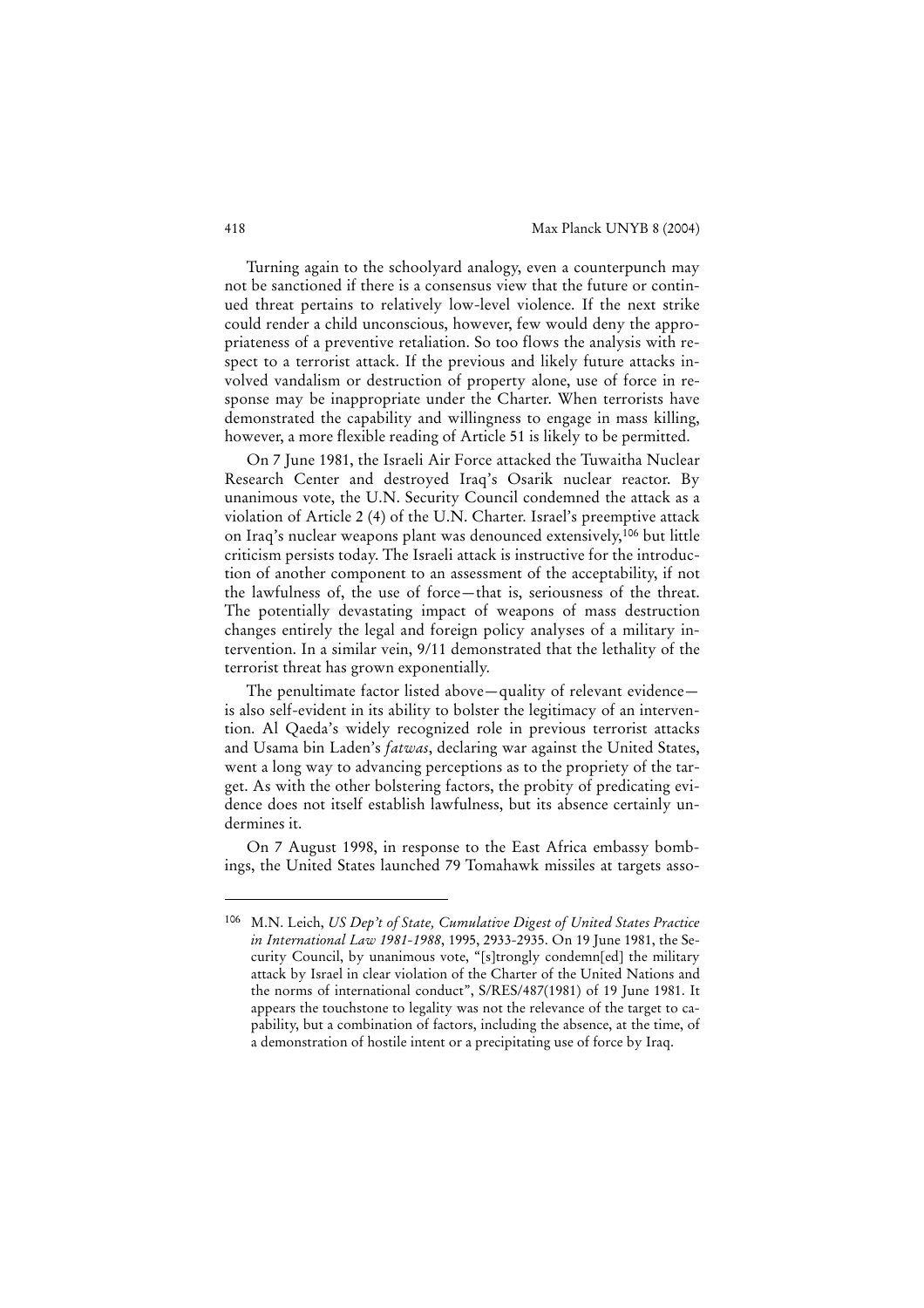ciated with Usama bin Laden's terrorist organization in Afghanistan and Sudan.107 The Afghan targets were paramilitary training camps associated with three militant Islamic terrorist groups, including that of bin Laden,<sup>108</sup> which was identified as the venue for a top-level meeting of Al Qaeda leadership. These bases provided refuge for terrorists, housed their infrastructure, and were used to train them in the tactics and weapons of international terrorism.109 The Sudan target was an industrial plant in Khartoum—the al Shifa pharmaceutical plant believed to be a manufacturing or transshipping facility for chemical weapons precursors.<sup>110</sup> While international reaction was initially mixed,<sup>111</sup> the absence of evidence confirming the unlawful activities of the al Shifa plant quickly served to undermine any perceived legitimacy with regard to that attack.112

<sup>107</sup> See Woodward, see note 71.

<sup>108</sup> See W.M. Reisman, "International Legal Responses to Terrorism," *Houston Journal of International Law* 22 (1999), 3 et seq. (31), quoting S.D. Murphy, "Contemporary Practice of the United States Relating to International Law," *AJIL* 93 (1999), 161 et seq.

<sup>109</sup> National Public Radio Morning Edition (NPR), transcript # 98082115-210, 21 August 1998, available at: <www.lexis.com>.

<sup>110</sup> See Address to the Nation on Military Action Against Terrorist Sites in Afghanistan and Sudan, 34 Wkly. Comp. Pres. Doc. 1643, 20 August 1998.

<sup>111</sup> A number of US allies including Australia, Great Britain, Germany, Israel, New Zealand and Spain openly supported the attacks, while France and Italy offered tepid support. See "World Reaction", *USA Today*, 21 August 1998, 6A; U. Pan / T. Conner, "Ignored Boris Goes Ballistic", *N.Y. Post*, 22 August 1998, A5. China, Cuba, Pakistan, Russia and several Arab countries condemned the attacks, see "Allies Back U.S. Strikes; Russia Among the Dissenters", *Minnesota Star Tribune*, 22 August 1998, 6A; "Some Countries Back U.S. Strikes; Others See a Diversion," *Minnesota Star Tribune*, 21 August 1998, 6A. UN Secretary-General Kofi Annan later criticized "individual actions" against terrorism, apparently implying his disapproval of the forcible measures, see "Annan Faults States' 'Individual Actions' Against Terrorism", *Agence Fr.-Presse*, 21 September 1998.

<sup>112</sup> See T. Atlas/ R. Mosely, "'Smoking Gun' for Sudan Raid Now in Doubt", *Chicago Tribune*, 28 August 1998, 1; C. Lynch, "Sudan Working for Better Ties with U.S.," *Boston Globe*, 7 October 1998, A8, noting comments by the French Foreign Minister that America's allies are willing to condone unilateral attacks in certain circumstances, but "you must not get it wrong." See Lobel, see note 53, 556: "That most nations believe that the United States probably did 'get it wrong' in striking the al Shifa plant, means they do not believe the action was legal."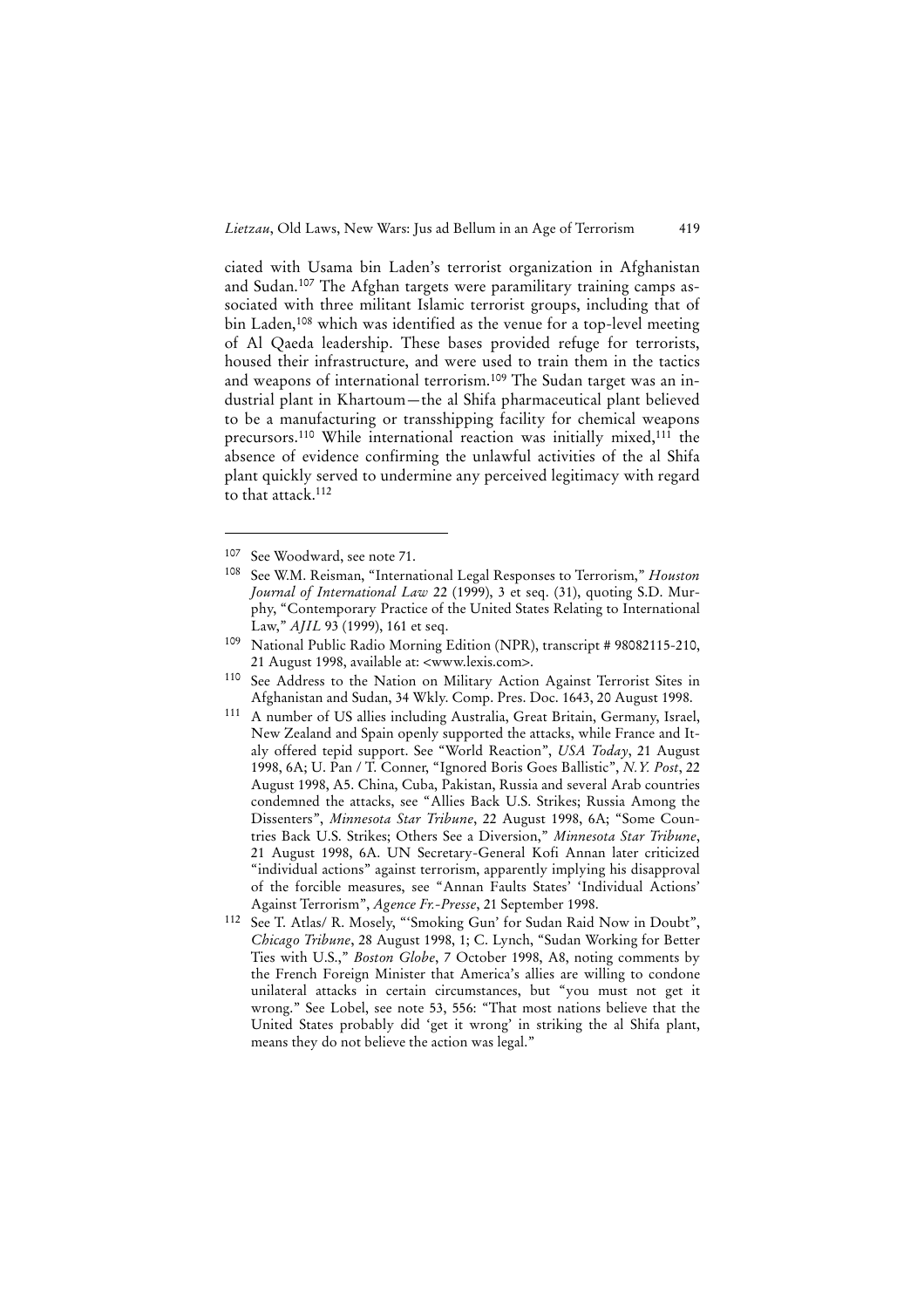Finally, the absence of ulterior motive substantially fortifies the legitimacy of an armed intervention. One would be hard pressed to identify an economic, political or social benefit to the United States in invading Afghanistan and hunting down cave-dwelling terrorists. Of course, the apparent absence of ulterior motive can hardly be labeled a "recognized criterion" supporting the exercise of self-defense. Its import, however, should not be underestimated—accusations of ulterior motive cloaked in the legitimacy of self-defense have fueled international disapproval of any number of past interventions. The frequency of critical comments associating *Operation Iraqi Freedom* and oil provide recent evidence of the dynamic.

All of the justifying and bolstering factors listed above militate in favor of legitimacy in the case of *Operation Enduring Freedom*. Not surprisingly, otherwise commonplace criticism of United States military action has been noticeably absent in the case of the use of force against Afghanistan. It would seem logical to conclude that this amalgam of factors is more than sufficient to justify armed intervention. Conversely, many of these factors, to a greater or lesser degree, also marked uses of forces that were far less positively received such as *Operation Iraqi Freedom* in Spring of 2003.<sup>113</sup> None of these factors, in itself appears to make the case for legality under *jus ad bellum*, but several touch on relevant concepts that may give a valuable structure to the emerging framework by which self-defensive action may be justified under Article 51.

## **IV. Operation Iraqi Freedom**

If the military intervention in Afghanistan and its international reception provided some clarity regarding the development of 21st century *jus ad bellum* norms, the international reaction to *Operation Iraqi Freedom* proceeded to muddy the waters again. An old legal adage asserts, "bad facts make bad law." In the case of *Operation Iraqi Freedom*, the facts may not make any law at all, but they certainly do not produce coherent guidance for the future. The effort in Iraq does illustrate the appropriately constraining sensibilities that counterbalance the more visible and chronic pressures brought to bear by terrorism's ascendance.

<sup>113</sup> See R. Pyle, "Gorbachev Says Bush had 'Hidden Agenda' in Invading Iraq", *Associated Press Worldstream*, 7 October 2003.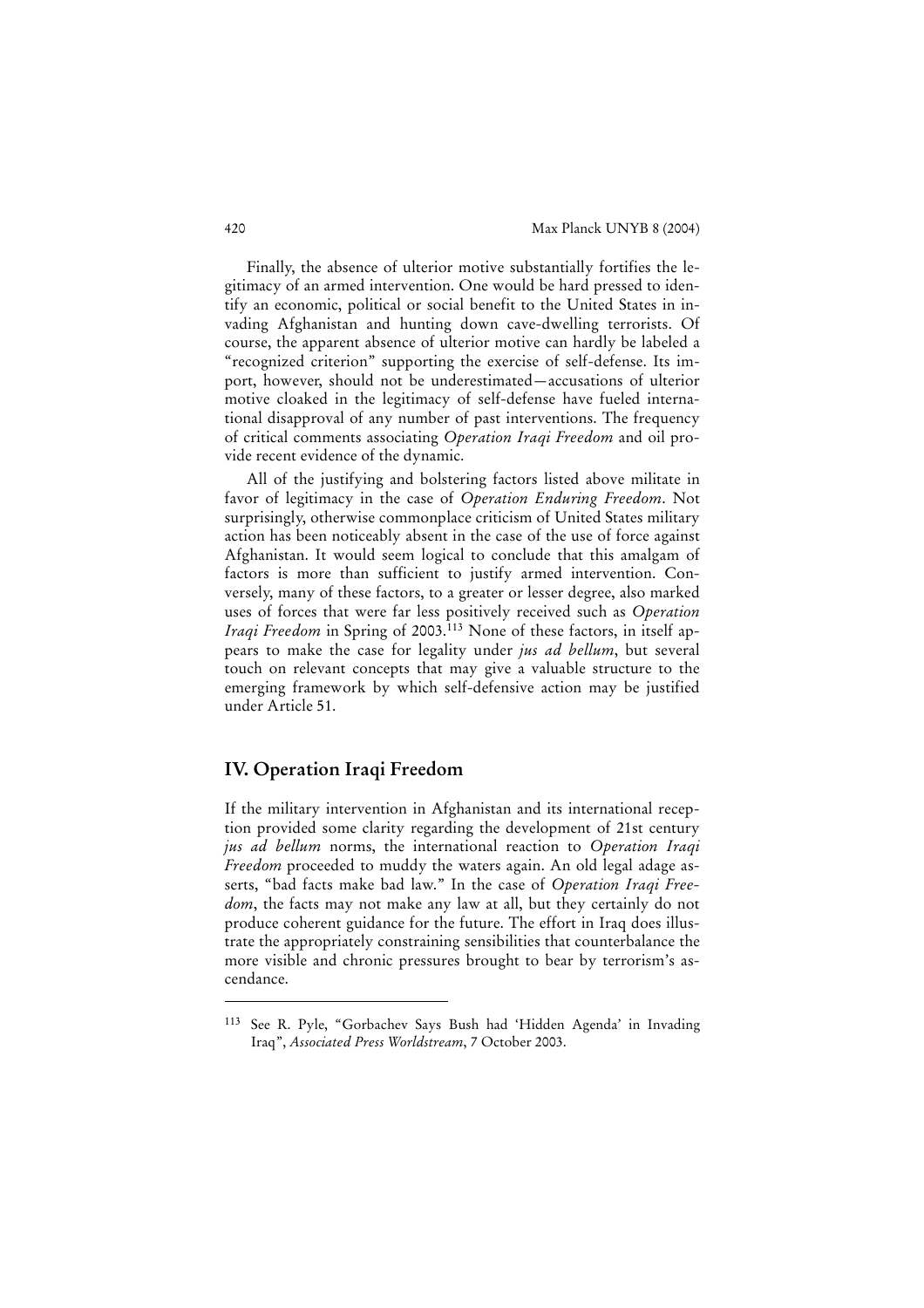Particularly noteworthy among the relevant "bad facts" was the failed U.S. attempt to secure an authorizing Security Council resolution, the relative paucity of shareable intelligence, and the *coup de grace*—an inability to confirm predicating assumptions regarding the existence of weapons of mass destruction. From a legal perspective, none of these factors should be relevant to an analysis of the exercise of the "inherent" right of self-defense consistent with Article 51. A Security Council veto cannot eliminate an inherent right, classification concerns do not lessen a threat, and the absence of suspected weapons after the fact cannot change the perceived threat *ex ante*. Law is rarely beholden to logic, however, and the accumulation of unfortunate *pre-* and *post facto* circumstances will undoubtedly impact future U.S. foreign policy forays, and perhaps even the law itself.

*Operation Iraqi Freedom* is possibly the most internationally controversial use of force by the United States in the last century. Critics view the U.S. action as the *denouement* in a trend of pejorative exceptionalism and unilateralism that had been mounting for several years.114 Even before 9/11, the Bush administration was the subject of significant international condemnation for its decisions to move away from such international conventions as the Kyoto Protocol,<sup>115</sup> the Rome Statute creating the International Criminal Court,<sup>116</sup> the Comprehensive Test

<sup>114</sup> See "Greek Defence Minister Fears New U.S. Arrogance After Iraq", *Agence France Presse*, 14 April 2003; "Europeans Dismayed by U.S. Arrogance in World Issues", *Xinhua News Agency*, 10 April 2001; "U.S. Arrogance Irks Allies", *Chicago Sun Times*, 29 June 1997, 34.

<sup>115</sup> Kyoto Protocol to the United Nations Framework Convention on Climate Change, *ILM* 37 (1998), 22 et seq. (hereinafter Kyoto Protocol). See also T. Watson/ J. Weisman, "6 Ways to Combat Global Warming. Debate Moves Past Whether It's Happening to What, If Anything, Should be Done About It", *USA Today*, 16 July 2001, 1A. The treaty aimed to cut emissions of so-called greenhouse gases, which are blamed for warming the Earth's atmosphere, by 5.2 per cent from their 1990 levels. Bush announced in March 2001 that the United States would not accept the treaty, arguing that the protocol was flawed and would harm the U.S. economy.

<sup>116</sup> Rome Statute of the International Criminal Court, Doc. A/CONF.183/13 Vol. I. See also J. Rabkin, "Don't Tread on Us! How to Handle the International Criminal Court*", The Weekly Standard*, Vol. 7, No. 35, 20 May 2002, 11: "After a year of internal debate, the Bush administration announced a decision last week: The United States would no longer consider itself a signatory to the Rome Treaty establishing the International Criminal Court." See in this respect also article of M. Benzing, in this Volume.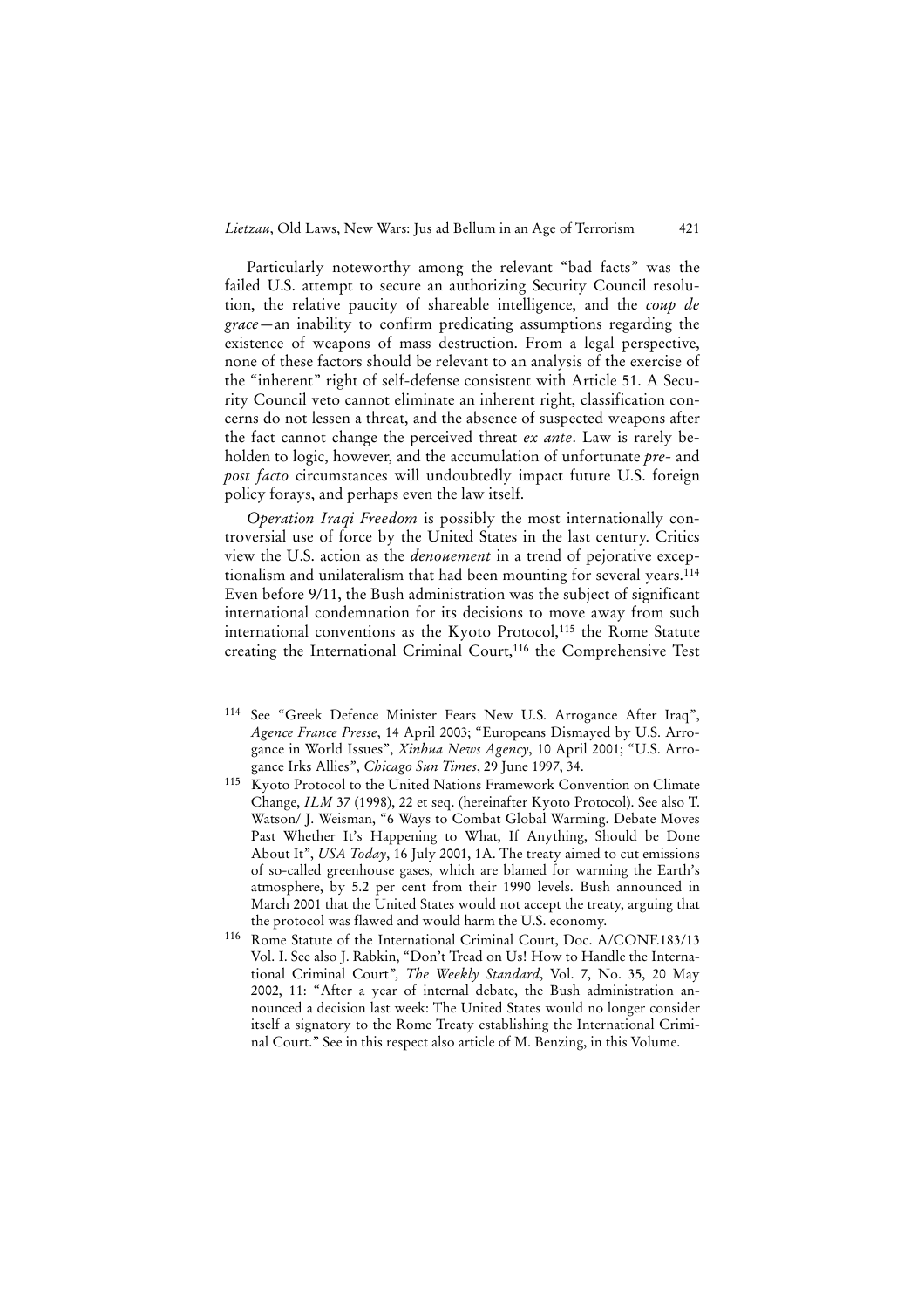Ban Treaty,<sup>117</sup> and the Protocol to the Biological Weapons Convention.118 As a result, U.S.-European relations are thought by many to have deteriorated to their worst state in decades.

<sup>117</sup> Comprehensive Nuclear Test Ban Treaty (hereinafter Comprehensive Test Ban Treaty or CTBT), see text under <http://www.clw.org/pub/clw/ coalition/ctbindex.htm>. On 13 October 1999, the US Senate voted not to ratify the CTBT, see 145 Cong. Rec. S12504-01 (daily ed. Oct. 13, 1999) (Senate Vote on Ratification of the Comprehensive Nuclear Test Ban Treaty). See A.R. Kuchta, "A Closer Look: The U.S. Senate's Failure to Ratify the Comprehensive Test Ban Treaty", *Dick. J. Int'l L.* 19 (2001), 333 et seq. (535). See also J. Kelley, "U.S. Rebuked on Test Ban Vote Nations Cite 'Dangerous' Message", *USA Today*, 15 October 1999, 01A; B. Crossette, "World Leaders Criticize the U.S. for Defeat of Test Ban Treaty", *Sun Sentinel*, 15 October 1999, 12A.

<sup>118</sup> Convention on the Prohibition of the Development, Production, and Stockpiling of Bacteriological (Biological) and Toxin Weapons and on Their Destruction, at: <http://www.unog.ch/disarm/review/bpart1.htm> (hereinafter Biological Weapons Convention) and the Protocol to the Convention on the Prohibition of the Development, Production and Stockpiling of Bacteriological (Biological) and Toxic Weapons and on Their Destruction, at: <http://www.armscontrol.org/pdf/bwcprotocol.pdf> (hereinafter Draft Protocol). Six and a half years after negotiations of the Draft Protocol for enforcing compliance with the Biological Weapons Convention began, the United States rejected both the draft Protocol and any further efforts to create a Protocol. On 25 July 2001, Ambassador Donald Mahley, the head of the US Ad Hoc Group delegation, in a speech before the Ad Hoc Group, said the United States would not support the current text, even were it changed. The United States has numerous reasons for rejecting the draft Protocol. One of the main concerns of the Bush Administration was that the measures proposed in the draft Protocol were intrusive on the US Government and private companies, putting national security and commercial proprietary information at risk. According to the United States, the safeguards included in the draft Protocol with a view to protecting proprietary information were inadequate, the inspection regime envisioned by the draft Protocol was insufficient to deter or impede a rogue state's ability to have a biological warfare program, and State Parties least likely to be proliferators would be most often targeted. The United States reasserted its commitment to finding other tools to strengthen the Biological Weapons Convention. See J. Rissanen, *United States' Position on Protocol Unmoved*, 15 October 2001, available at: <http:// www.acronym.org.uk/bwc/bwc11.htm>; see also US Department of State International Information Programs, *Wolfowitz Cites Importance of Biological Weapons Treaty*, 28 July 2001, available at: <http://www. usembassy.org.uk/acda245.htm>.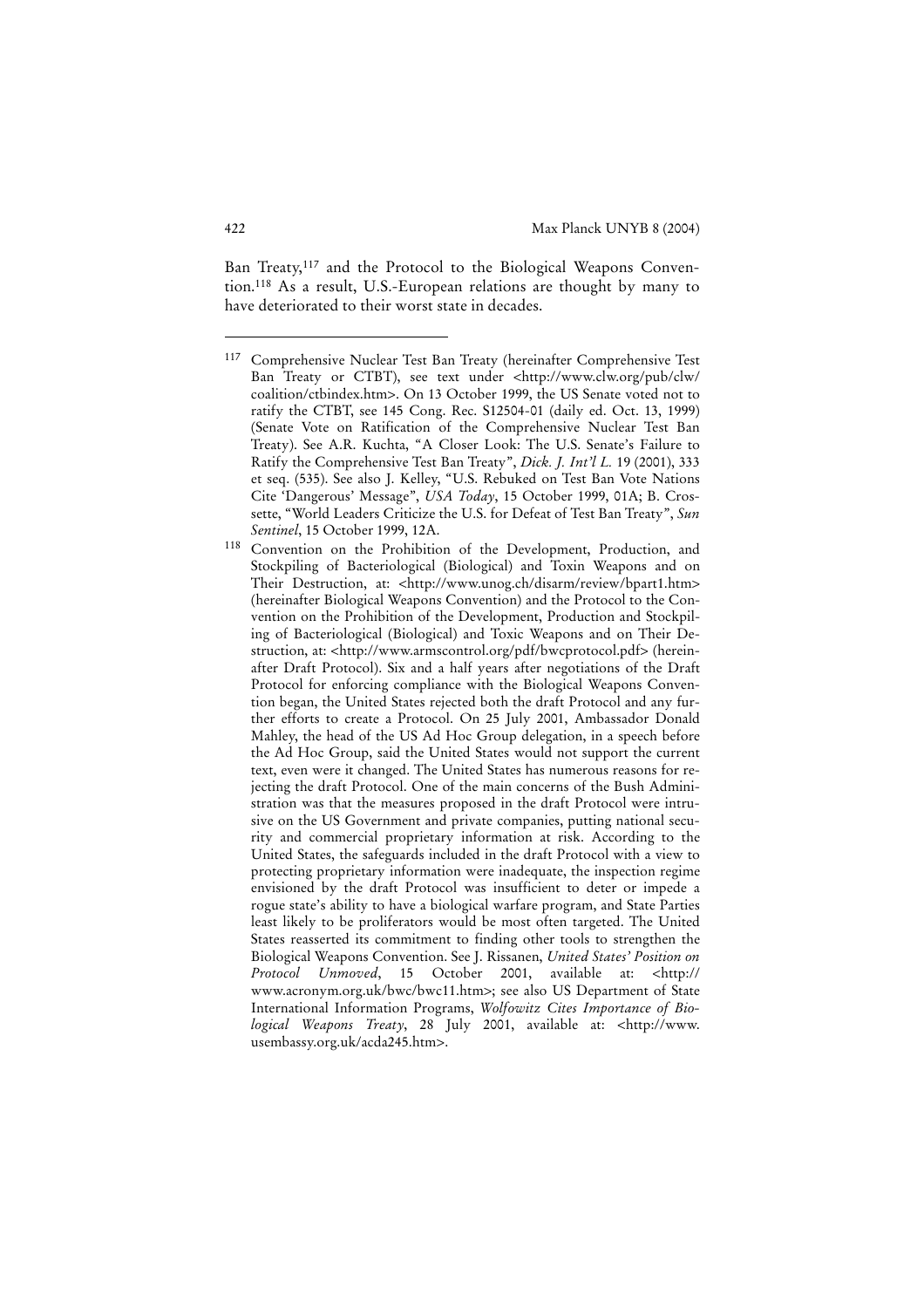At its essence, the problem is more one of perception and public relations than of legality. Nevertheless, as with many other areas of policy disagreement, pundits frequently blanket their critique in claims of illegality. Indeed, the policy discussion may be inapposite to an assessment of legality, but the perception that U.S. action was premised on an inherent right to self-defense places the use of force squarely within the framework of a *jus ad bellum* debate. And that debate reflects substantial differences between U.S. and European postures that will present as vitally significant in evolving an appropriate legal strategy for the future. The value of this colloquy is limited, however, by the fact that the actual legal justification for *Operation Iraqi Freedom* was not grounded in Article 51 and the inherent right to self-defense.

## **1. Legal Authority for Operation Iraqi Freedom—the Technical Argument**

If "bad facts make bad law," then the intervention in Iraq is a dangerous model for future legal constructs. In this case we again should be careful to separate law and policy. Bad facts may cause some to question the decision to intervene in Iraq, but those facts should have substantially less impact on the legal analysis. Post-conflict realizations that there may have been no weapons of mass destruction against which to defend or to destroy cast a pall over the rationale for intervention,<sup>119</sup> but the strongest—or easiest—legal argument is not premised on finding weapons of mass destruction, it is based on United Nations Security Council resolutions unique to Iraq.120

<sup>119</sup> See J. Pedigo, "Rogue States, Weapons of Mass Destruction, and Terrorism: Was Security Council Approval Necessary for the Invasion of Iraq?", *Ga. J. Int'l & Comp. L*. 32 (2004), 199 et seq. (203).

<sup>120</sup> On 2 August 1990, Iraq invaded Kuwait. The Security Council quickly adopted UN Security Council Resolution 660, the first of many condemning Iraq's actions and demanding withdrawal from Kuwait, see S/RES/660 (1990) of 2 August 1990. Additional Council actions were designed to apply further pressure and bring about Iraq's withdrawal, see S/RES/661 (1990) of 6 August 1990, imposing broad sanctions on Iraq. S/RES/662 (1990) of 9 August 1990, deciding that Iraq's annexation of Kuwait was null and void and demanding that Iraq rescind its actions purporting to annex it. S/RES/664 (1990) of 18 August 1990, reaffirming those decisions and demanding that Iraq rescind its order that foreign diplomatic and consular missions in Kuwait be closed, facilitate departure and consular access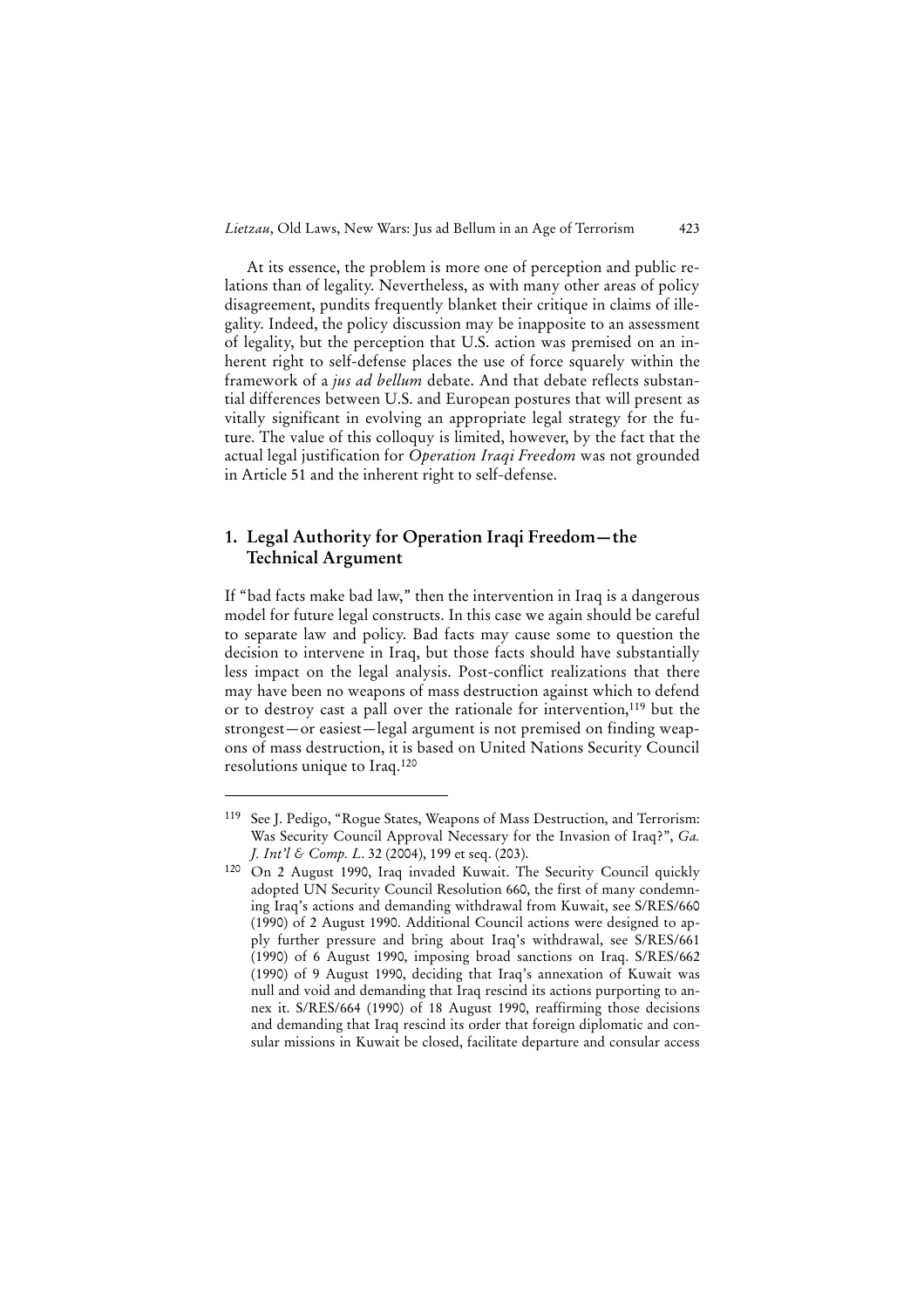The continuing authority of U.N. Security Council Resolutions 678 and 687 from the first Gulf War worked in tandem to establish ceasefire conditions and provide the authority to enforce those resolutions with force.<sup>121</sup> Those conditions, ultimately unsatisfied by Iraq, trig-

121 Ibid.

for nations of third states, and take no action to jeopardize their safety, security, or health. S/RES/665 (1990) of 25 August 1990, calling upon Member States to use such measures as may be necessary to ensure implementation of trade restrictions. S/RES/667 (1990) of 16 September 1990, demanding that Iraq release foreign nationals that it had abducted. S/RES/670 (1990) of 25 September 1990, imposing restrictions on air traffic. S/RES/674 (1990) of 29 October 1990, inviting states to collate and make available to the Council information on grave breaches committed by Iraq. Eventually on 29 November 1990, the Council adopted UN Security Council Resolution 678, which authorized the use of "all necessary means" to uphold and implement Resolution 660 and subsequent relevant resolutions, and to restore international peace and security in the area. The resolution provided Iraq with "one final opportunity" to comply with the Council's earlier decisions and authorized the use of force "unless Iraq on or before 15 January 1991 fully implements" the Council's resolutions. It specifically invoked the authority of Chapter VII. On 3 April 1991, the Council adopted Resolution 687, that resulted in a cessation of hostilities but did not return the situation to the status quo ante. Rather it declared that, upon official Iraqi acceptance of its provisions, a formal cease-fire would take effect, and it imposed several conditions on Iraq, including extensive obligations related to the regime's possession of weapons of mass destruction. As the Council described it, Resolution 687 provided the "conditions essential to the restoration of peace and security." See W.H. IV Taft/ T. Buchwald, "Preemption, Iraq, and International Law", *AJIL* 97 (2003), 557 et seq. Neither the United Kingdom nor Australia invoked selfdefense as a legal justification for military action against Iraq. See UK Attorney General Lord P.H. Goldsmith, *Legal Basis for Use of Force Against Iraq*, 17 March 2003, available at: <http://www.ukonline.gov.uk>; see also the Australian Attorney General's Department and the Department of Foreign Affairs and Trade, Memorandum of Advice on the Use of Force Against Iraq, 18 March 2003, available at: <http://www.smh.com.au/ articles/2003/03/19/1047749818043.html>. Nor did the United States invoke its inherent right of self-defense under Article 51 of the U.N. Charter in the legal justification it submitted to the UN Security Council, letter dated 20 March 2003 from the Permanent Representative of the United States of America to the United Nations Addressed to the President of the Security Council, Doc. S/2003/351 (2003), arguing that "the actions being taken are authorized under existing Council resolutions, including its resolutions 678 (1990) and 687 (1991)."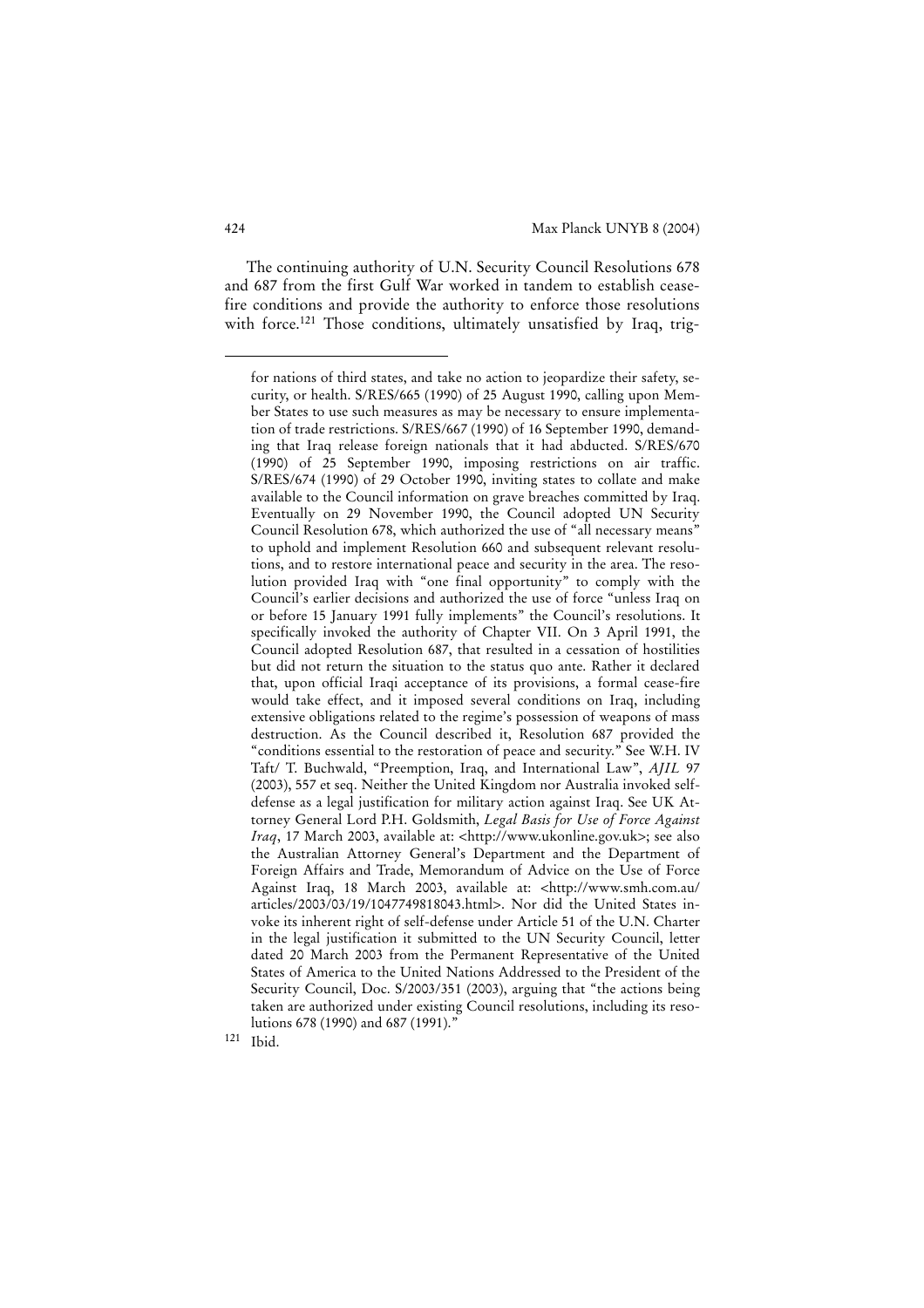gered U.N. Member States authority in Resolution 678 to use "all necessary means" to uphold Resolution 660 and all relevant subsequent resolutions and to "restore international peace and security" in the area. The "all necessary means" language has been traditionally understood as the authorizing language for a use of force that otherwise would violate Article 2 (4) of the Charter.<sup>122</sup>

Among the cease-fire conditions set by Resolution 687 were extensive obligations related to the Iraqi regime's possession of weapons of mass destruction; these obligations were repeatedly violated in the years between 1991 and 2003. Moreover, several subsequent Security Council Resolutions confirmed that Iraqi actions continued to threaten "international peace and security."123 In this regard, the legal authority for the invasion of Iraq in 2003 needs not be premised on the inherent right to self-defense; it flows directly from Security Council authorization. The United States' technical reliance on this basis for authority is confirmed by its explication in the American Journal of International Law by the Legal Advisor to the U.S. Department of State, William Taft, IV, and Associate Legal Advisor, Todd Buchwald.124

In addition to the central argument of specific Security Council authorization, some have also cited collateral justifications related to the substantive effect of pertinent Resolutions. The strongest draws from

<sup>122</sup> See, e.g., Doc. S/PV.2963 (1990), 76-77, reporting Mr. Al-Ashtal, Yemen, referring to Security Council Resolution 678, as "in effect authorizing States to use force" and calling it a "war resolution"; ibid., 58, reporting Mr. Malmierca Peoli, Cuba, calling the resolution "a virtual declaration of war" and a "deadline for war"; ibid., 62, reporting Mr. Qian Qichen, China, stating that "all necessary means" is language that "in essence, permits the use of military action."

<sup>123</sup> See, e.g., S/RES/707 (1991) of 15 August 1991, stating that Resolution 687 itself described "conditions essential to the restoration of peace and security"; S/RES/1441 (2002) of 8 November 2002, 13-14, finding, inter alia, Iraq's development of weapons of mass destruction (WMD), support for terrorism and repression of the civilian population presented a continuing threat to international peace and security.

<sup>124</sup> See Taft/ Buchwald, see note 120, 557. See generally, N. Rostow, "Determining the Lawfulness of the 2003 Campaign against Iraq", discussing the factual predicate and legal underpinnings for the Iraq campaign, copy on file with author. But see, T.M. Franck, "What Happens Now? The United Nations after Iraq", *AJIL* 97 (2003), 607 et seq.; R.A. Falk, "What Future for the UN Charter System of War Prevention", *AJIL* 97 (2003), 590 et seq., arguing that additional Security Council authorization was required.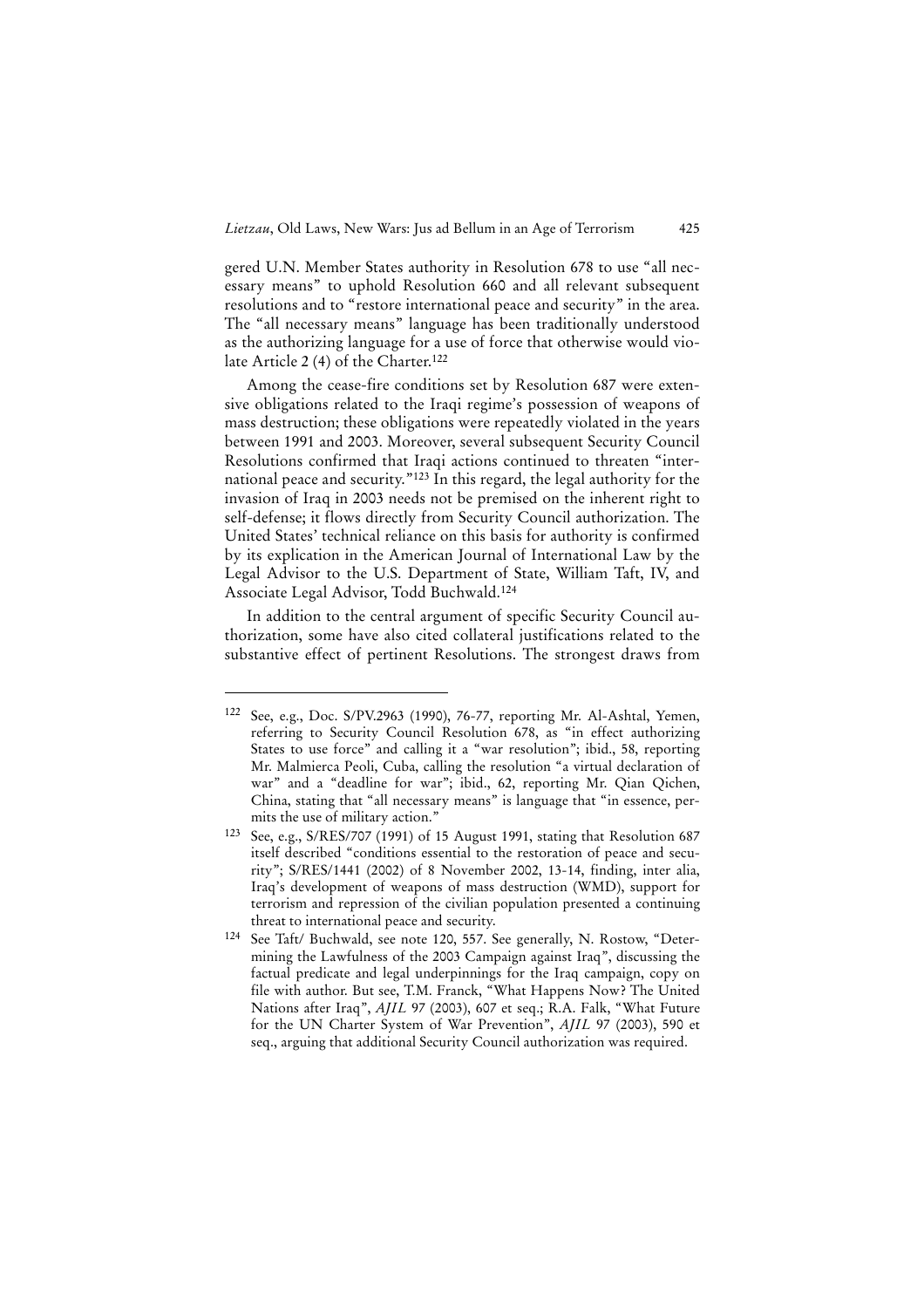the fact that the first Gulf War essentially concluded via a cease-fire agreement.125 A breach of that agreement essentially vitiates any obligation to continue the cessation of hostilities. Under the 1907 Hague Regulations126—a seminal document governing land warfare—"[a]ny serious violation of [an] armistice by one of the parties gives the other party the right of denouncing it ... " (article 40). Thus, in addition to the law governing armistices, some have contended that international law regarding a state's right to suspend obligations when there has been a "material breach" of a treaty independently justifies *Operation Iraqi Freedom.*127

While these collateral instruments and bodies of law may reinforce the primary legal justification for going to war with Iraq, they should not be deemed to suffice in the absence of U.N. Charter-based authority—Security Council authorization or legitimate self-defense needs. The independent derivation of authority from an armistice or treaty law would be akin to establishing a norm that once an armed conflict is initiated, for any reason, the *status quo* shifts so that continued justification for the conflict is no longer necessary—only an enforceable international peace treaty can restore the *status quo ante*. 128 Israeli lawyers used an argument of this sort in attempting to justify their 1981 attack on the Tuwaitha Nuclear Research Center (no armistice was in effect with Iraq). The unanimous Security Council vote condemning the attack, however, demonstrated the international community's unwillingness to recognize the viability of Israel's claim to existing in a continuing state of hostilities with Iraq simply due to want a definitive end to hostilities.<sup>129</sup>

The fact that one body of law would permit an action should not be used to justify a use of force that is otherwise regulated by the U.N.

<sup>125</sup> S/RES/687 (1991) of 3 April 1991.

<sup>126 1907</sup> Hague Convention (IV) Respecting the Laws and Customs of War on Land, 36 Stat. 2277, 1 Bevans 631.

<sup>127</sup> See, e.g., J. Yoo, "International Law and the War in Iraq", *AJIL* 97 (2003), 563 et seq., arguing that law governing armistices justified the invasion of Iraq by US forces. Yoo also contends that well-established treaty law would permit the invasion based on a "material breach" by Iraq (575). This argument would require one to conceive of the pertinent Security Council resolution as a multilateral treaty.

<sup>128</sup> But see Taft/ Buchwald, see note 120, 559, arguing that Resolution 687 did not return the situation to the status quo ante.

<sup>129</sup> Leich, see note 106, 2933-2935.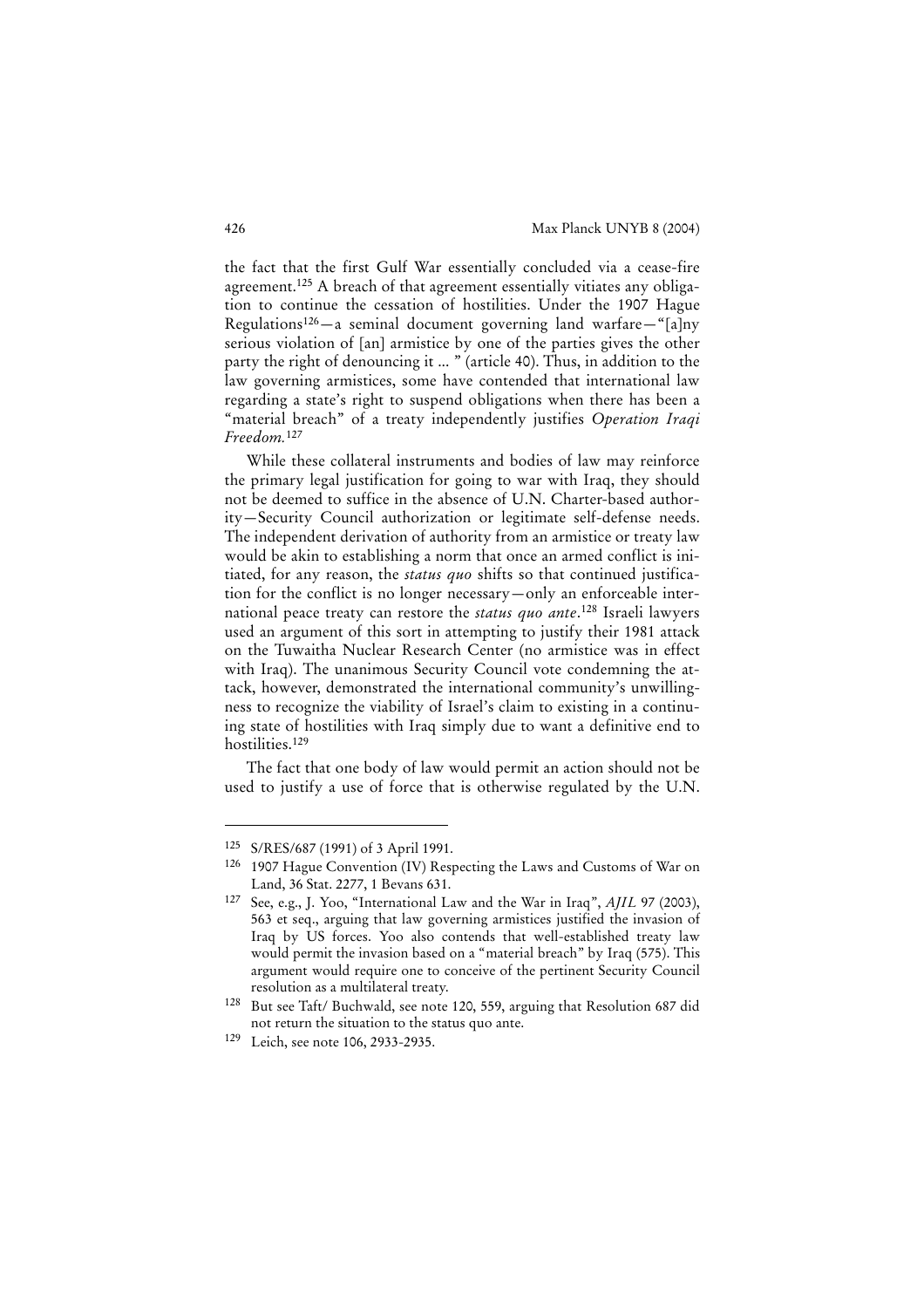Charter. This legitimate concern also provides the strongest counter to what is otherwise an analytically sound technical argument favoring the United States' justification to use force in *Operation Iraqi Freedom*. Admittedly, Resolution 678 is over 13 years old and the argument that at some point it should "sunset" is compelling. Some claim that authority of that resolution has expired or somehow been eclipsed by the more recent Resolution 1441, which found Iraq "in material breech" of earlier U.N. resolutions and warned that Iraq would face "serious consequences as a result of its continued violations of its obligations" to divest of all chemical, biological, or nuclear weapons or ballistic missile systems, but did not specifically reaffirm the "all necessary means" authorization of 678.130 Nevertheless, unlike a use of force in self-defense, which is circumstance-driven, a Security Council resolution can be drafted to accommodate temporal concerns. In fact, several resolutions have been modified at later times or built self-executing termination dates into the initial issuance.131 But Resolution 678's authority still stands, its continuing authority having been tested several times between its adoption and the 2003 overthrow of Saddam Hussein's regime. Throughout that period, a "no-fly zone" was enforced by American, British, and—in earlier days—French air forces; it was the basis for a strike against a Baghdad nuclear facility132 in January of 1993; and it was the justification for *Operation Desert Fox* in 1998.133

<sup>130</sup> S/RES/1441, see note 123.

<sup>131</sup> See, e.g., S/RES/1031 (1995) of 15 December 1995, terminating use of force authority associated with a previous resolution regarding Bosnia; S/RES/929 (1994) of 22 June 1994, limiting to two-months a previously approved mission regarding Rwanda.

<sup>132</sup> Letter to Congressional Leaders Reporting on Iraq's Compliance with United Nations Security Council Resolutions (19 January 1993), 2 Pub. Papers of George Bush, 1993, 2269-2270. Interestingly, Secretary-General Boutros Boutros-Ghali publicly confirmed his belief in the legality of the 1993 raid. See Transcript of the Press Conference by Secretary-General, Boutros Boutros-Ghali, Following Diplomatic Press Club Luncheon in Paris on 14 January, Doc. SG/SM/4902/Rev.1 (1993), 1.

<sup>133</sup> See D. Brown, "Enforcing Arms Control Agreements by Military Force: Iraq and the 800-Pound Gorilla", *Hastings Int'l & Comp. L. Rev.* 26 (2003), 159 et seq. (171). On 16-19 December 1998, in a campaign known as Operation Desert Fox, US and British forces conducted a series of strikes against military targets in Iraq. The purpose of the operation was to attack Iraq's weapons of mass destruction and "its ability to threaten its neighbors." The operation was in direct response to Iraq's failure to cooperate with the UN in its effort to oversee Iraqi disarmament. Writers on the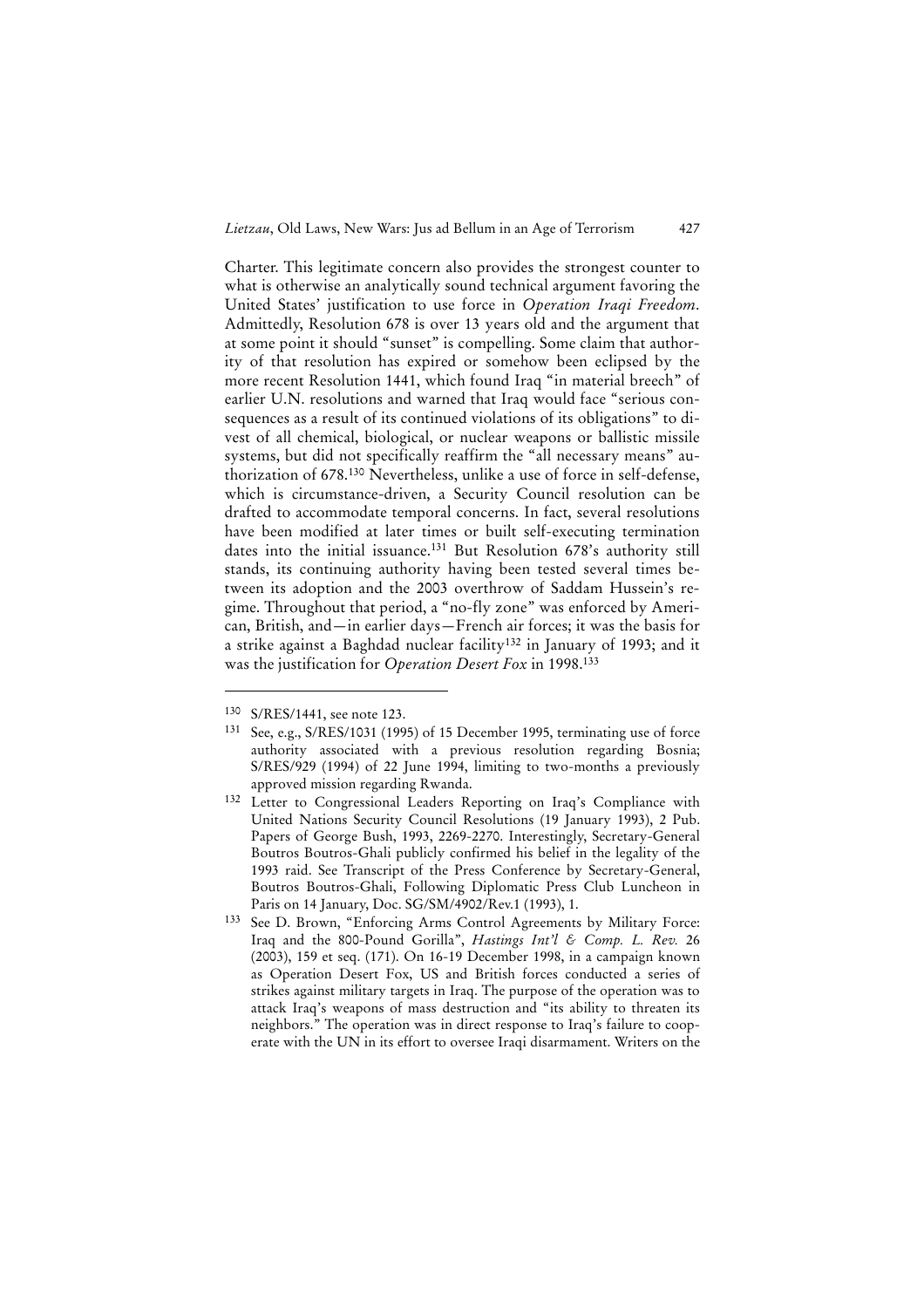Despite the political rhetoric that attended the adoption of Resolution 1441, it is difficult to read that resolution as undermining any authority available by virtue of Resolution 678. Resolution 1441 stated that the Council would convene "upon receipt of a report [regarding weapons of mass destruction inspections] ... in order to consider the situation and the need for full compliance with all of the relevant Council resolutions in order to secure international peace and security."134 It did not, however, establish a requirement for further decision.135 As a technical matter, Resolution 1441 provided more additional legal authority than any similar resolution for the operations mentioned above. The real political issue was the extent of U.S. action, not the legality of its use of force.

Sadly, the ill-fated attempt to secure a final resolution specifically authorizing an invasion force left many with the lasting (and accurate) impression that the sitting Security Council members did not approve U.S. action. Indeed, the controversy in the Security Council during the buildup for *Operation Iraqi Freedom* left the public with the impression that the invasion was anything but a sanctioned use of force.136 The fact of the matter is that the legal argument to justify *Operation Iraqi Freedom* is fairly easily made without recourse to self-defense analysis. This argument, however, was not forcefully advanced in a public setting; many still analyze the lawfulness of U.S. actions from a pure

subject generally agree that Iraq was not in compliance with the disarmament and inspection provisions of S/RES/687. While the rationale for this operation relied on Iraq's failure to comply with the original cease-fire terms that abated the Persian Gulf War of 1991, Desert Fox received far less international support.

<sup>134</sup> S/RES/1441, see note 123, para. 12.

<sup>135</sup> See Yoo, see note 127. The British Government, which clearly desired an additional resolution authorizing force, explained that "Resolution 1441 would in terms have provided that a further decision of the Security Council to sanction force was required if that had been intended. Thus, all that Resolution 1441 requires is reporting to and discussion by the Security Council of Iraq's failures, but not an express further decision to authorize force." See Lord Goldsmith, *Legal Basis for Use of Force Against Iraq*, 17 March 2003, statement by UK Attorney General at Parliament, available at: <http://www.labour.org.uk/legalbasis>.

<sup>136</sup> As with the possibility of a sunset provision, the notion that a Security Council authorization should only have force if its sitting members would continue to approve it is a textually achievable construct. No change in the law would be required, and practical concerns should drive that debate.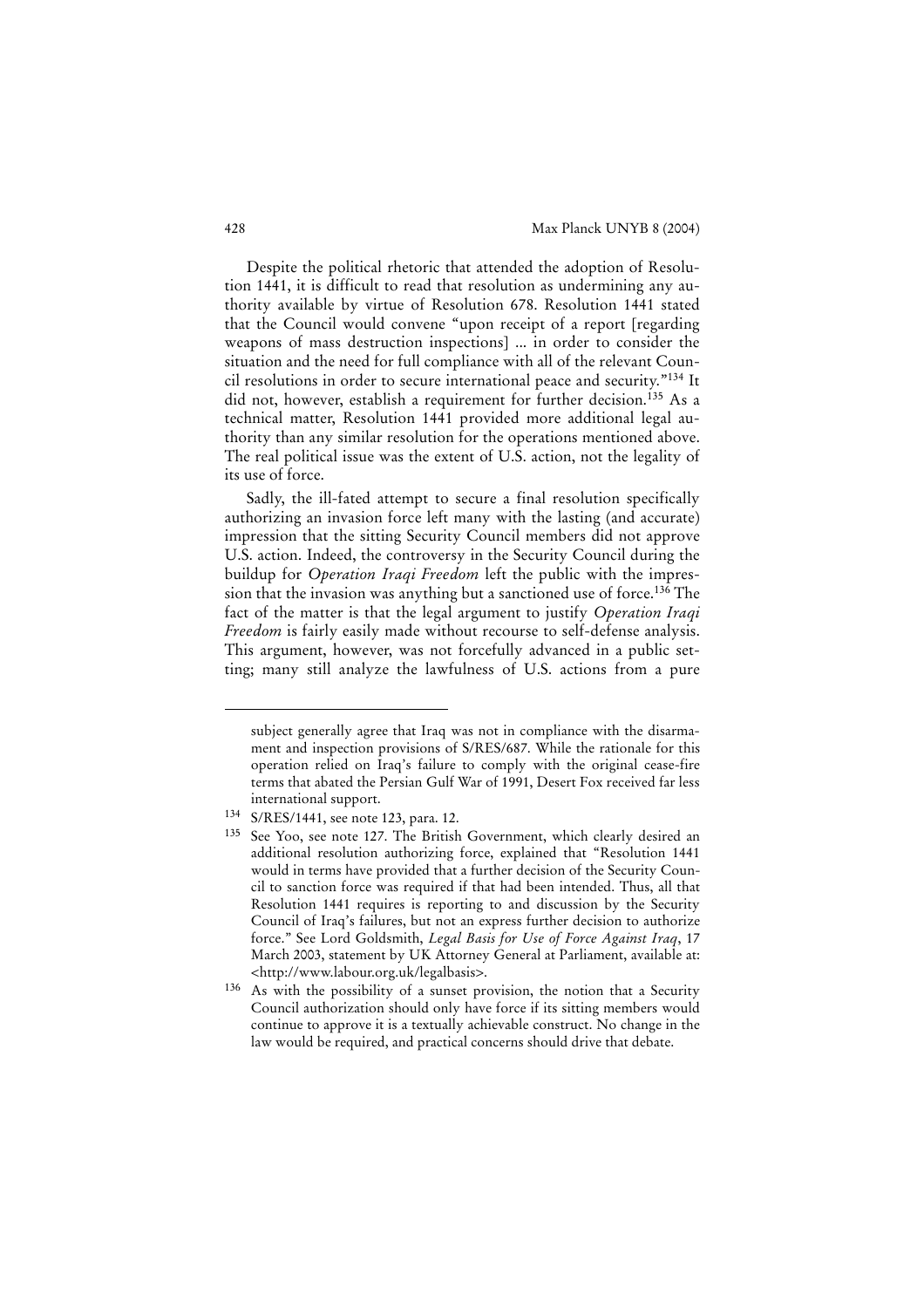"right of self-defense" perspective and, in so doing, find that justification deficient.

### **2. Operation Iraqi Freedom and Self-Defense**

Though Security Council authorization represents the center of gravity for the United States' technical legal justification for intervention in Iraq, preemptive self-defense motivations were clearly evident and continue to animate public international debate on the issue. Ironically, Taft and Buchwald, while presenting a cogent argument for legality under applicable Security Council Resolutions, start and end their brief article with a comment on anticipatory self-defense or "preemption." They begin their defense of U.S. action by acknowledging the common critique that *Operation Iraqi Freedom* is "unlawful because it constitutes preemption."137 They conclude by stating, "preemptive use of force is certainly lawful where [there is an ongoing conflict and] it is consistent with the resolutions of the Security Council." Advocating on behalf of the United States, they effectively narrowed the legal question; but such analysis then begs the more important question as to the limits of preemption—without Security Council authorization—in the post-9/11 war on terrorism.

In fact, many who analyze *Operation Iraqi Freedom* from a selfdefense perspective, view that legal rationale associated with "preemption" as quite problematic. Greg Travalio and John Altenburg, for example, reserved their sole condemnation regarding United States compliance with *jus ad bellum* for *Operation Iraqi Freedom*. 138 Criticizing the nascent "preemption" doctrine, and its application to justify the Iraq intervention, they charged that "mov[ing] in a direction that is clearly contrary to customary law ... undermines the moral authority of the United States to rely upon an international order and to demand that others adhere to it."139 Conversely, Professor John Yoo, claims that the Operation was justified both as a matter of Security Council authorization and "in anticipatory self-defense because of the threat posed

<sup>137</sup> See Yoo, see note 127, see also Taft/ Buchwald, see note 120.

<sup>138</sup> See Travalio/ Altenburg, see note 98.

<sup>139</sup> Ibid., 118.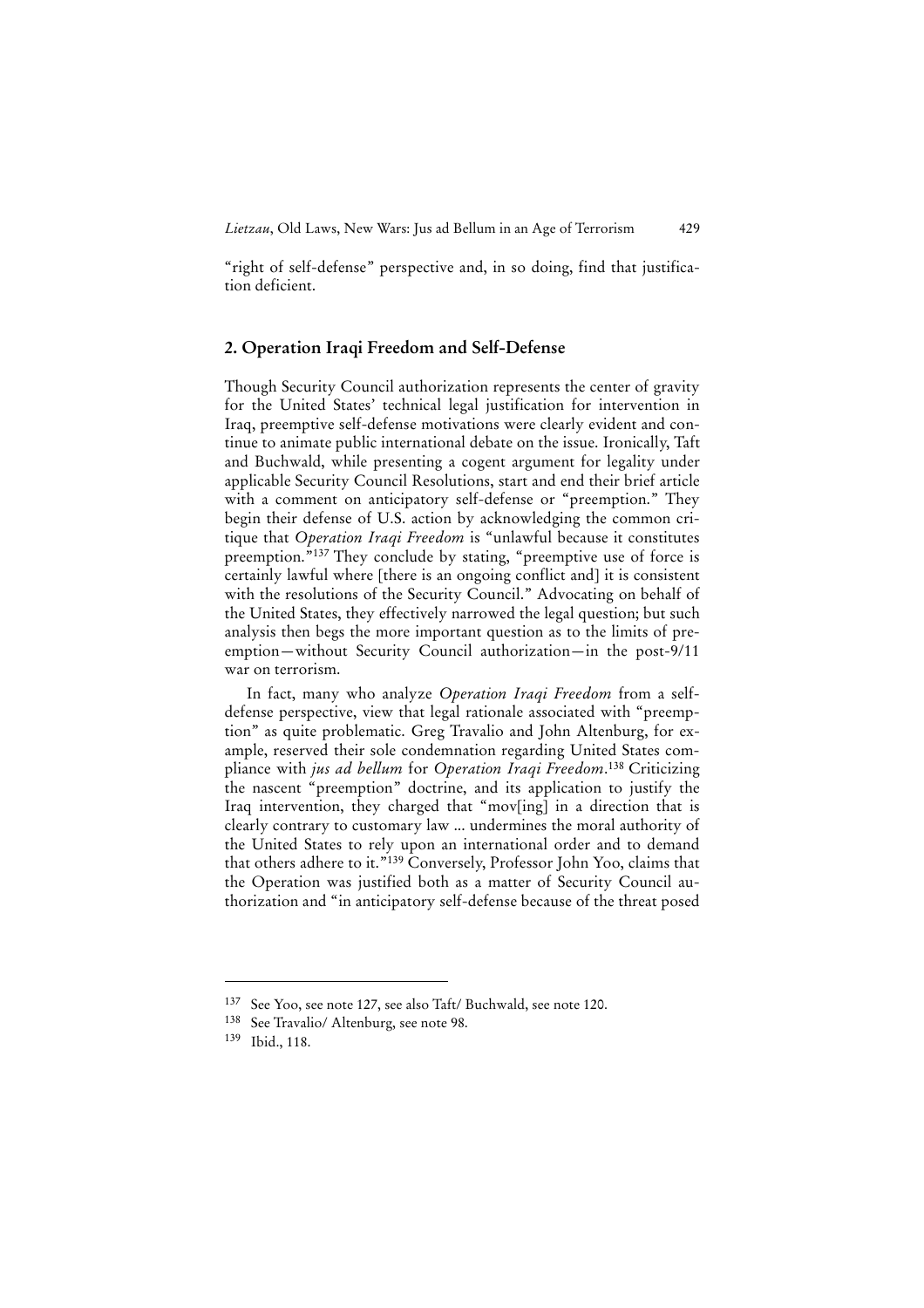by an Iraq armed with weapons of mass destruction (WMD) and in potential cooperation with international terrorist organizations."140

Preemption's role (or the lack thereof) as legal justification for this intervention, notwithstanding, the discussion regarding its import in evolving circumstances is a worthy one. The fact that so many have found reason to criticize the intervention in this case may suggest that both United States domestic constituencies and the international community are: 1.) unaware of the legal arguments predicating the intervention; and 2.) concerned about the development of a "prevention" or "preemption"141 doctrine that may trumpet a new era of unchecked exercise of United States power.

The first conclusion causes concern because it demonstrates a United States inability, or perhaps unwillingness, to communicate to its domestic and international publics the fact that it continues to evaluate seriously its lawful obligations under the U.N. Security Council resolutions pertaining to Iraq. By failing to broadcast the legal rationale for its intervention, the United States may leave the wrong impression that only immediate policy interests drive its actions. From the perspective of those who fear U.S. power, the United States not only acts with international impunity, it exercises that ability with nary a self-regulating regard for the rule of law. *Operation Iraqi Freedom* highlights a serious public diplomacy problem, but equally important, it highlights the lack of clarity regarding *jus ad bellum.*

While a robust public relations campaign regarding legality is important from a U.S. perspective, of even greater significance for the future is the outpouring of protestations associated with the evolving "preemption" or "anticipatory self-defense" doctrine. Here the international community finds itself face-to-face with the specter of future *jus ad bellum,* and we are forced to come to terms with the mandate to identify the legal regime we seek. That regime must permit necessary use of force in self-defense, but it must also provide sufficient assurance

<sup>140</sup> See Yoo, see note 127, 575.

<sup>&</sup>lt;sup>141</sup> The term "prevention" is most commonly used as a pejorative for evolving administration self-defense doctrines because it evokes a sense of the broadest possible authority (i.e., while "preemption" and "anticipatory" imply an extant threat, prevention may suggest that force can be used to undermine a mere ability). The terms are used interchangeably in this paper since the relevant concept is the legal authority regarding an "inherent right to self-defense." That authority does not derive from any of the politicallycharged terms at issue.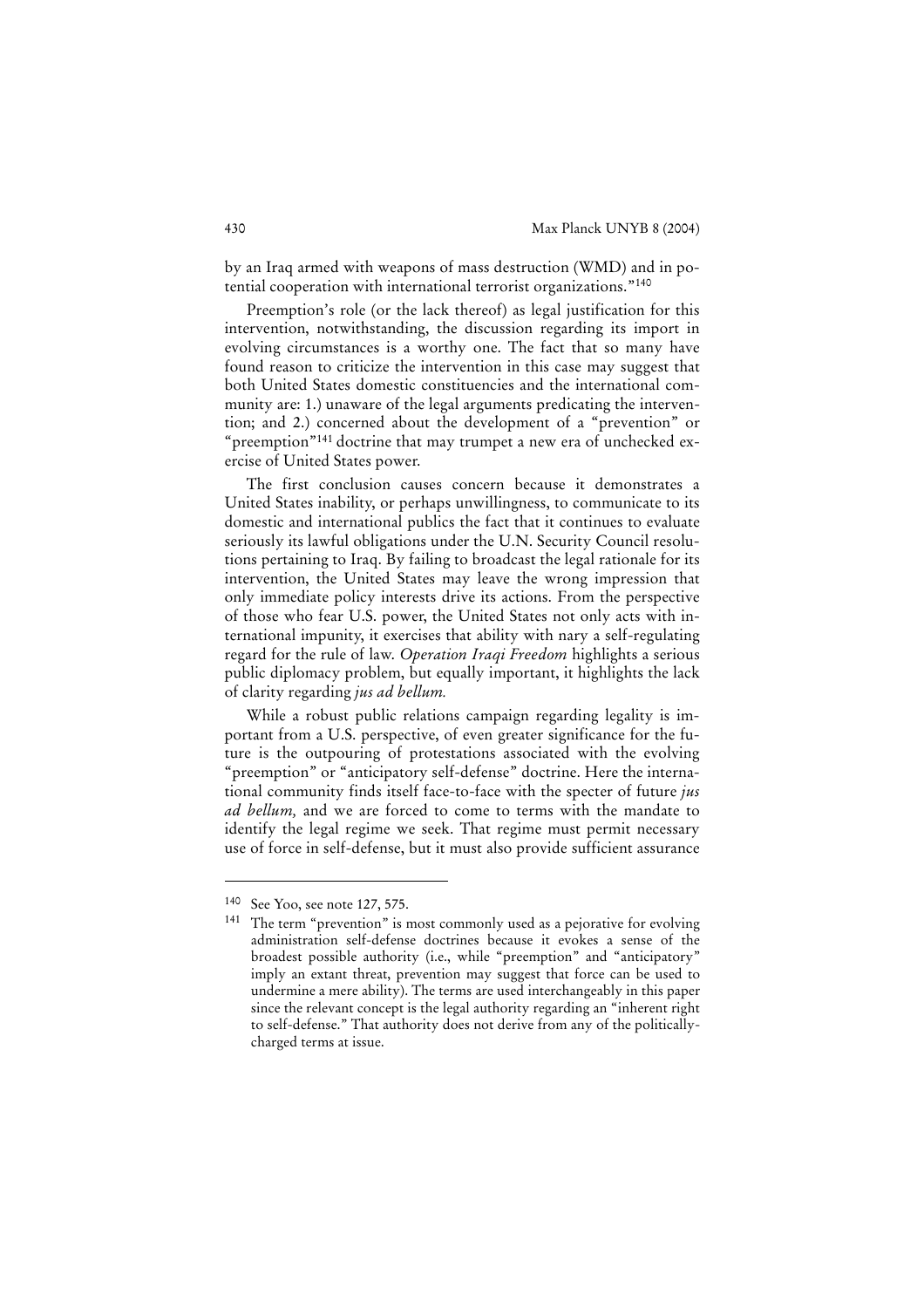to other states that they need not fear an unbridled exercise of national power. From the international perspective, some may take seriously Lord Acton's concern about the corrupting affect of powerparticularly of the hegemonic sort.142

When viewed as a self-defense matter, the intervention in Iraq appears to mirror the very concerns that militate in favor of the most conservative interpretations of U.N. Charter-based self-defense concepts. From a critic's perspective, the Iraq intervention is characterized by several factors that together abused and misapplied self-defense authorities to justify naked aggression. Among the factors causing concern are the facts that: 1.) the United Nations Security Council had time and ability to act more forcefully but elected not to; 2.) neither cross-border attack nor an attack against U.S. interests had clearly occurred; 3.) the traditionally requisite criteria for anticipatory action were not present (imminent threat with no moment for deliberation); and 4.) evidence supporting the factual predicate to justify anticipatory action was weak. This does not mean that the use of military force against Saddam Hussein could not be justified from a self-defense perspective; it does mean that any such justification must be crafted carefully with a view to mitigating the impact of these factors in order to create precedent that may be useful in future military interventions.

Turning again to the criteria and bolstering factors set forth above with regard to *Operation Enduring Freedom*, we find it possible to construct a case for self-defense-related intervention in Iraq. The Iraq case is weaker than that applicable to *Operation Enduring Freedom*, however. With respect to reprisal-related factors, there had been no physical attack against United States interests that could be directly tied to Iraq. Thus, any anticipatory action would not enjoy the increased credibility that comes from responding to a previous attack. With respect to the factors necessitating anticipatory action, the threat did involve terrorist tactics, but unlike *Operation Enduring Freedom*, the threat was somewhat removed from the target. That is, Iraq was thought simply to be a facilitator that could supply weapons of mass destruction to terrorists. No specific evidence of a direct terrorist threat associated with Iraq was presented. Moreover, unlike Al Qaeda, Iraq had not openly declared its intent directly to harm U.S. interests. Finally, with respect to the bolstering factors we find two militating in favor of intervention, and the others being of less benefit in advancing U.S. justifications than in the

<sup>142</sup> J. Acton, "Power corrupts; absolute power corrupts absolutely", in: id./ G. Himmelfarb (eds), *Essays on Freedom and Power*, 1984, 357 et seq. (364).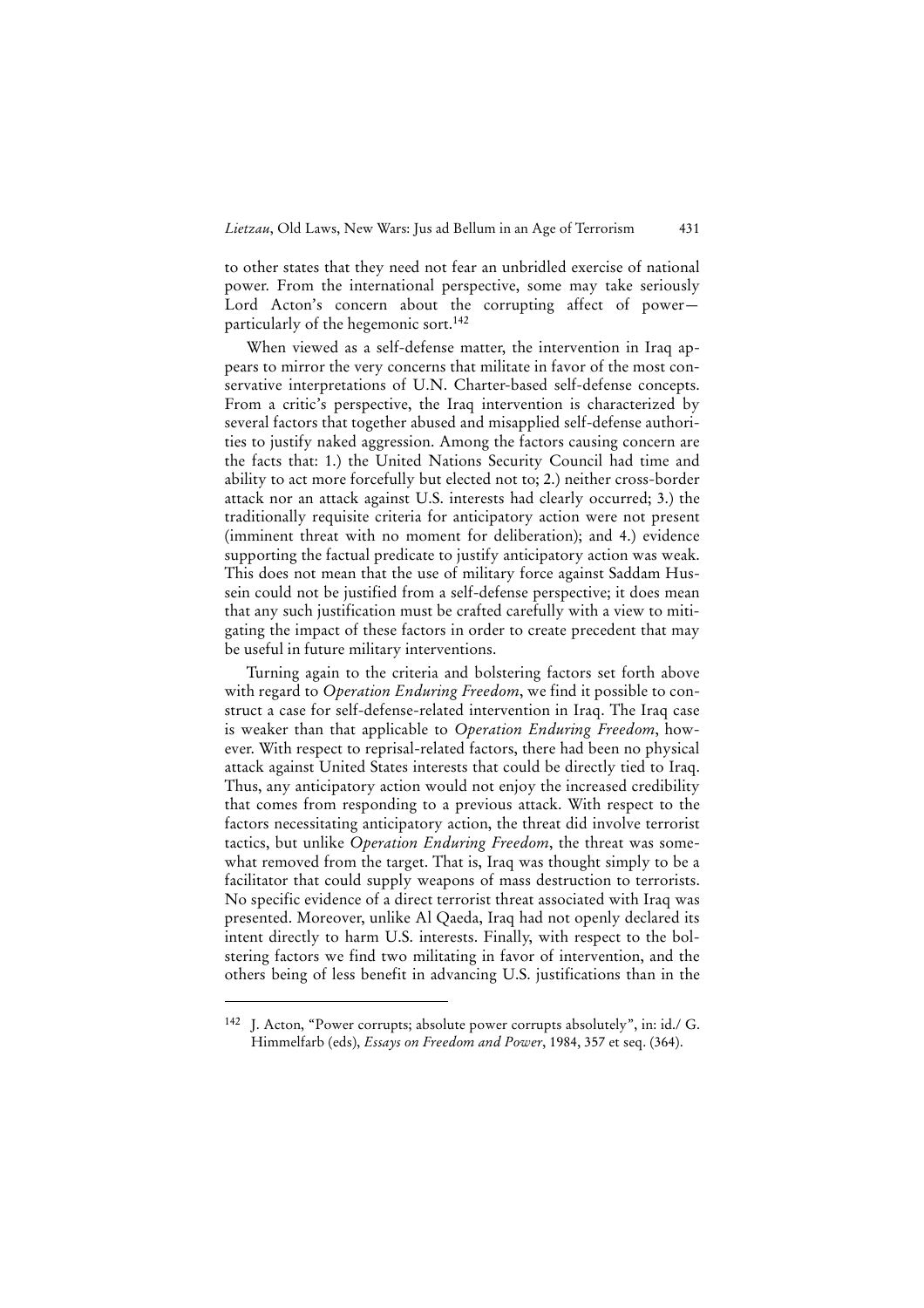case of Afghanistan. Clearly the target state whose territorial integrity was to be compromised had been warned. Additionally, WMD provided the nearest thing to a "trump card" in assessing the destructiveness of the potential threat. Conversely, the level of international support for the invasion of Iraq was far more limited than that with respect to Afghanistan.143 Well publicized were claims of several ulterior motives ranging from an intent to control Iraqi oil, to a political vendetta based on Hussein's ability to survive the first Gulf War and its aftermath, to revenge of a more personal nature—punishment for Hussein's sponsorship of an assassination attempt against George H.W. Bush, father of the sitting President. One ubiquitous critique focused on the "unilateral" character of the intervention as compared to others.

While the "inherent" modifier in Article 51 is arguably flexible enough to justify almost any perceived need to act, the case for selfdefense with respect to Iraq is weaker than many, save the one important factor of WMD. Indeed, even our simple schoolyard analogy here breaks down as well for reason of the inability to comprehend this factor's significance. One could not imagine the playground where a student would be permitted to attack a potential assailant who had never directly attacked him (having instead once attacked a different student), who had never stated an intent to attack him (though the assailant was known to have contemptuous feelings toward the potential victim), and who's only threatening characteristic was a potentially extreme capability that could be shared with other potential assailants. That all factors do not militate in favor of intervention is not dispositive of the legality question, however. Schoolyard bullies do not possess WMD.

A note regarding unilateralism is appropriate here. We should be clear on the relevant legal principle. Many who condemn the United States invasion into Iraq would differentiate it from Kosovo due to the "multilateral" nature of the Kosovo intervention. Ironically, at the time of this writing there are over 80 countries involved in Operation Iraqi Freedom at Central Command Headquarters and over 30 nations have put troops on the ground in Iraq—significantly more than participated in Operation Allied Force in Kosovo. Nevertheless, the point is irrelevant regardless of its veracity. The fact is that there is nothing in the U.N. Charter to suggest that "unilateral" interventions are illegal while multilateral ones are not. The Charter provides for one mechanism to authorize use of force. It is a very specific mechanism, and it would be a strange argument indeed to suggest that a general preference for collective action so favors multilateralism that the simple claim to multilateral support is sufficient to transform that which is a clear violation of the treaty into something authorized by it.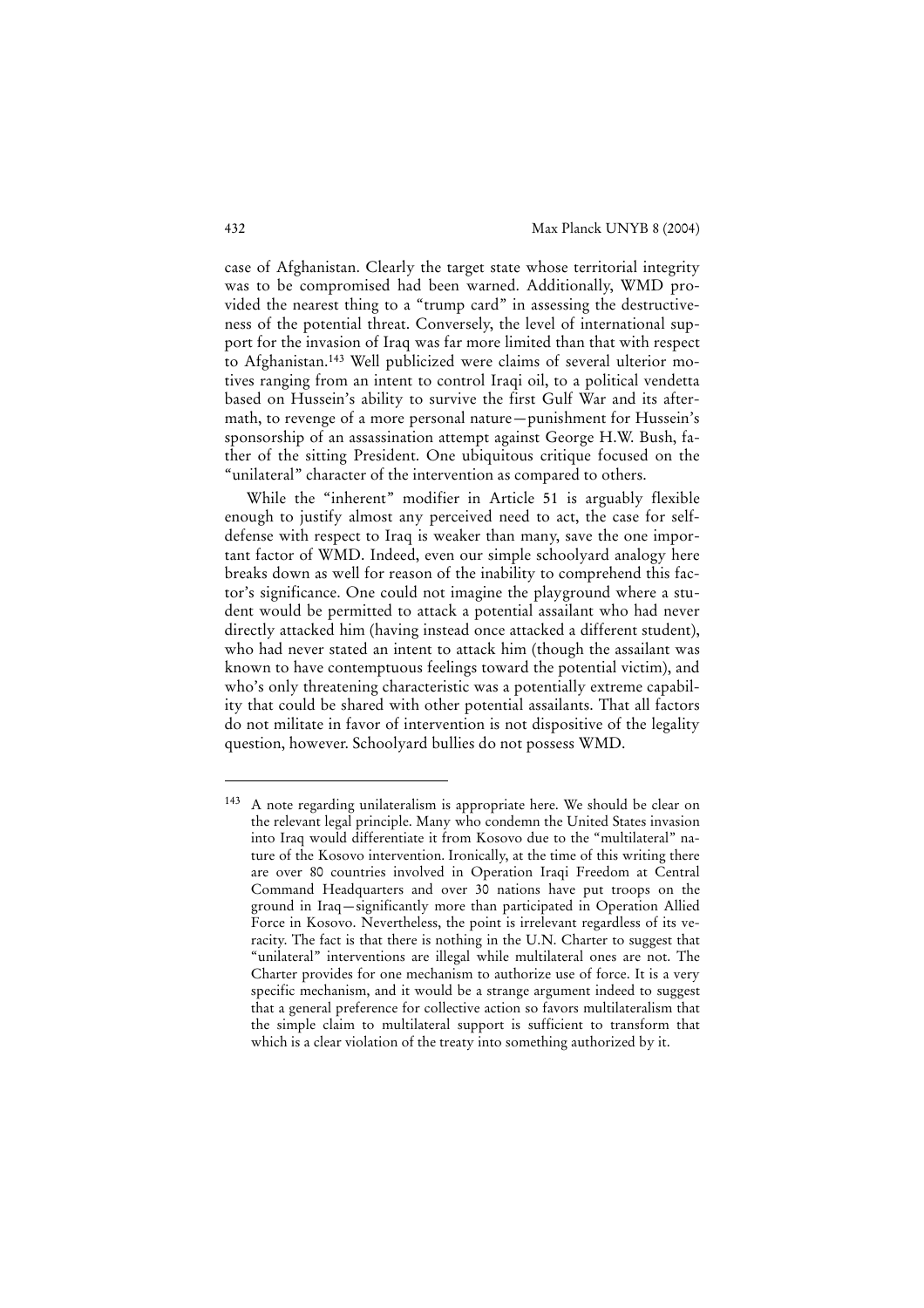Indeed, if one acknowledges that the post-9/11 terrorist threat changes the landscape forming the backdrop for *jus ad bellum,* the potential play of WMD does so in spades. How much this change impacts traditional determinants of the appropriate uses of force is yet to be determined. For reasons stated above, this question needs not be answered to justify *Operation Iraqi Freedom*. One might argue that *Operation Iraqi Freedom* presents bad facts from which to derive legal norms regarding self-defense. The unique characteristics discussed above, coupled with the availability of other less subjective legal justifications, recommends against Iraq as an example on which to build new customary international law for the future. That said, however, the significant characteristic highlighted in the *Operation Iraqi Freedom*—the alleged possession of WMD and the perceived ability and willingness of the attack's object to transfer WMD to even more nefarious entities—is more directly raised in a contemporaneous U.S. action: the publication of National Security Strategy 2002.

# **V. The U.S. 2002 National Security Strategy and the Preemption Doctrine**

A strategic shift is a necessary and appropriate response to changed circumstances in which a terrorist threat cannot be specifically anticipated, yet the availability of weapons of mass destruction and a demonstrated penchant for civilian targets could make that threat or consequent attack devastating in nature and scope. The 2002 U.S. National Security Strategy, which, in view of its temporal coupling with the Iraq intervention, has induced substantial international consternation,144 establishes both the imperative and the framework for this new mode of thought. Critics have dubbed it a "dangerous new ... policy," that undermines the international order. Leading political and diplomatic historian John Gaddis, however, has referred to it approvingly as "a grand strategy ... in every sense." 145

In its discussion of what has been referred to controversially as the doctrine of "preemption," the President's National Security Strategy<sup>146</sup>

<sup>144</sup> The National Security Strategy of the United States of America, September 2002, available at: <http://www.whitehouse.gov/nsc/nss.pdf>.

<sup>145</sup> J.L. Gaddis, *Surprise, Security, and the American Experience*, 2004, 94.

<sup>146</sup> National Security Strategy 2002, see note 144, Part III: "We will disrupt and destroy terrorist organizations by: (...) defending the United States, the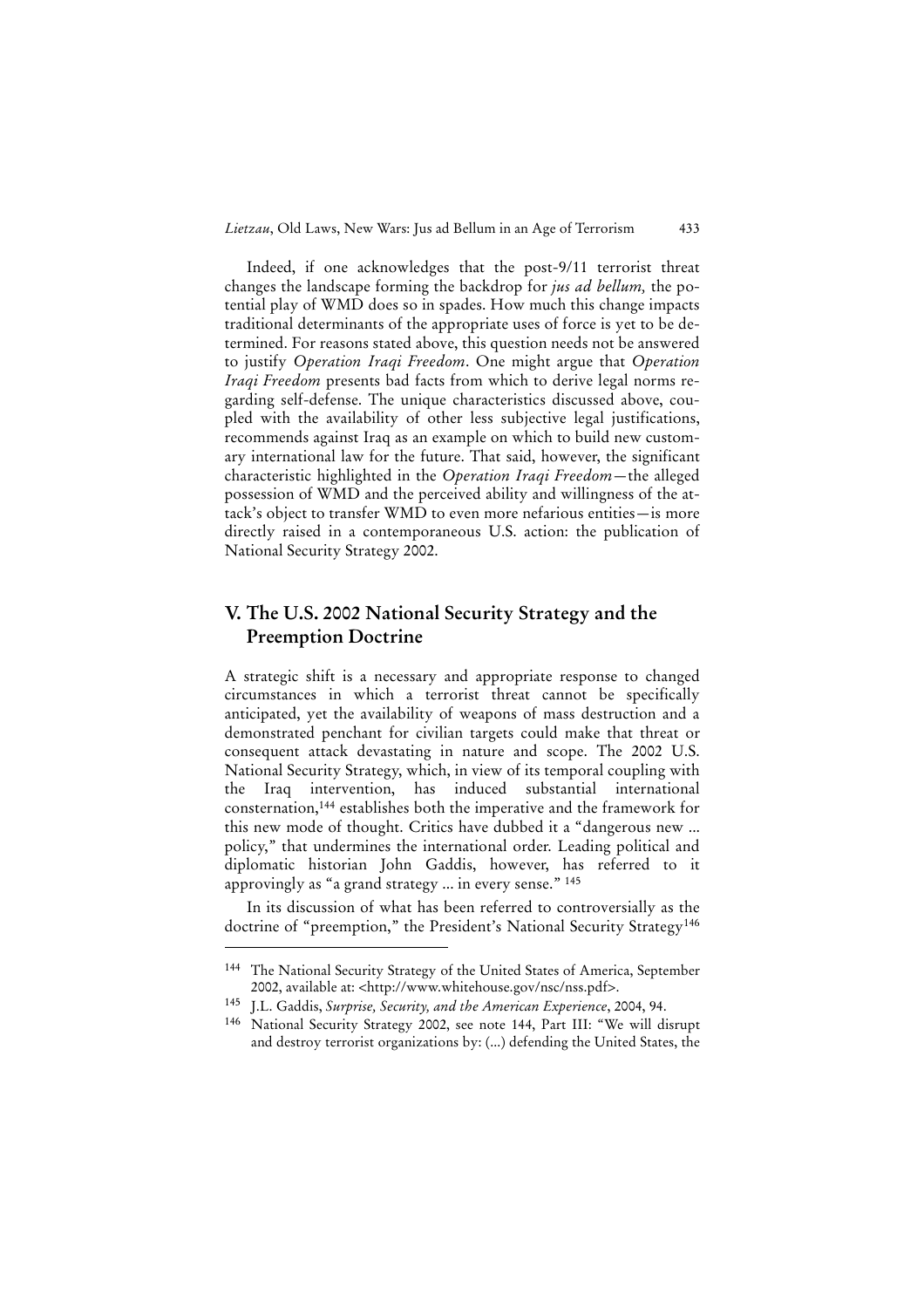embraces the need to develop and advance traditional concepts of selfdefense. The Administration asserts that a simple, straightforward application of language from the famous *Caroline Case*147—language frequently referenced when articulating the standard against which a proposed use of force in self-defense should be measured—would make no sense in present-day contexts. At its least, President Bush's preemption policy is nothing more than an articulation of what a significant sector of the international community has already accepted in practice. At most, it has been seen as a provocative declaration of intent to disregard legal norms. Any provocative characteristics aside, the President's National Security Strategy, while accurately signaling the law's transition, fails to articulate a replacement standard either for a literal reading of the Charter or for the more expansive doctrines that have evolved in the years since its inception.

An appreciation and understanding of the degree of anxiety this strategy has generated in some circles requires a close review of its language. Throughout the document, two threats are repeatedly emphasized as potentially warranting the use of military force: terrorist organizations of global reach and weapons of mass destruction. One is a potential adversary, and the other a means that an adversary might use to defeat us, but each is directly indicative of the changed circumstances of the 21st century. Each enjoys the focused prominence of an entire chapter in the strategy; and each is associated in its chapter's title with the word "prevent."148 While both threats and the concomitant security

American people, and our interests at home and abroad by identifying and destroying the threat before it reaches our borders. (...) we will not hesitate to act alone (...) to exercise our right of self-defense by acting preemptively against terrorists, to prevent them from doing harm against our people and our country. (...)." See also M. Donnelly, "Hitting Back? The United States' Policy of PreEmptive Self-Defense Could Rewrite the Rules of Military Engagement," 28 August 2002, *ABC News Online*, available at: <http:// abcnews.go.com/sections/world/DailyNews/preempt020828.html>. At a West Point graduation ceremony in June 2002 Bush stated: "The war on terror will not be won on the defensive. We will take the battle to the enemy, disrupt his plans, and confront the worst threats before they emerge."

<sup>&</sup>lt;sup>147</sup> The Caroline (exchange of diplomatic notes between the United Kingdom and the United States, 1842), J.B. Moore, *A Digest of International Law*, 1906, 2.Sect., 409, 412.

<sup>148</sup> National Security Strategy 2002, see note 144, 5, 13, Chapter III is entitled "Strengthen Alliances to Defeat Global Terrorism and Work to Prevent Attacks Against Us and Our Friends," Chapter V is entitled, "Prevent our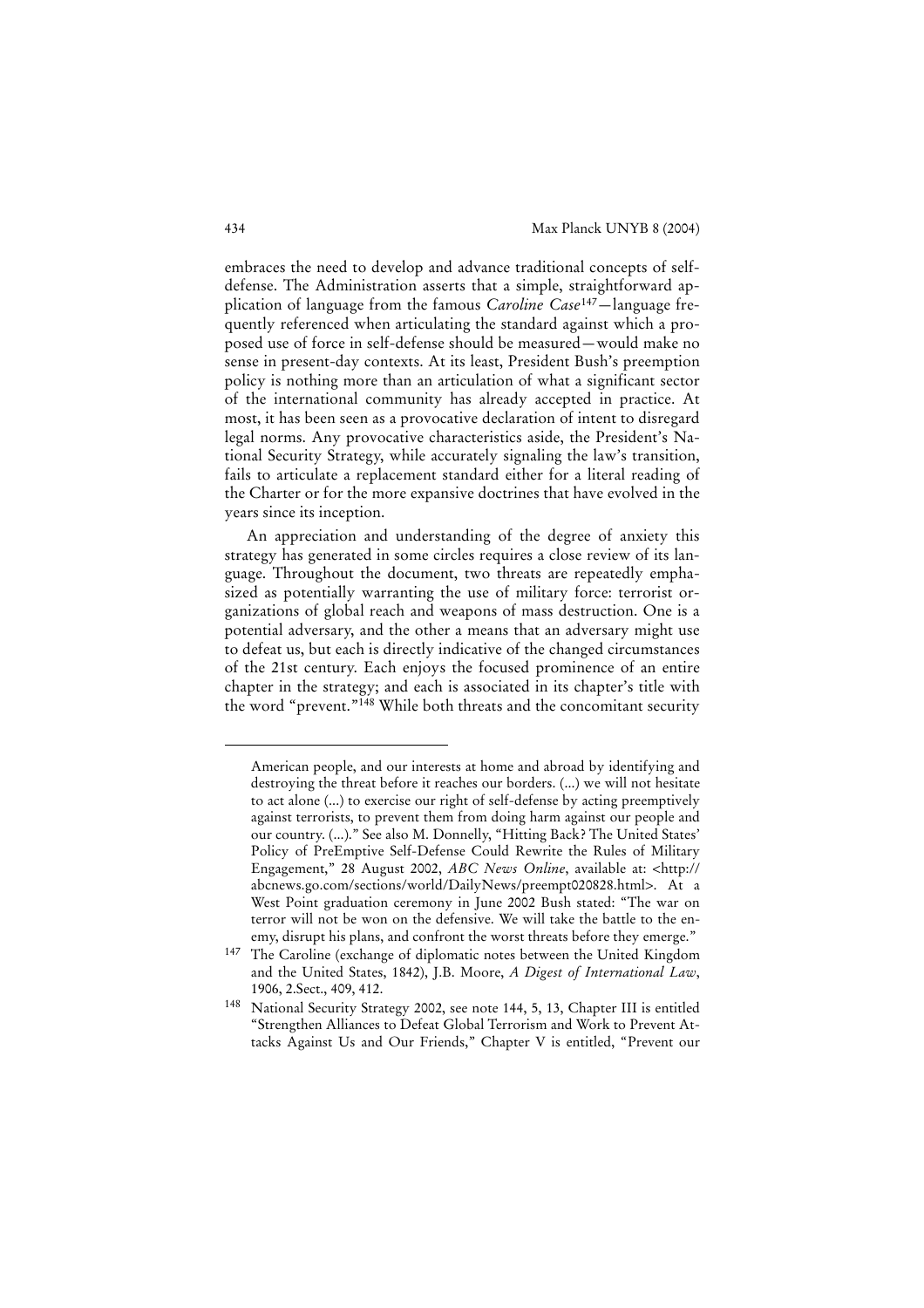interests lend themselves to a strategy involving the military instrument, neither is conducive to being described as the object of war. Indeed, even the "terrorists of global reach" moniker evinces an inability to identify the adversary except by the means used. The real object of concern is the means as well—all those who could and would employ terror to harm the United States or U.S. interests.

The terminology here is important because it illuminates the basis of much of the concern regarding what is viewed as a new use of force doctrine. The fact that the term "prevent" is used in such close proximity to these threats is evidence that in neither case can the threat itself be the object of attack. Thus, the strategy, which obviously involves a proactive, aggressive, and focused effort, leaves open-ended the potential adversary. Many have found significant fault already in the term "war on terrorism."<sup>149</sup> Couple this with the fact that the terms "prevention" and "preemption" are used as well as the temporal propinquity of the Iraq invasion and one can more readily understand an apprehension that the "new doctrine" involves a claimed authority to attack uncertain targets even if the goal is only to preclude the possibility of an attack.

But the Cassandras need not be overly concerned. The policy's stated intent to prevent terrorist and WMD attacks is accompanied by a clear commitment to comply with the law of war. Of greatest significance for this discussion is the recognition that changed circumstances require new thinking. Part V of the strategy, pertinent in this regard, provides:

"For centuries, international law recognized that nations need not suffer an attack before they can lawfully take action to defend themselves against forces that present an imminent danger of attack. Legal scholars and international jurists often conditioned the legitimacy of preemption on the existence of an imminent threat—most often a visible mobilization of armies, navies, and air forces preparing to attack.

We must adapt the concept of imminent threat to the capabilities and objectives of today's adversaries ... "150

Enemies from Threatening Us, Our Allies, and Our Friends with Weapons of Mass Destruction."

<sup>149</sup> Kenneth Roth, Executive Director of Human Rights Watch, for example, suggests that use of the term as it applies to terrorism should only be metaphoric—as a hortatory device. See K. Roth, "The Law of War in the War on Terror", *Foreign Aff.* 83 (2004), 2 et seq.

<sup>150</sup> National Security Strategy 2002, see note 144, 15.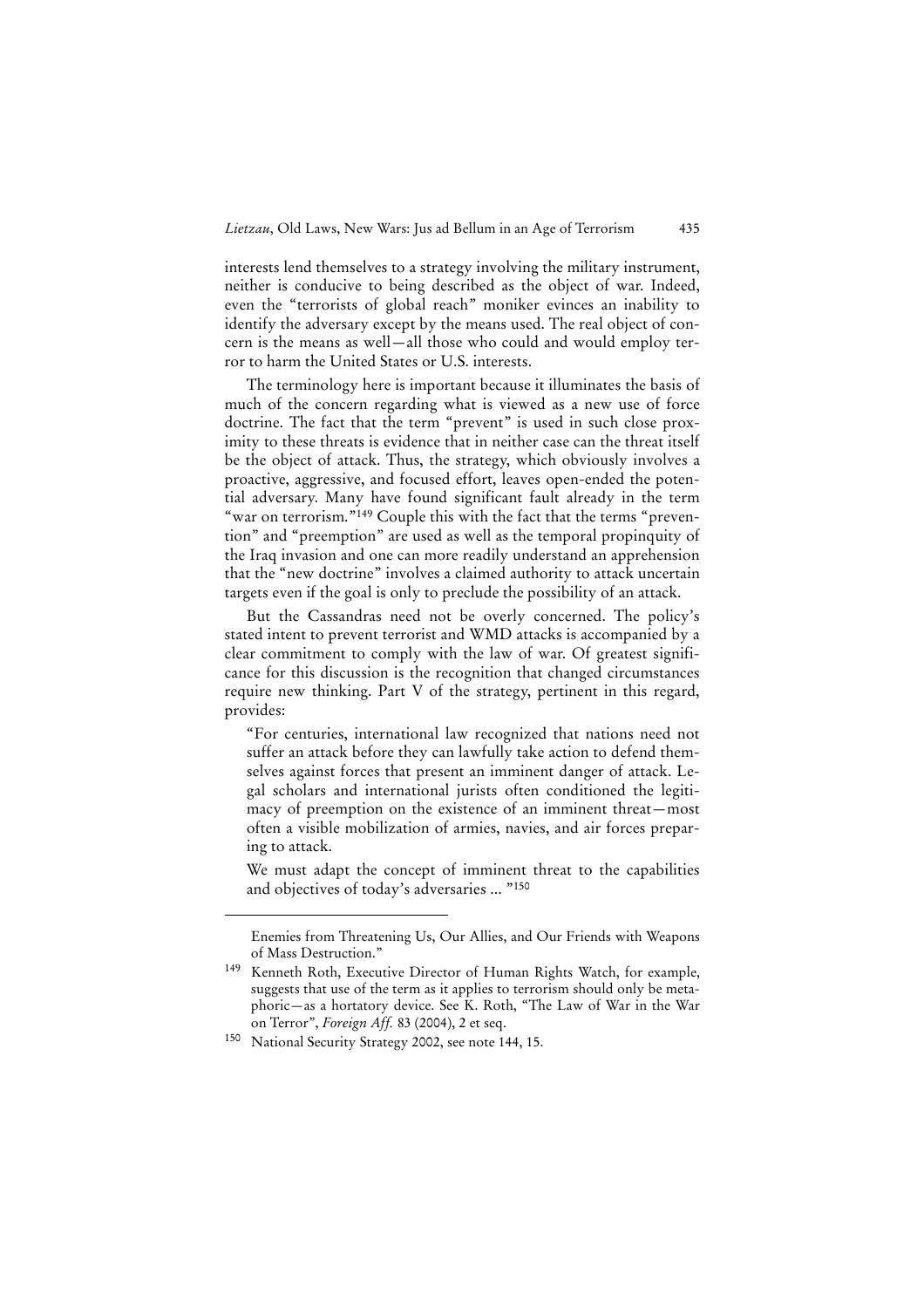To be sure, the language portends change, but it does not mandate or even define that change. The lion's share of the new National Security Strategy simply describes the changed circumstances of the post-9/11 era; it lays out the case for transformation, but its operative paragraphs read more like an invitation to dialogue than a pronouncement of new policy. In fact, the verbiage of this passage reflects back to traditional concepts used to identify appropriate occasions for the use of force in anticipatory self-defense. The fact that those concepts need to be adapted to meet new circumstances has been an attribute of *jus ad bellum* for centuries.

A subsequent passage makes clear that the strategy statement occasions no fundamental change in concept:

"The United States has long maintained the option of preemptive actions to counter a sufficient threat to our national security. The greater the threat, the greater is the risk of inaction—and the more compelling the case for taking anticipatory action to defend ourselves, even if uncertainty remains as to the time and place of the enemy's attack. To forestall or prevent such hostile acts by our adversaries, the United States will, if necessary, act preemptively."<sup>151</sup>

This language is entirely consistent with U.S. practice in numerous armed interventions over the past century. It does, however, more clearly articulate the need for anticipatory self-defense than did previous statements of U.S. strategic posture. It also introduces two issues that were not previously as prominent in justifying the use of the military instrument: 1.) the preference for continuing to rely on, while adapting the concept of "imminent" threat; and 2.) the introduction of the gravity of the threat as a factor. These issues are each worth exploring in greater detail, but the starting point for discussion should be recognition of the fact that at its core, we are simply talking about anticipatory self-defense. The United States has made no claim as to the propriety of any military action that exceeds the bounds of Article 51's inherent right to self-defense. The National Security Strategy makes clear that the United States continues to look to international law—*jus ad bellum—*to regulate its use of force.

Reviewing the areas of concern in the Strategy, one finds that they are directly related to the asymmetric characteristics terrorism brings to bear on self-defense analysis. These characteristics can be summarized as follows: first, unlike traditional warfare as it was understood at the

<sup>151</sup> Ibid.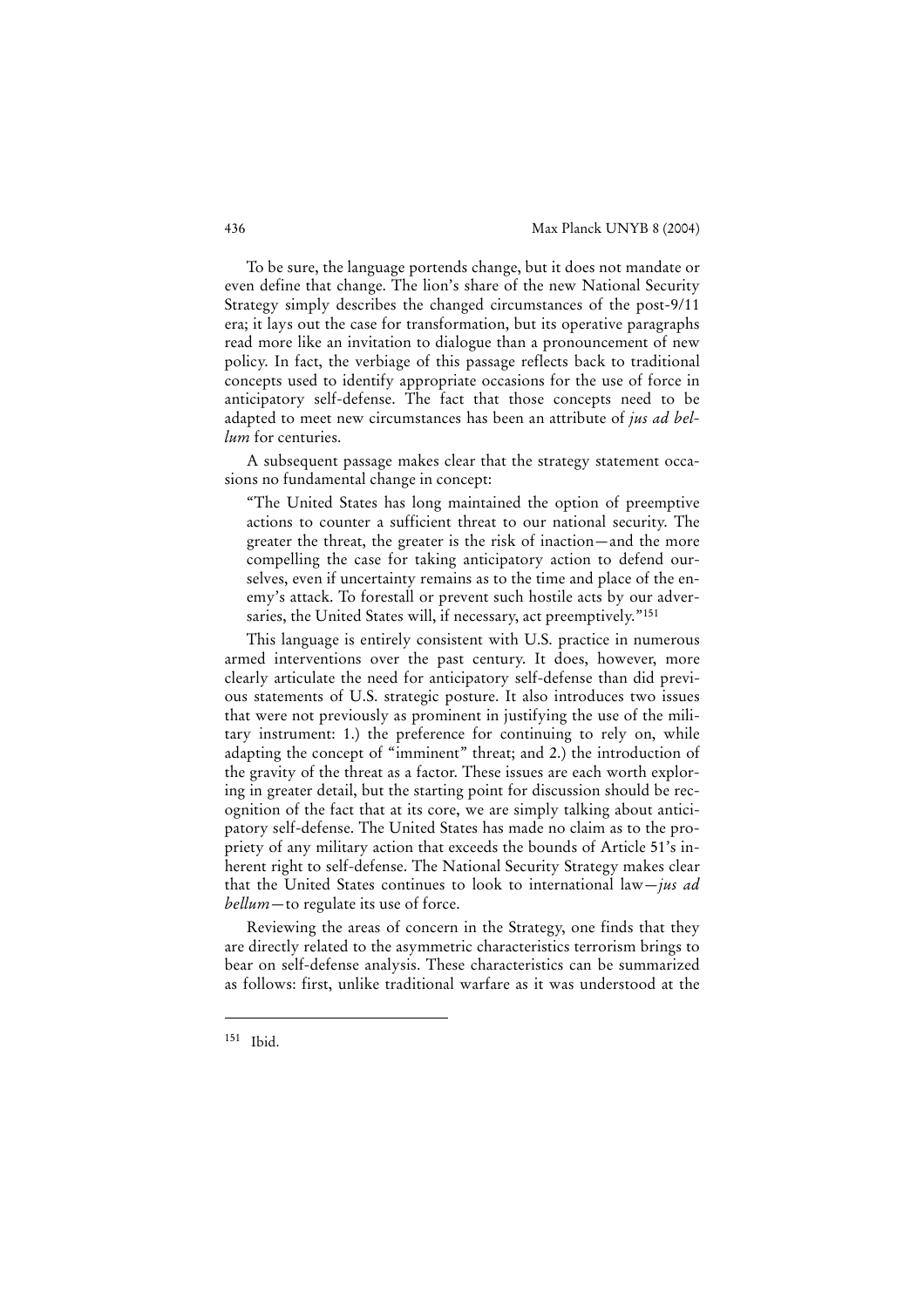time the U.N. Charter was drafted, terrorist attacks today are usually isolated; they are not part of an ongoing armed campaign. Accordingly, we find little if any utility in classically defensive measures. Moreover, there is no utility in traditional deterrence. When self-defense begins, the attack is over. Without anticipatory self-defense, there would be no self-defense at all.

Second, because of the isolated and complete-at-first-strike nature of a terrorist attack, surprise is at a premium for the terrorist both tactically and strategically. While surprise is a concept upon which military commanders always seek to capitalize, including in more symmetrical conflicts, it rarely has currency above the tactical or operational level. A conventional armed conflict is usually known to be taking place; the opposing parties are on notice to be in a defensive, if not retaliatory posture. Traditional conflict is often readily anticipated; even before the first shot of a military engagement, the necessary efforts to prepare people, equipment, and armaments for the rigors of an extended armed conflict often can be observed openly.<sup>152</sup> In the post-9/11 world, one can anticipate little opportunity to note the "imminent" nature of an impending terrorist attack. To be aware of it would likely be to frustrate it. As suggested in the 2002 National Security Strategy, the dictionary definition of imminent—"impending, about to happen"—simply makes no sense when applied operationally to combat terrorism.153

Finally, the isolated nature of the attack and the likely inability of the aggressor to capitalize on it in future operations are such that the terrorist is more likely to rely on the devastating nature of the initial strike. Therefore, a new factor of severity is introduced to the rubric not only as regards proportionality and the nature of the response or retaliation, but as a factor to be considered with respect to whether a preemptive self-defense measure should even be undertaken. Indeed, Section V of the National Security Strategy, containing the above-cited language, is that portion of the document addressing weapons of mass destruction.

<sup>152</sup> See generally J. Quigley, *Politics, Law, and Society: Palestine and Israel: A Challenge to Justice*, 1990; N. Boustany/ P.E. Tyler, "Iraq Masses Troops at Kuwait Border, U.S. Puts Gulf Warships on Alert as Tensions Rise Over Oil Quotas," *Washington Post*, 24 July 1990, A1.

<sup>153</sup> The Oxford Dictionary and Thesaurus, 1996, 734. See also Yoo, see note 127, 572 "(...) the concept of imminence must encompass an analysis that goes beyond the temporal proximity of a threat to include the probability that the threat will occur."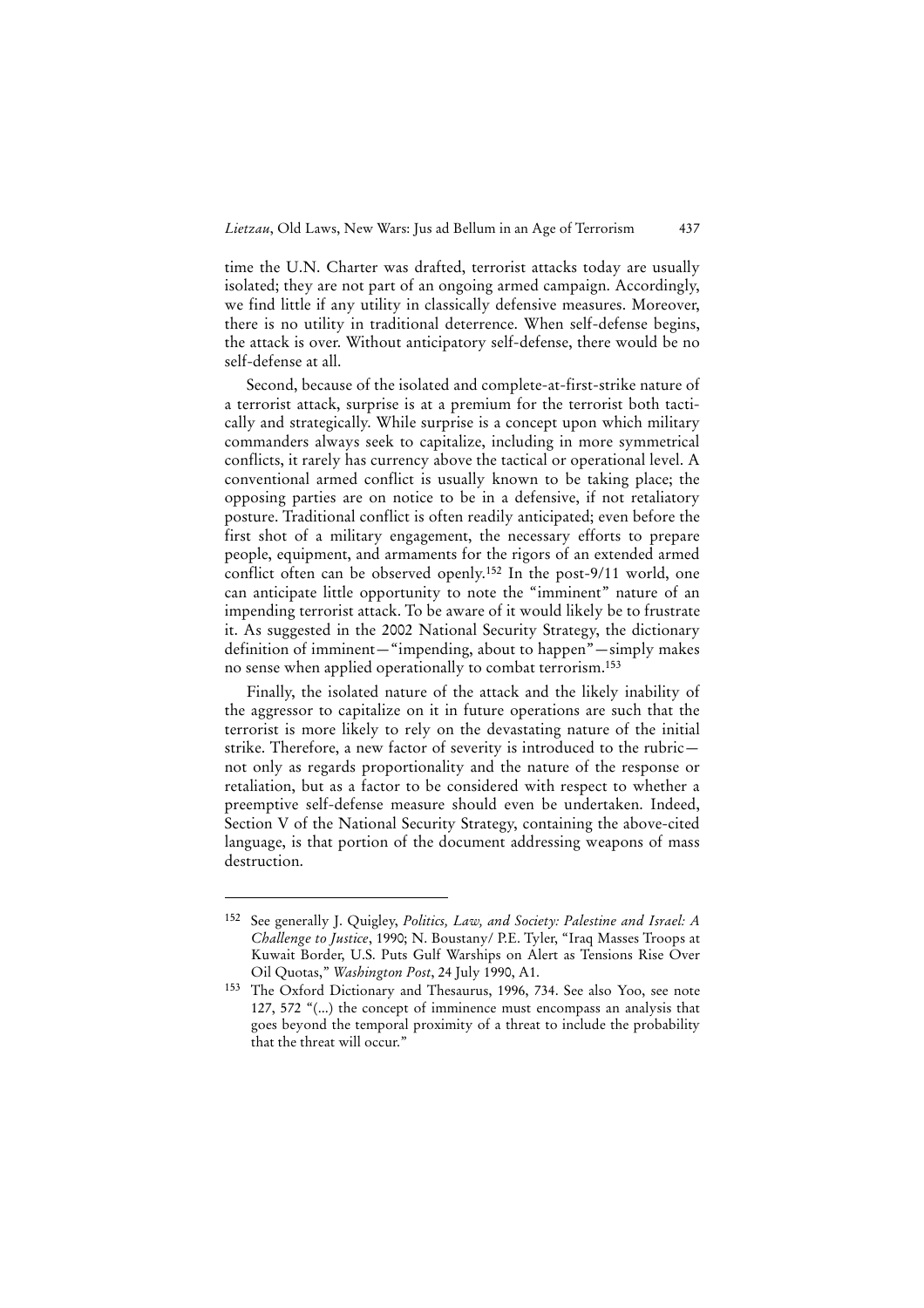The language of National Security Strategy 2002 is not precise, nor should it be. As with the time immediately following World War II, we are at an historic inflection point, and the law written today may guide international relations for years to come. The gravity of the task is worth the time to get it right. Moreover, for one country to dictate unilaterally the evolution of international law would represent inappropriate temerity. Like this article, the pertinent language of the National Security Strategy is better read as a contribution to the discussion.

Unfortunately, such is not the only possible reading. Attributing to the Strategy only laudable motives is not reflective of the interpretations of much of the international community. While imprecise provisions may evince a humble willingness to engage in dialogue regarding the future of *jus ad bellum,* other more clear provisions such as that declaring our commitment to anticipatory self-defense can be read as a bold affront to those who view the law differently. Many in that group view such a statement as consistent with a general trend toward unilateralism and even imperialism.154 They see the United States decision not to join the International Criminal Court as turning our back on the rule of law;155 the decision to walk away from the Ottawa Anti-Personnel Landmines Convention<sup>156</sup> as a rejection of humanitarian principles; refutation of the Kyoto Protocol<sup>157</sup> as a step away from multilateralism; and our rejection of the Comprehensive Test Ban Treaty158 as a rejection of disarmament. To the cynic, the ambiguous part of the U.S. National Security Strategy then is nothing more than a veiled warning that

<sup>154</sup> See generally, Bothe, see note 59.

<sup>155</sup> ICC Statute, see note 116.

<sup>156</sup> C.S. Sharnetzka, "The Oslo Land Mine Treaty and an Analysis of the United States Decision Not to Sign", *Dick. J. Int'l L.* 16 (1998), 661 et seq. (673-676). On 17 September 1997, after a two week long conference in Oslo, Norway, almost one hundred nations agreed on a Treaty to ban the use of anti-personnel land mines. This Treaty was the result of an elevenmonth long process, initiated in Canada, which became known as the Ottawa Process and was the first international agreement to totally ban the use of anti-personnel mines. The United States sought major adjustments to the treaty including the ability to use anti-personnel land mines deployed along the Demilitarized Zone in Korea and the ability to use "smart" self-destructing anti-personnel land mines as components in mixed anti-tank munition packages. The United States' proposals were rejected in Oslo and President Clinton decided not to sign the treaty.

<sup>157</sup> See note 115.

<sup>158</sup> See note 117.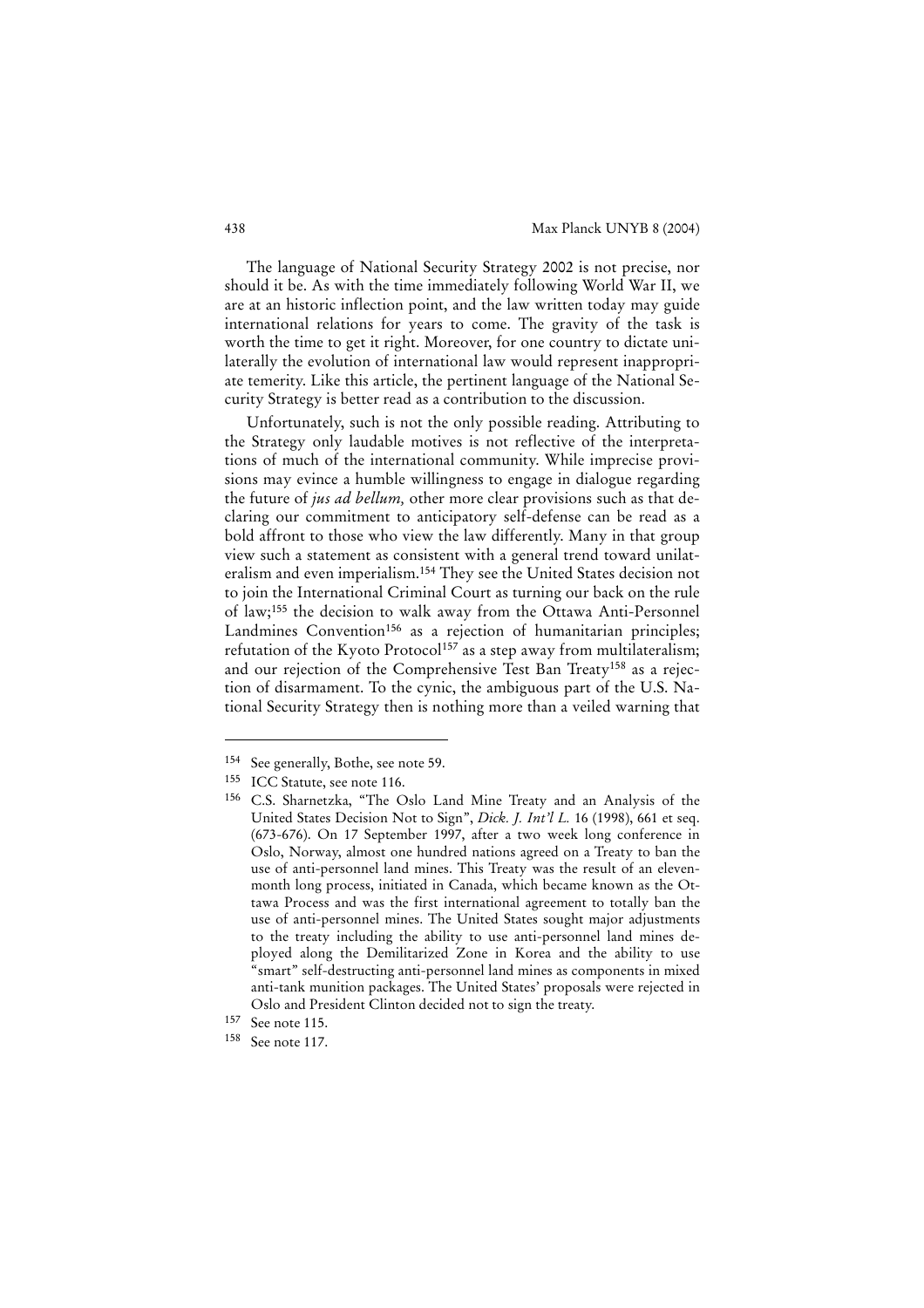the United States intends to employ force preemptively whenever it sees fit.159

Clearly, better communication is required. More importantly, however, it may be time to take the next step in articulating standards for self-defense in the post-9/11 epoch. The problem for the present may be one of public diplomacy more than differences in legal understandings, but there are different legal understandings nonetheless. Part III of the National Security Strategy, 2002, that dealing most directly with the global terrorism threat, has as its focus, "Strengthen Alliances ... ".160 The strategy recognizes the need for coordinated effort, and it speaks of "forging new, productive international relationships and redefining existing ones in ways that meet the challenges of the twenty-first century."161 This task cannot be accomplished if the United States is at odds with its allies regarding the legal norms that govern counterterrorism efforts.

Indeed, those areas where there exist substantive differences between the United States and its allies are also those areas that directly relate to the changed circumstances associated with the ascendance of terrorism. Change is always hard, and post-9/11 history has provided insufficient evidence to determine who is "right." The United States has arguably taken the lead with respect to state action indicative of its perspective on international law. It has not, however, taken as much of a lead in the colloquy that can help to shape agreed norms. On the one hand, for example, the National Security Strategy 2002, implicitly suggests that a use of force's legality may be influenced by not only the imminent nature of the threat, but also by the gravity of the threat implying that a WMD threat would warrant preemptive action more so than would a threat of potentially lesser harm. Yet this factor would not appear to be a prerequisite under traditional necessity/proportionality analysis.

One other self-defense concept addressed specifically in the National Security Strategy is worthy of comment because of its reliance not on a factors-based approach, but on the *Caroline* standard regarding "imminence." Unlike the WMD factor mentioned above, the United States' willingness to accept imminence of attack as a presumptive requirement for use of force militates against a factors-based ap-

<sup>159</sup> Gaddis, see note 145, 99-100.

<sup>160</sup> National Security Strategy 2002, see note 144, Part III, 5.

<sup>161</sup> Ibid.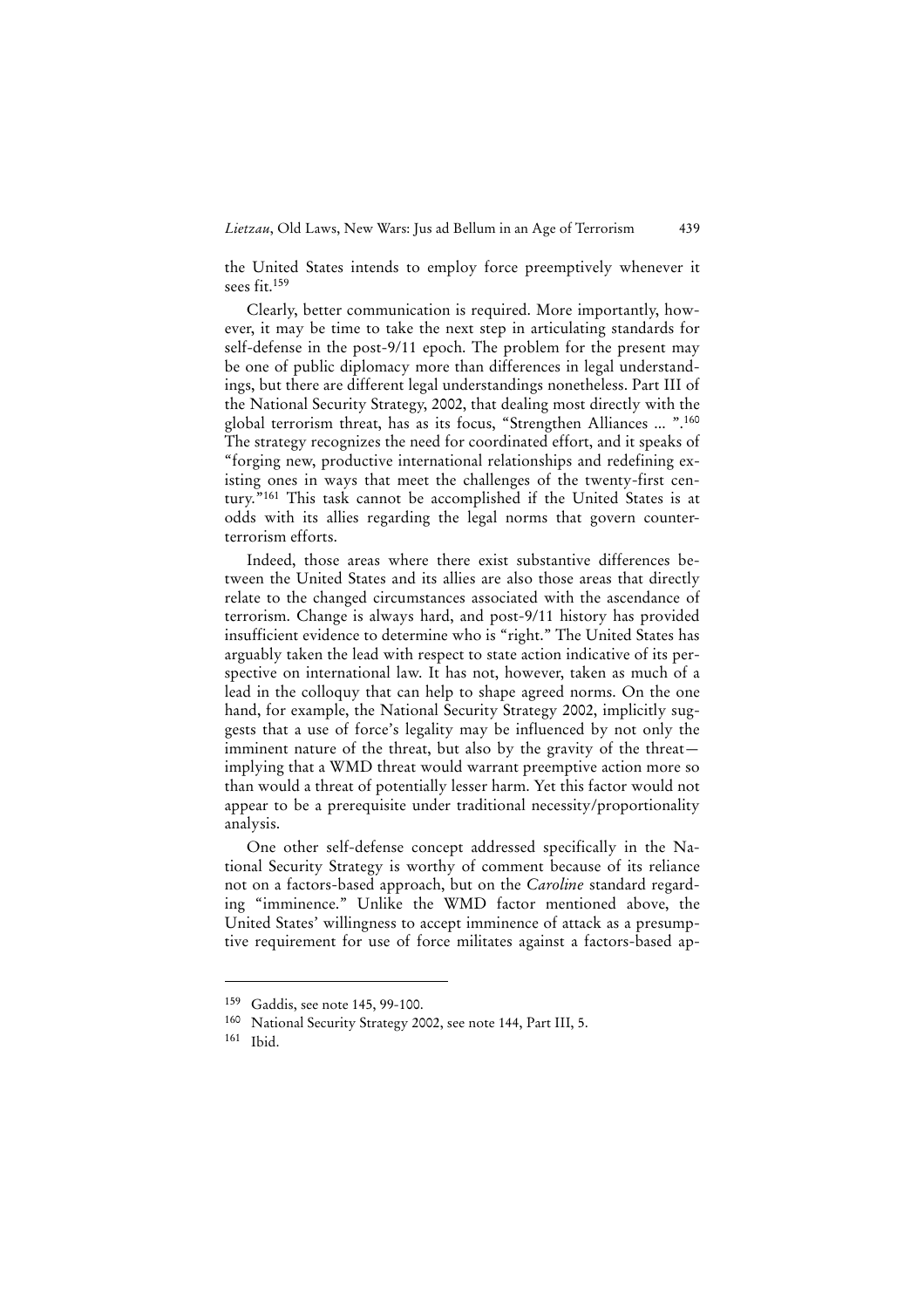proach to self-defense by relying on traditional language that attempts to make the legality of self-defense objectively identifiable.

The long-standing rule flowing from *Caroline* permits military response only when "[n]ecessity of that self-defense is instant, overwhelming, and leav[es] no choice of means, and no moment for deliberation."162 Such an articulation, though imbued with common sense when conceiving of war as it was known in the mid 19th century when it was penned—or throughout the 20th century when it was applied—is inappropriate today. Today's National Security Strategy argues that we need to "adapt" these concepts to "the capabilities and objectives of today's adversaries."163 In fact, it may be time to take an even larger step away from *Caroline* principles.

Statements made by U.S. Secretary of State Daniel Webster during the 1837 Caroline incident,<sup>164</sup> are considered the classic articulation of the standard for anticipatory self-defense. The incident arose when the steam ship, *Caroline* began supplying Canadian insurgents who were fighting against British rule with materiel from the United States. In anticipation of and to preempt further resupply, a British force entered U.S. territory at night, torched the *Caroline*, and launched it over the Niagara falls, killing two U.S. citizens in the process. To counter the British claim that they were acting in self-defense, Webster propounded his "instant, overwhelming, ... no choice of means, ... no moment for deliberation" standard. Webster's definition has since been widely cited and accepted. Soon after the incident, British special minister Lord Ashburton essentially acceded to the validity of these criteria in undertaking to justify Britain's actions in accordance with Webster's test.165

<sup>162</sup> J.B. Moore, see note 147, 412; H. McCoubrey/ N.D. White, *International Law and Armed Conflict*, 1992, 91-96; O. Schachter, *International Law in Theory and Practice*, 2nd edition, 1991, 150-152.

<sup>163</sup> National Security Strategy 2002, see note 144, 15.

<sup>164</sup> See Letter from Daniel Webster, US Secretary of State, to Henry Fox, British Minister in Washington, 24 April 1841, in: *British and Foreign State Papers 1840-1841*, 29 (1857), 1138. See also "International Military Tribunal (Nuremberg), Judgment and Sentences", *AJIL* 41 (1947), 172 et seq. (205): "preventive action in foreign territory is justified only in case of 'an instant and overwhelming necessity for self- defense, leaving no choice of means, and no moment for deliberation'", quoting the Caroline Case; see also D.W. Bowett, *Self-Defence in International Law*, 1958, 142-143.

<sup>165</sup> See Letter from Lord Ashburton to Daniel Webster, US Secretary of State, 28 July 1842, *British and Foreign State Papers 1841-1842*, 30 (1858), also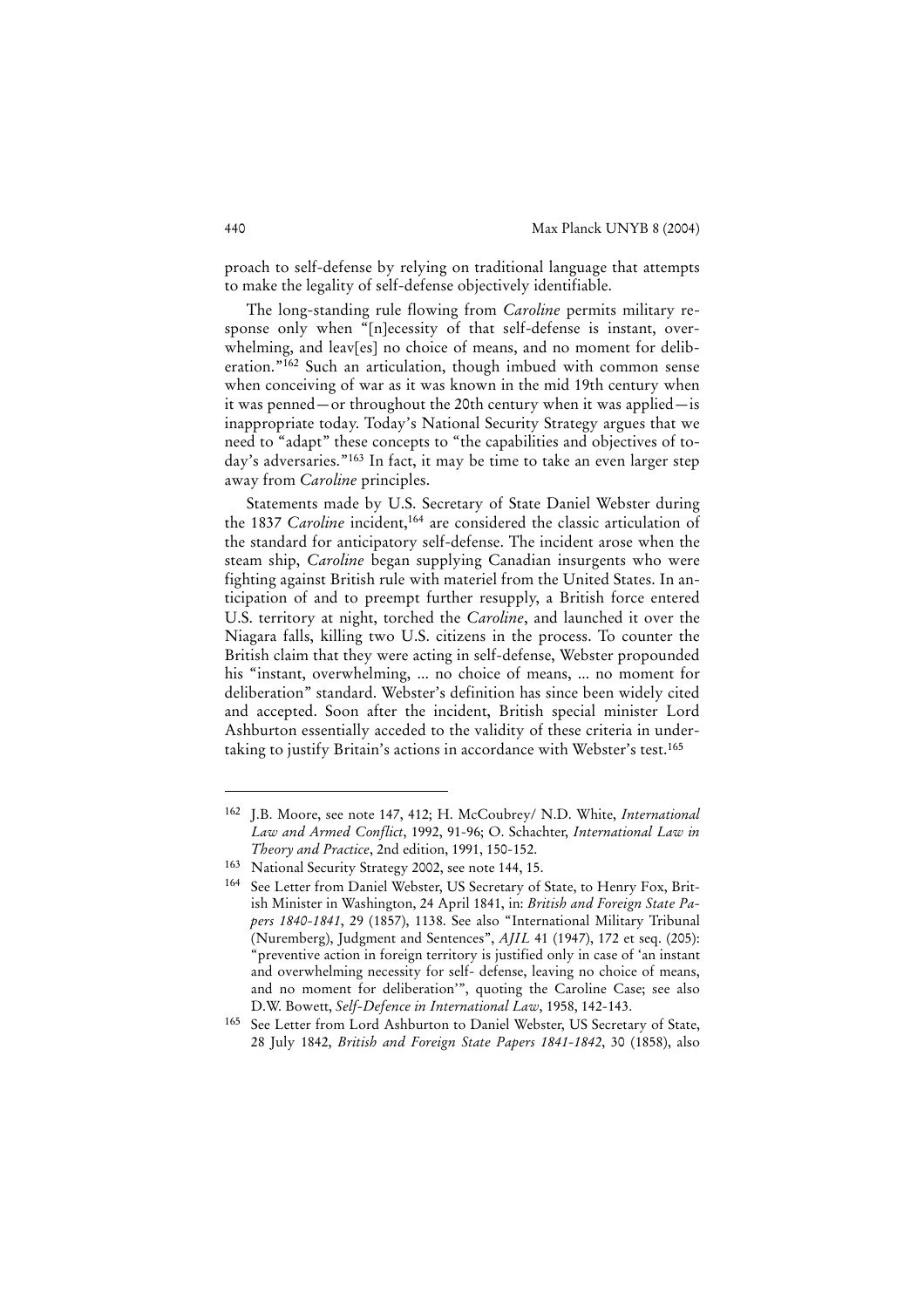Indeed, we could work with Webster's language and define its terms in such a way as to permit actions in self-defense at any time they are clearly necessary.166 In this regard, the 2002 National Security Strategy is on the right track. Webster's language, however, is not conceived with appropriate regard for the nature and character of the threat, but with an eye toward the position of the defender. If the British were responding not to the danger of resupply but to a terrorist attack using WMD, the requirement to wait until there was neither "choice of means" nor "moment for deliberation" would appear patently ridiculous.

We should also remember that Webster's words were chosen to criticize the British for what the United States viewed as an overly aggressive and unnecessary self-defensive measure. It is indeed unusual that a political statement with such little authority beyond its polemic utility would end up bearing the mantle of defining self-defense law. One might argue that today it should not. At the very least, when coupled with the most literal reading of Article 51, it would require that armed force be used only after a terrorist attack had been initiated. Terrorists are unlikely to accommodate such a concept of self-defense.

The *Caroline* language presumes a state adversary who will continue to pursue an attack. Turning once again to the playground fight analogy, it permits one both to block a punch and counterstrike if there is no other way to stop the attack. But today's adversary, the terrorist, operates from a different paradigm altogether. He attacks at times and places of relative peace, punctuating that peace with discreet violence directed at non-combatants—sometimes while committing suicide. As a practical matter, the terrorist intends to strike only once; he will not strike again until his victim's guard is down. Or he may commit suicide in the process; one cannot counterpunch against a suicide bomber intent on sacrificing all. Perhaps more importantly, terrorists may gain the capacity to make that single, discrete attack supremely devastating by employing weapons of mass destruction. Given its many temporal con-

available at: <http://www.yale.edu/lawweb/avalon/diplomacy/britain/br-1842d.htm>.

<sup>166</sup> See, e.g., Yoo, see note 127, 574, noting that the definition of "imminent" has become more nuanced due to the advent of weapons of mass destruction and claiming that the term now must subsume a number of factors: "probability of an attack; the likelihood that this probability will increase, and therefore the need to take advantage of a limited window of opportunity; whether diplomatic alternatives are practical; and the magnitude of the harm that could result from the threat."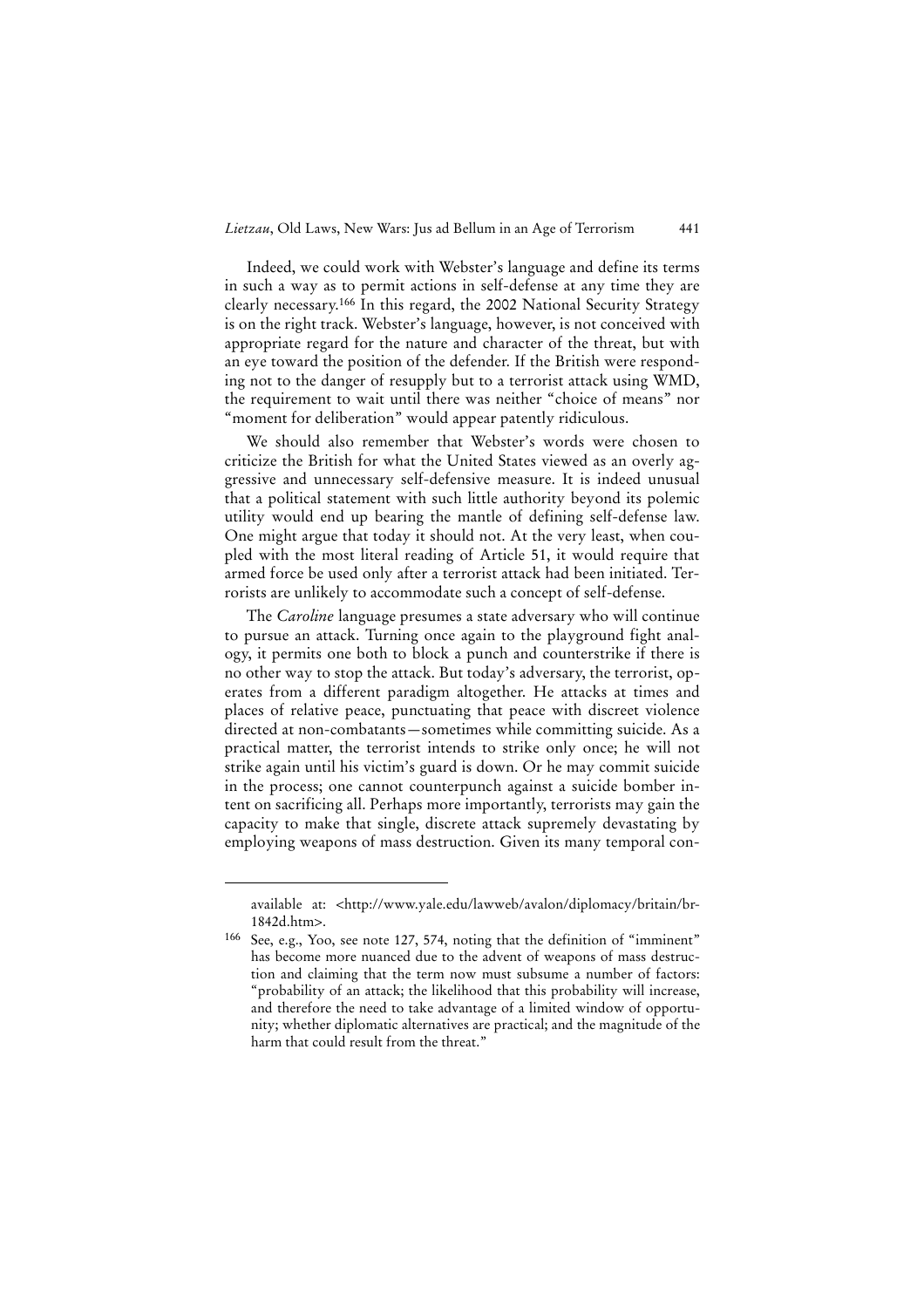straints, *Caroline's* concepts of "self-defense" simply do not fit the modern age.

National Security Strategy, 2002, recognizes the difficulty of adhering to traditional *Caroline* language. It also implies that additional factors, such as the gravity of the threat, may be appropriately included in the calculus of 21st century self-defense analysis. The ensuing debate, however, has been less than coherent; it is time for the next step. The law needs to be developed through both action and dialogue. And in order to be effective for the future, it ultimately should be condensed into a succinct articulation that can guide future lawyers and policymakers.

### **VI. Humanitarian Interventions**

*Operation Iraqi Freedom* perhaps touches on every *jus ad bellum* concept with relevant currency. Technically justified by U.N. Security Council action in accordance with Chapter VII of the Charter, the operation also clearly implicated traditional self-defense concepts and the limits of those concepts explored in the 2002 National Security Strategy. Moreover, while cited forcefully only after the fact, one cannot help but note that many of the same humanitarian reasons underlying intervention in the Kosovo situation were extant in Iraq; Saddam Hussein's crimes against his own people and those of neighboring nations have been well-documented, yet, the full extent of his thuggish brutality is only now being brought to light.167 At minimum, Saddam's crimes against humanity and perhaps even genocidal behavior have been stopped.

Though not directly applicable to the problem of terrorism, a thorough look at developments in *jus ad bellum* would be incomplete without some discussion of the unsanctioned use of force for humanitarian intervention. Prior to 9/11, the most significant developments in the law governing the use of force resided in this milieu. NATO's intervention into Kosovo, *Operation Allied Force*, serves as a quintessential example, illuminating the unique issues associated with this type of use of force.

<sup>167</sup> See, e.g., M. Casey, "U.N. Chief Says Mass Graves in Iraq Show Atrocities Committed by Saddam's Regime", *Associated Press Worldstream*, 22 August 2003.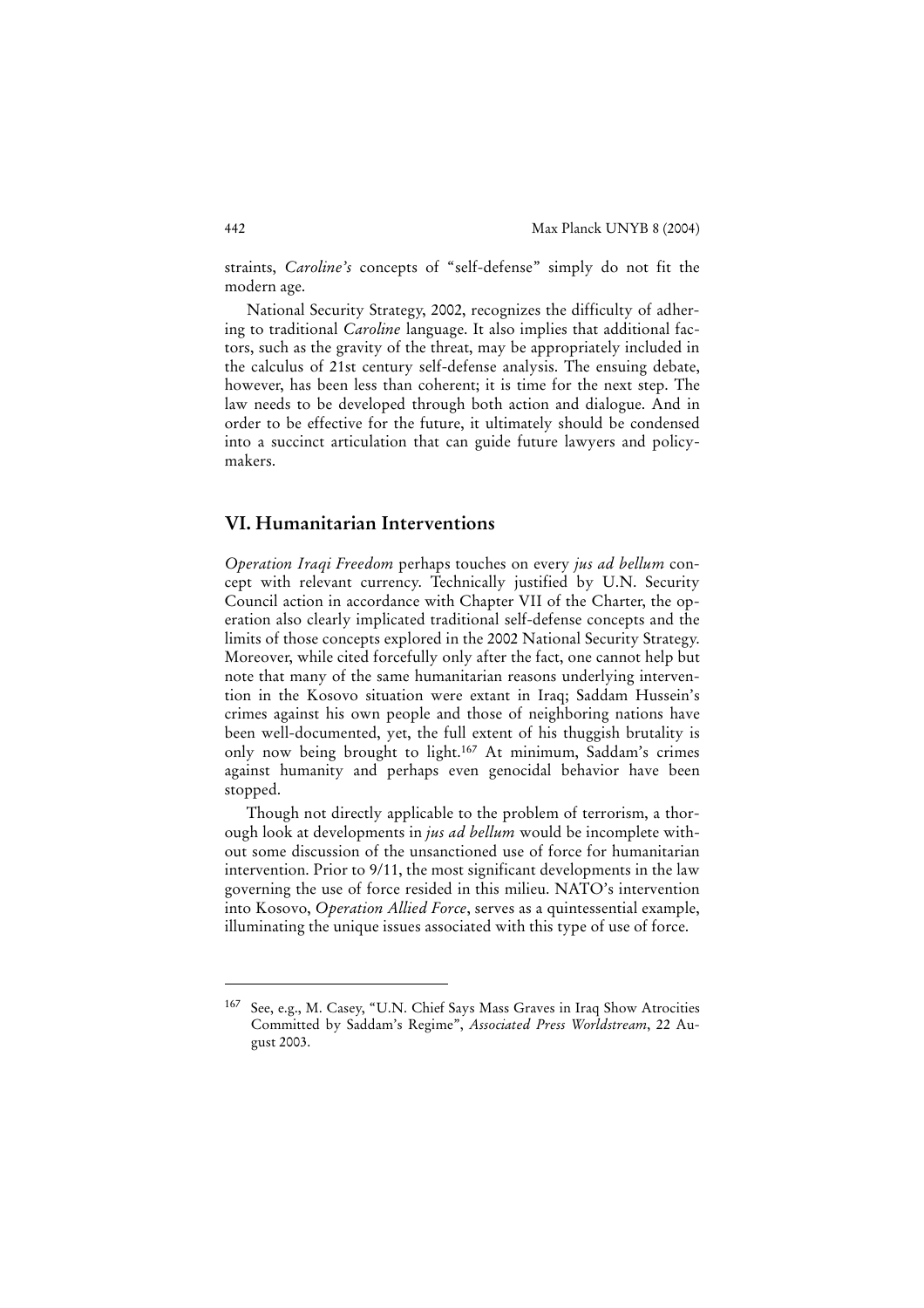On 24 March 1999, NATO forces under the command of General Wesley Clark, U.S. Army, began attacking the state forces of Serbia. The action had been preceded by multiple attempts at a negotiated settlement and was attended by claims of genocide and other war crimes on the part of Serbian President Slobodan Milošević and other government officials. This intervention was undertaken without seeking Security Council authorization in the face of publicly stated opposition from Russia and China.168 Given that the use of force in Kosovo could not be justified under the Chapter VII authority of the U.N. Security Council, the rubric of the Charter left only self-defense as potential authority. As an unsanctioned use of force by United Nations members, the intervention into Kosovo would appear to be illegal on its face. Only the most tortured analysis could posit a claim of self-defense for NATO members taking part in the intervention. Most legal commentators, even those favoring the intervention, have shared this view.169

The dilemma confounding international lawyers addressing this issue cannot be overstated. Unlike previous interventions by the United States, criticized by Europeans and others for their purportedly inadequate factual predicates warranting the use of force in self-defense, the Kosovo intervention garnered a broad base of European support. Unlike *Operation Iraqi Freedom*, which can be easily identified as "lawful" but has suffered the slings and arrows of numerous policy critics, *Operation Allied Force* was opposed by a mere few, yet its legitimacy as a legal matter was and remains highly suspect.

Post-conflict legal apologists have set forth justifications ranging from a claim of consistency with other portions of the U.N. Charter<sup>170</sup> to the theory that it was necessary as a matter of collective self-defense given the potential for the continued flow of refugees to destabilize the region.171 Prime Minister Tony Blair provided perhaps the most cele-

<sup>168</sup> See J. E. Stromseth, **"**Rethinking Humanitarian Intervention: The Case for Incremental Change, in Humanitarian Intervention: Ethical, Legal, and Political Dilemmas", in: J.L. Holzgrefe/ R.O. Keohane (eds), *Humanitarian Intervention: Ethical, Legal and Political Dilemmas*, 2003, 234.

<sup>169</sup> Simma, see note 24: "Under the U.N. Charter, forcible humanitarian intervention can no longer, therefore, be considered lawful."

<sup>170</sup> U.N. Charter preamble reciting humanitarian purposes of Charter.

<sup>171</sup> See H.H. Perritt, "Kosovo: Internal Conflict, International Law", *Chicago Daily Law Bulletin*, 24 July 1998; G. Dinmore, "New Kosovo Massacre May Spur NATO to Act", *Washington Post*, 30 September 1998, A1, asserting that the massive refugee flows from Kosovo into the neighboring coun-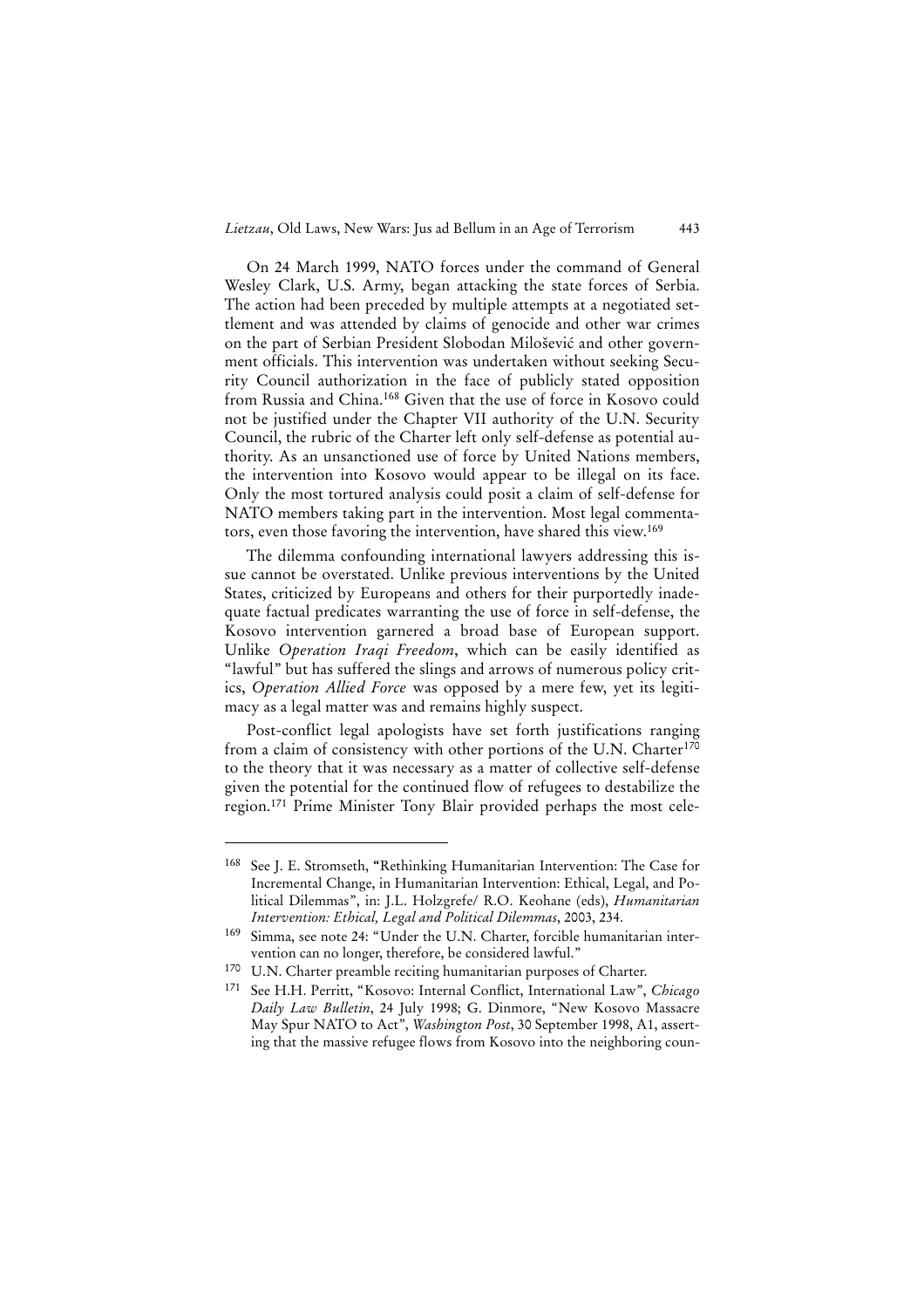brated explanation in his April 1999 speech to the Chicago Economic Club;172 he essentially argued for the adoption of a new values-based "just war" doctrine reflecting a notion of "international community."<sup>173</sup> Avoiding any discussion of the text of the U.N. Charter, Prime Minister Blair acknowledged that "non-interference has long been considered an important principle of international order," before going on to claim that "non-interference" must yield in cases of genocide, oppression resulting in massive refugee flows, and potentially when a government loses "legitimacy" because it represents minority rule. He concluded that "[Kosovo] is a just war, based not on any territorial ambitions but on values."174 None of the justifications rendered by Blair or others are particularly cogent legally.

The U.N. Security Council regime was not drafted so as to outline the reasons for war as a substantive matter; it outlined a *process* for establishing international legitimacy when the conduct of hostilities was deemed necessary as a last resort. Under the Charter, only self-defense is identified as a subjective determination by the state involved. Other interventions are a matter for U.N. action or authorizing delegation. In the end, we can mitigate a claim of illegality of intervention in Kosovo with little more than the fact that there was no Security Council Resolution condemning the intervention.175

Much of the international community (including the United States) has justified *Operation Allied Force* by labeling it "legitimate," even if "illegal."176 The difficulty with this analysis is manifest. The rule of law

tries of Albania and Macedonia arguably posed a "threat to international peace and security" and did so long before NATO's bombing campaign.

<sup>172</sup> See Prime Minister Tony Blair, Address at the Chicago Economic Club (24 April 1999). See also T. Blair, "A Military Alliance", *N.Y. Times*, 24 April 1999, A19; T. Blair**,** "A New Moral Crusade", *Newsweek*, 14 June 1999, 35: "We are succeeding in Kosovo because this was a moral cause (...)."

<sup>173</sup> The speech does not actually use the term "just war." But see C. Abbott/ J. Sloboda, *The "Blair Doctrine" and After: Five Years of Humanitarian Intervention*, 22 April 2004, available at: <http://www.pbs.org/newshour/bb/ international/jan-june99/blair\_doctrine4-23.html>, characterizing the Blair speech as introducing a "just war" doctrine.

<sup>174</sup> See note 172.

<sup>175</sup> J.D. Levitte, "France, Germany and the U.S.: Putting the Pieces Back Together", *Address at the Council on Foreign Relations*, 25 March 2003, 14, available at: <http://www.cfr.org/publication.php?id=5774>.

<sup>176</sup> See S. Tharoor, "Relief After Dispair," *The Hindu*, 13 April 2003, asserting that the UN may yet play a humanitarian role in Iraq, stating "four years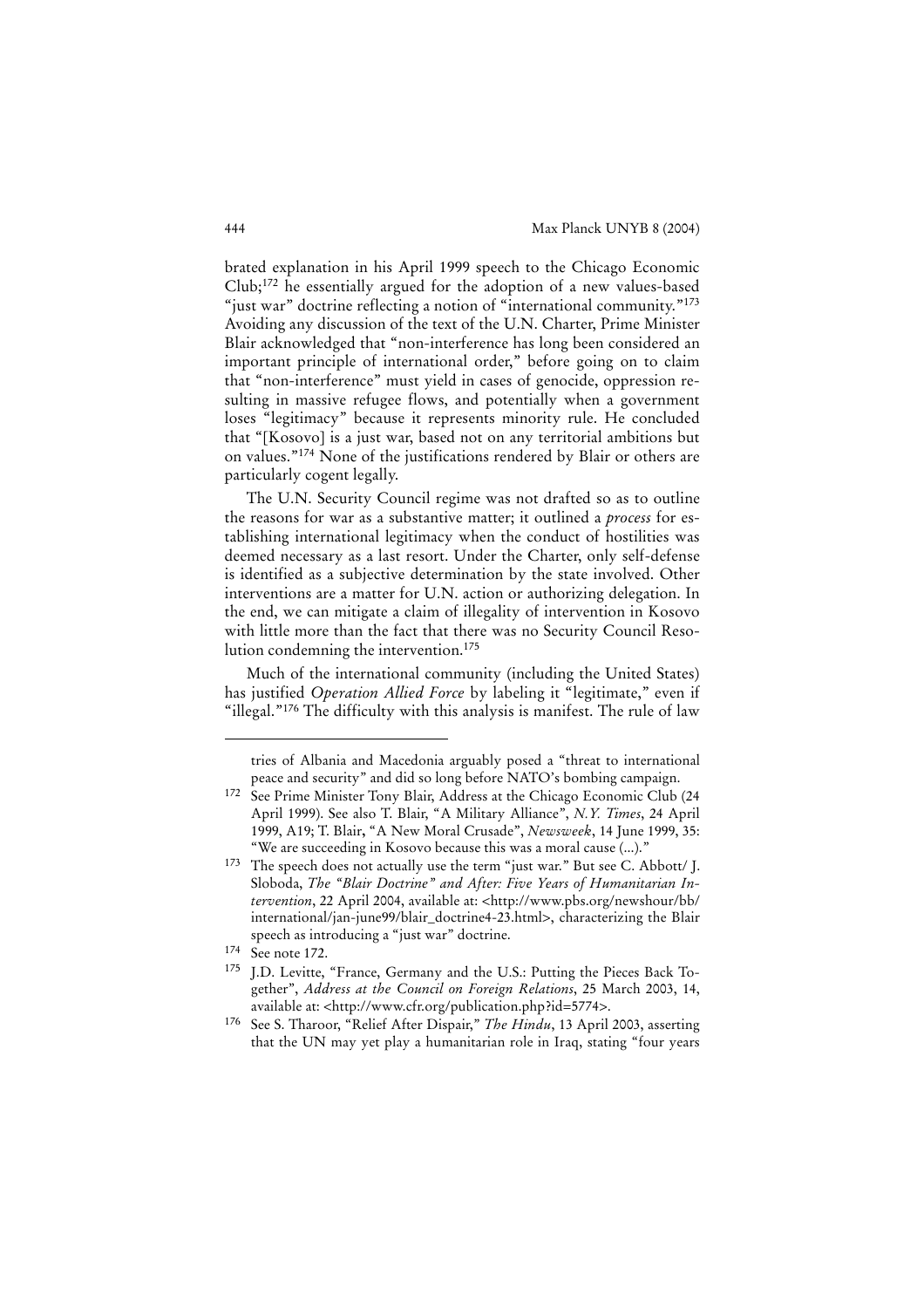is not furthered when unlawful actions can be sanctioned as "legitimate." In fact, such semantic legerdemain does more harm than good to the concept of a rule of law and contravenes the relevant language itself. The Oxford Dictionary defines legitimate as " ... lawful, proper, regular, conforming to the standard type ... ."177 At best, to preserve a claim of adherence to the rule of law, one could say that a customary exception to the norm of sovereign inviolability is emerging.178 It is difficult, however, to determine that a practice has been accepted so frequently as to amount to custom when that very custom flies so directly in the face of relatively unambiguous treaty text.

Certainly the claim can and has been made that changed global circumstances necessitate an adjustment to *jus ad bellum* as it pertains to humanitarian intervention.<sup>179</sup> In what has been termed the "Blair doctrine," Tony Blair identified five factors for determining whether military intervention is appropriate. None of these factors, however, sound in terms of legality; rather, they speak to the issue of domestic political interests180 and their subjectivity leaves the doctrine ripe for abuse. More importantly, however, the biggest problem in seeking solace in "changed circumstances" as the basis for "adjusting" the rule of law is that the U.N. Charter's text leaves no room for it with respect to humanitarian intervention.181 The non-intervention principle inhabiting

ago, another military conflict not sanctioned by the U.N. resulted in a Security Council resolution that asked the U.N. to legitimate the post-war dispensation in Kosovo and to run the civil administration there." S. Tharoor, "Why America Still Needs the United Nations", *Foreign Aff*. 82 (2003), 1 et seq. Arguing for the importance of legitimacy as well as legality.

<sup>177</sup> Oxford Dictionary, see note 153, 856.

<sup>178</sup> Gaddis, see note 145, 78-83.

<sup>179</sup> See, e.g., Abbott/ Sloboda, see note 173, arguing that current circumstances urgently beg for a "universally acceptable humanitarian doctrine" for intervention.

<sup>180</sup> See Blair Speech to Chicago Club, see note 172. The five factors are: 1.) certainty of facts; 2.) exhaustion of diplomatic options; 3.) availability of military options; 4.) preparedness for long-term commitment; and 5.) involvement of national interests. He also identified four precautionary measures involving having right intentions, intervention being a last resort, using proportional means, and having reasonable prospects for success.

<sup>181</sup> Simma, see note 24, 123-124. Indeed, United Nations Secretary-General Kofi Annan asked the international community to try to develop a consensus on how to approach emerging humanitarian intervention issues in speeches to the UN General Assembly in 1999 and 2000. In September 2002, Canada responded and established the International Commission on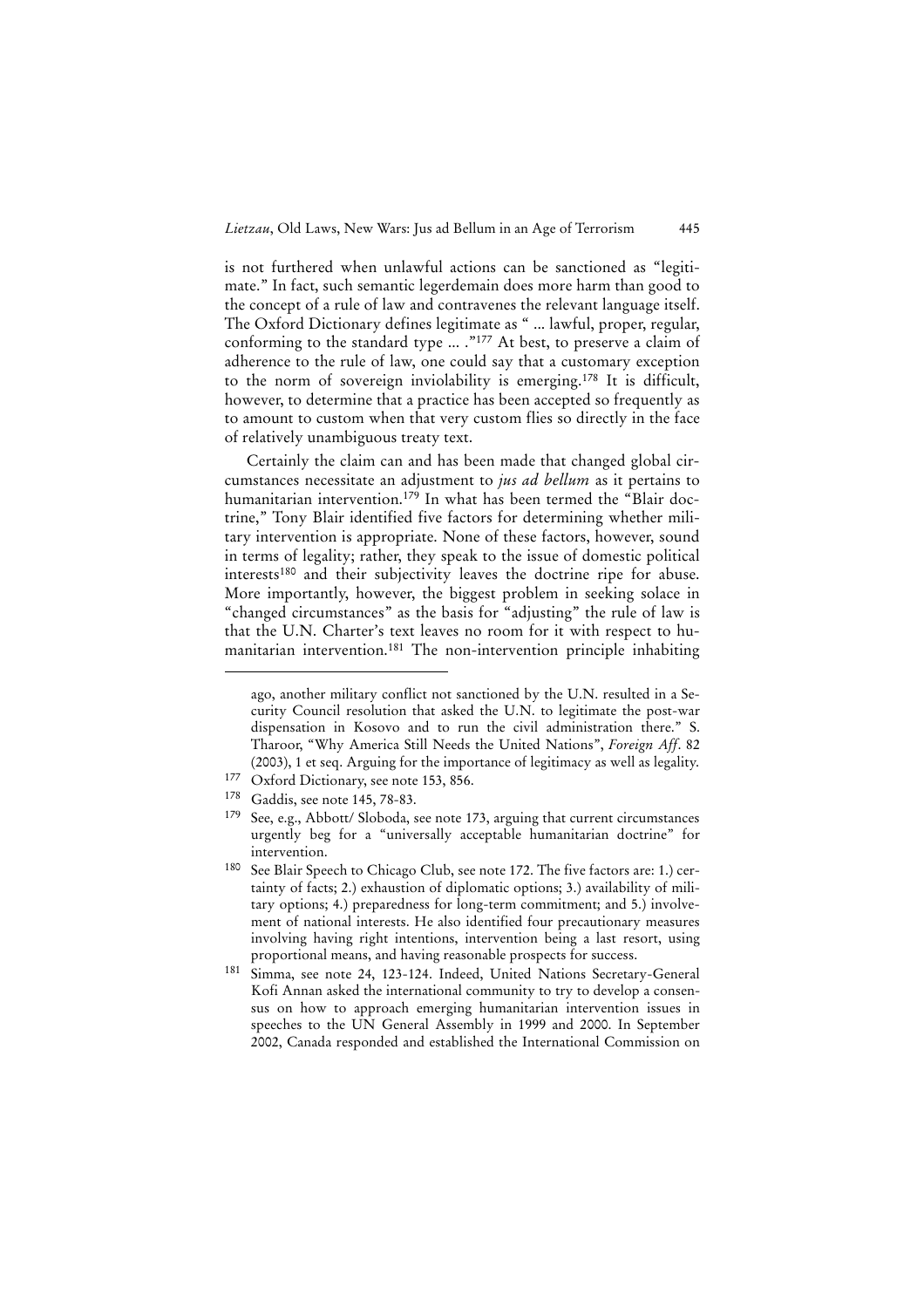the Charter's text could not be clearer. Absent Security Council authority, treaty parties agreed to use force only to exercise their inherent right to self-defense. Thus, even if changed circumstances warrant a transformation of *jus ad bellum* with respect to humanitarian intervention—even if a nascent state practice militates in favor of a new normative construct—the desired "evolution" is simply not textually available; it requires a violation of the treaty.

Indeed, if the law as it was understood and negotiated in 1945 failed to recognize the humanitarian crises of today, perhaps it is morally appropriate to violate the law. It is difficult to argue, however, that the post-World War II negotiators who had watched and survived the heinous crimes of Nazi Germany were unable to foresee the possibility of a dictatorial despot engaging in atrocious human rights violations against his own people. The truly changed circumstance in this regard is the inability of the Security Council to combat international crises effectively. That circumstance was foreseen, however, and compensated for by the text of Article 51. Transformation of *jus ad bellum* may be needed in several areas. Only with respect to self-defense law was it anticipated, however, and the legal arguments for the evolution of a more robust authority in the arena of anticipatory self-defense are far stronger than for unsanctioned humanitarian interventions.

These specific issues associated with humanitarian intervention are only tangentially relevant to the challenges posed by the war on terrorism.182 Nevertheless, they mark unresolved incongruities in the law and thus will have some play in shaping the legal environment in which we must work to formulate *jus ad bellum* for the future*.* International law cannot long endure a situation in which its violation is deemed the "right" course of action by a substantial portion of the international

Intervention and State Sovereignty (ICISS). The ICISS concluded that the UN Security Council was the appropriate body for humanitarian intervention authorizations and that the international community should work to improve the performance of that body. See Abbott/ Sloboda, see note 173.

<sup>182</sup> But see Blair Press Briefing, 5 March 2004, available at: <http:// www.number-10.gov.uk/output/Page5470.aspt>. In this speech, Prime Minister Tony Blair linked the responsibility of humanitarian intervention to the war on terrorism and the proliferation of weapons of mass destruction, stating "[c]ontainment will not work. (...) The terrorists have no intention of being contained. Emphatically I am not saying that every situation leads to military action. But we surely have a right to prevent the threat materialising; and we surely have a responsibility to act when a nation's people are subjected to a regime such as Saddam's."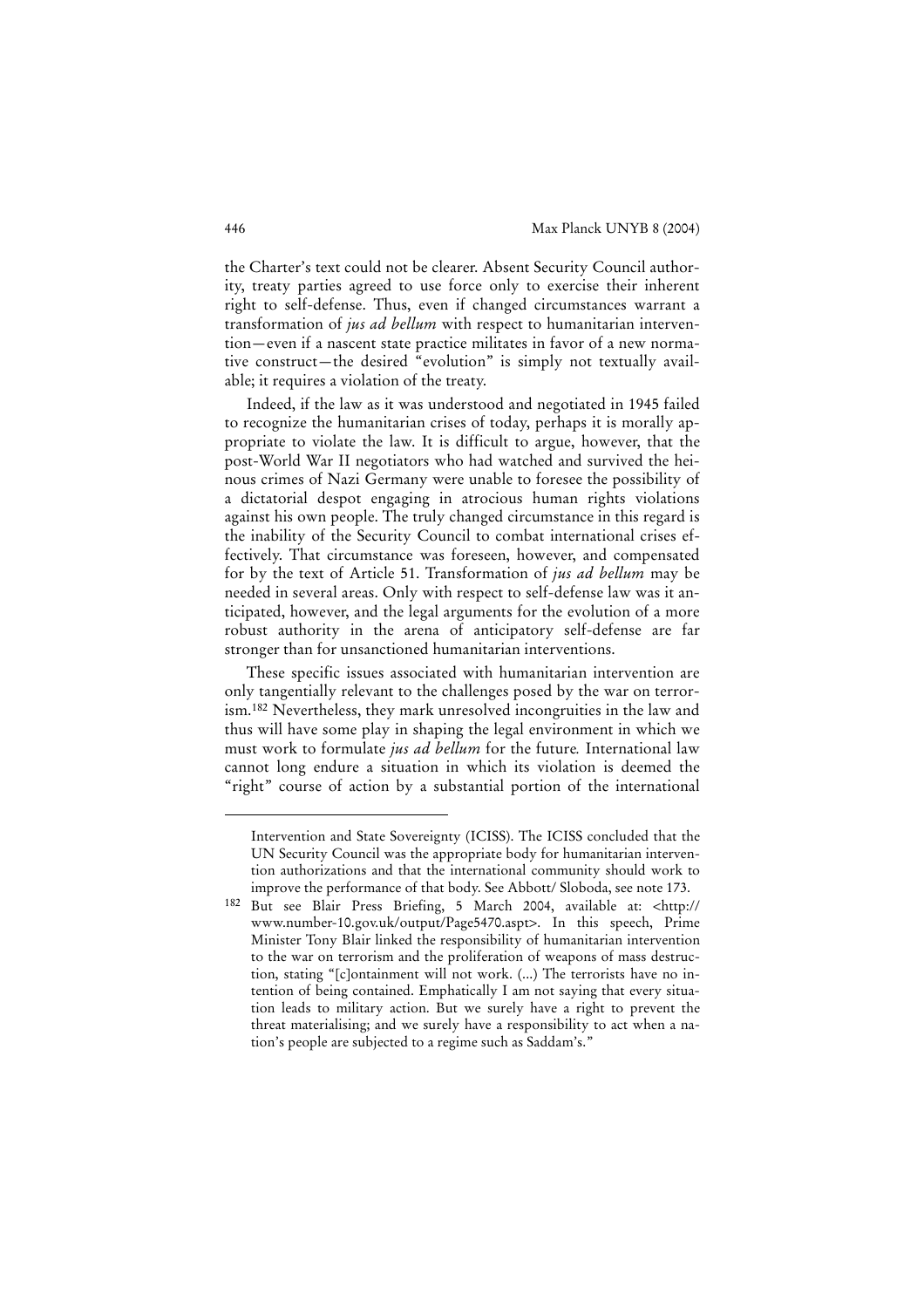community. Such simply reinforces Abba Eban's cynical view of international law as the law "the wicked do not obey and the righteous do not enforce",183—a view we should not seek to perpetuate by giving fuel to the wrong-headed "illegal but legitimate" characterization.

In this regard, it must be noted that many of the "critics" of past United States' uses of force are proponents of the bombing campaign in Kosovo and other humanitarian interventions. Their arguments against the use of force in other cases—often based on claims of illegality should be unmasked to reveal their inconsistencies. At minimum, the United States should never yield that moral high ground associated with claims of legality with respect to the use of force. Rather, it should focus attention on the legality of its decisions and actions when fashioning legal/policy decisions in the war on terrorism. The relative stability of legal norms provides a useful counterbalance to the fleeting nature of "legitimacy" as defined by international public opinion.

### **VII. Moving Forward**

1

*Jus ad bellum* needs to change, and it is changing. Prior to 9/11, the moral imperative associated with humanitarian intervention was already severely pressuring fundamental concepts of *jus ad bellum*, and the 10 year anniversary of the Rwandan genocide again drew attention to the need to create legal structures to facilitate intervention and mitigate human tragedy.184 The apparently uncontroversial nature of many humanitarian interventions would seem to militate in favor of change, but such a modification effected as an evolution in state practice within the U.N. Charter framework would be textually difficult to say the least. The Charter regime for humanitarian interventions is clear.<sup>185</sup>

<sup>183</sup> Person to Person (CBS television broadcast, Sept. 20, 1957).

<sup>184</sup> See M. Rosenblum, "UN General Warns of Lessons not Learned from Rwandan Genocide,*" San Mateo County Times*, 27 March 2004; R. Holbrooke, "How Did 'Never Again' Become Just Words?", *Washington Post*, 4 April 2004, B2.

<sup>185</sup> Simma, see note 24: "Under the U.N. Charter, forcible humanitarian intervention can no longer, therefore, be considered lawful." Unlike selfdefense, the San Francisco drafters were not so prescient regarding humanitarian intervention. Some have suggested, reflecting on US Justice Holmes' claim that the Constitution is not a "suicide pact," that humanitarian crises this grave simply require a departure from the words of our international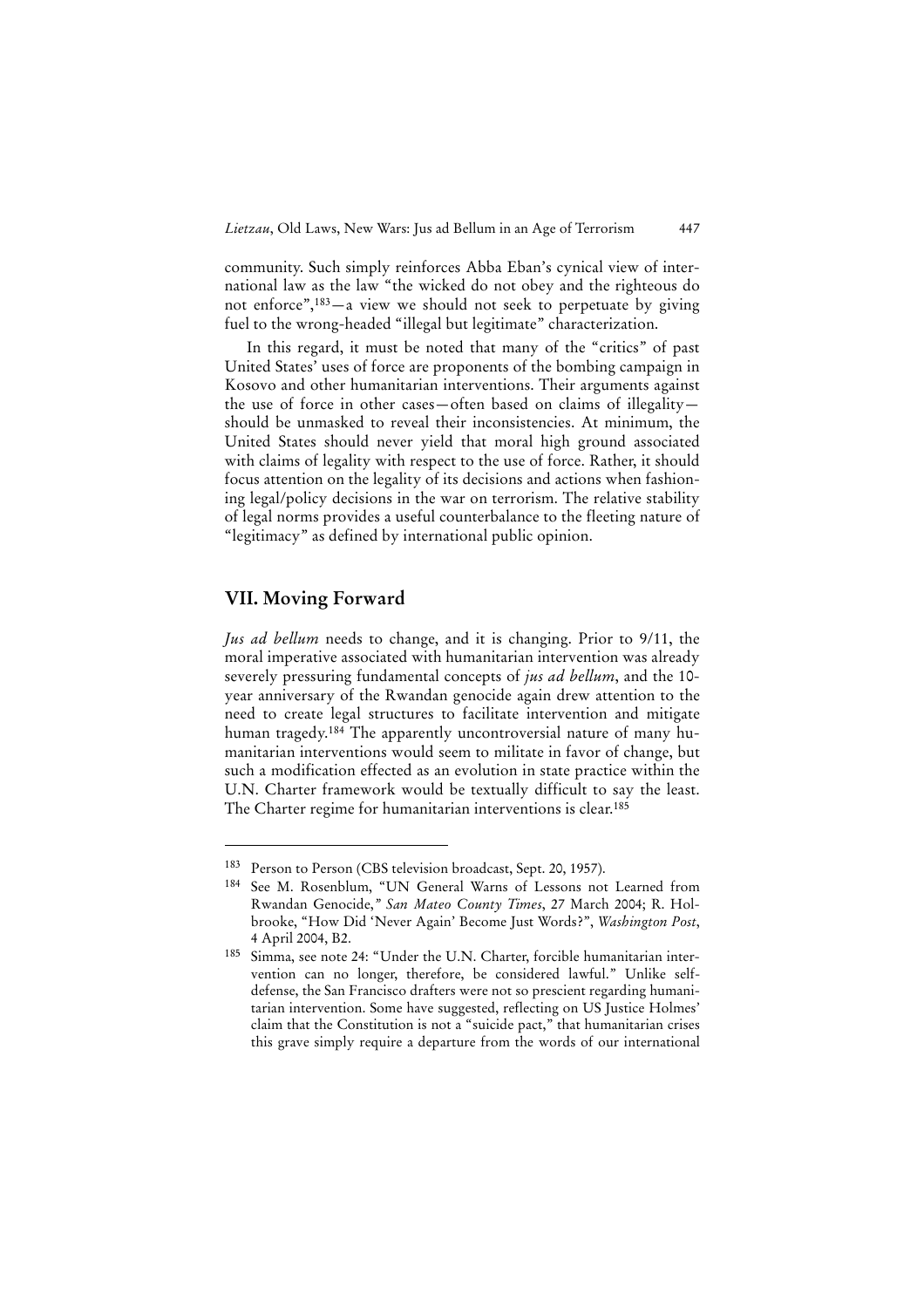9/11 and the proliferation of WMD has wrought a politically sensitive but more practically important exposition of the need for legal modification of *jus ad bellum*. The nature of terrorism and the character of modern warfare mandate this transformation. Though post-9/11 controversies have muddied the water with respect to the necessary direction of that change—and perhaps even the need for it—the U.N. Charter provides a far more favorable textual basis for evolutionary movement of state practice in this area than it does for humanitarian intervention.186 Where the Charter defines appropriate occasions for intervention, it simply recognizes the inherent right to self-defense. Since it is an "inherent" right, it can be sufficiently flexible to accommodate whatever threat gives rise to it. Within the language of Article 51, there is room to effect a new paradigm for anticipatory self-defense.

U.S. National Security Strategy 2002, is a good start, but it is only a start. The challenge for the United States and indeed, Europe, is to promote this transformation of the law regarding anticipatory selfdefense. International disagreements over Iraq and lesser *jus in bello* issues have greatly complicated this second task. Nevertheless, clear articulation of U.S. intentions and legal justifications can help to rectify past misunderstandings. Logic is on our side. Critics of preemption in a general sense will lose, because it is impossible to conceive of how military force used against terrorism can be anything but preemptive. Indeed, terminology and concepts are appropriate fodder for debate, but an intelligent discussion cannot take place without recognition of the fact that any use of military force in response to terrorism will be either preemptive or punitive. Indeed, past actions suggest that legal authority is greatest when the response is both. Yet, animating anti-intervention sentiments are legitimate concerns regarding the hubris of U.S. power and an international inability to check that power. To firmly establish a

community's constitutive document—perhaps a *jus cogens* norm trumps the Charter's requirements. Others have suggested a listing of factors to justify international humanitarian intervention, and still others an emerging U.N. Charter "common law" in which the absence of a condemning Security Council resolution *ex post facto* satisfies the requirement of an ex ante resolution, but only in the instance of a humanitarian intervention. Some would claim the existence of a threat to international peace and security as a generally sanctioned justification for the use of force. Many, in the absence of a good legal argument take solace in the "legitimate" characterization even if it is coupled with the adjective "illegal." See Tharoor, see note 176.

<sup>186</sup> Ibid.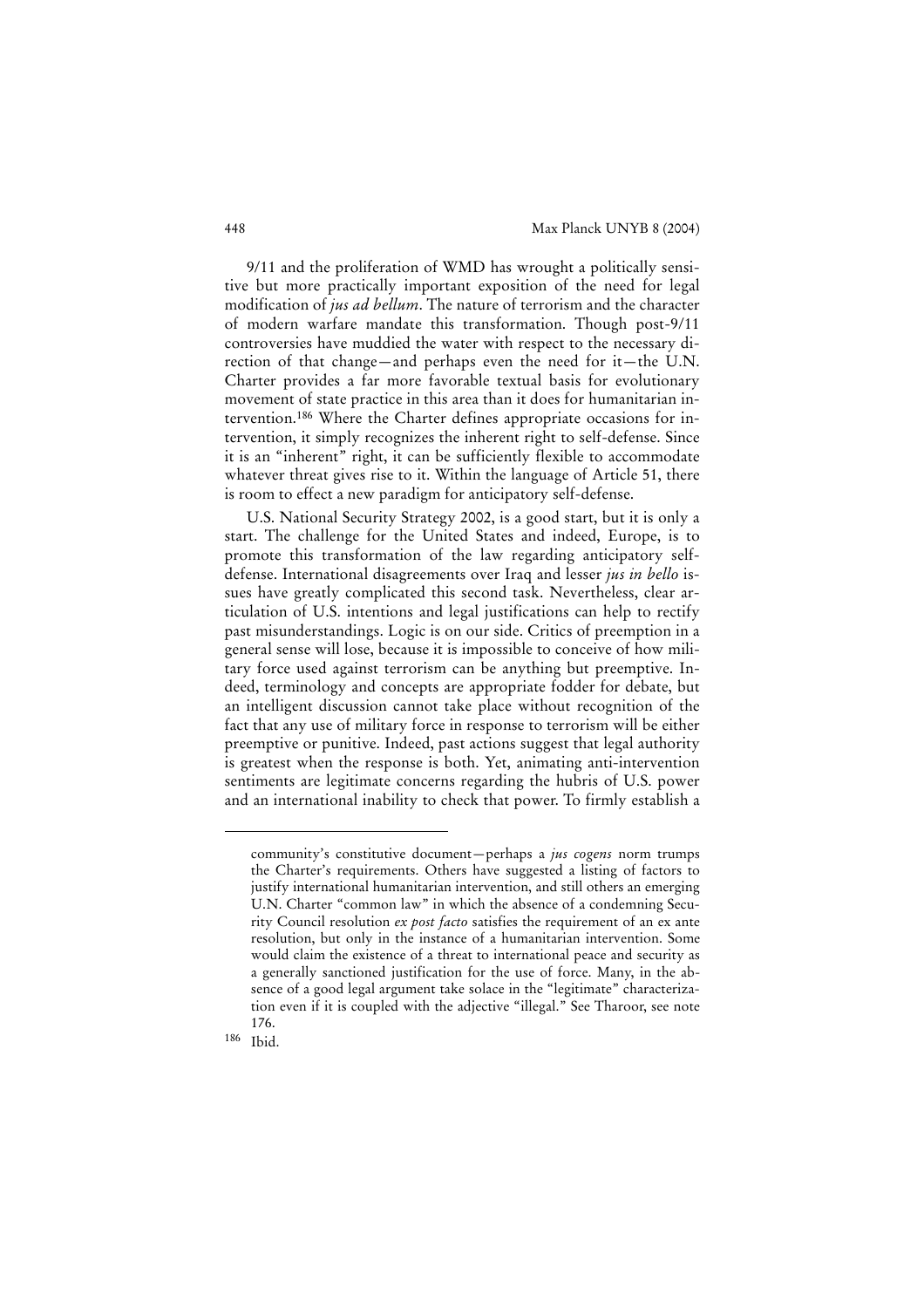*jus ad bellum* schema to take us into the future, we must address these concerns by articulating workable standards to regulate the use of force in self-defense.

National Security Strategy 2002, suggests exploring alternative views of the "imminent" requirement derived from *Caroline*. 187 The document has correctly identified the area that cries out for adjustment, but it is difficult to conceive of an appropriate definition that does not do violence to the English language. Webster's words admirably checked illegitimate or fraudulent uses of force in the name of self-defense, but the standards simply do not fit today's threats.

By speaking to a new criterion—gravity of the threat—the 2002 Strategy implicitly recognizes the fact that any appropriate adjustment in the realm of "imminent" will tend to relax restrictions on unsanctioned defensive use of force. Gravity of the threat has traditionally been considered important to the proportionality prong of self-defense analysis (i.e.*,* military action taken in self-defense must be proportional to the threat), but it may now be appropriate to consider it also as a threshold requirement to justify the application of a more relaxed standard with respect to the imminence criteria.

Finally, in addition to confirming and developing the concept of anticipatory self-defense, 9/11 has made manifest the necessity of relaxing ICJ standards with respect to vicarious culpability. In a world where sub-national groups have the ability to engage in devastating transnational attacks, states can no longer be held responsible only when they actively promote the criminal enterprise. State responsibility law can no longer permit passivity with respect to international terrorists. Though it admittedly threatens the most central "right" in the post-World War II international legal order—sovereign inviolability188—intervention in self-defense must be permitted against states that are either unwilling or unable to suppress terrorists within their borders.

Together, these tentative developmental steps in the transformation of *jus ad bellum* militate in favor of what appears to be a nascent factors-based approach to self-defense law—a "just war" doctrine that applies only to self-defense. The experience associated with *Operation Enduring Freedom* is instructive in its delineation of a number of characteristics that appear to enhance perception as to the legitimacy of a use of force. Combining these with those factors implicit in the U.S.

<sup>187</sup> National Security Strategy 2002, see note 144, 15.

<sup>188</sup> Article 2 (4) U.N. Charter.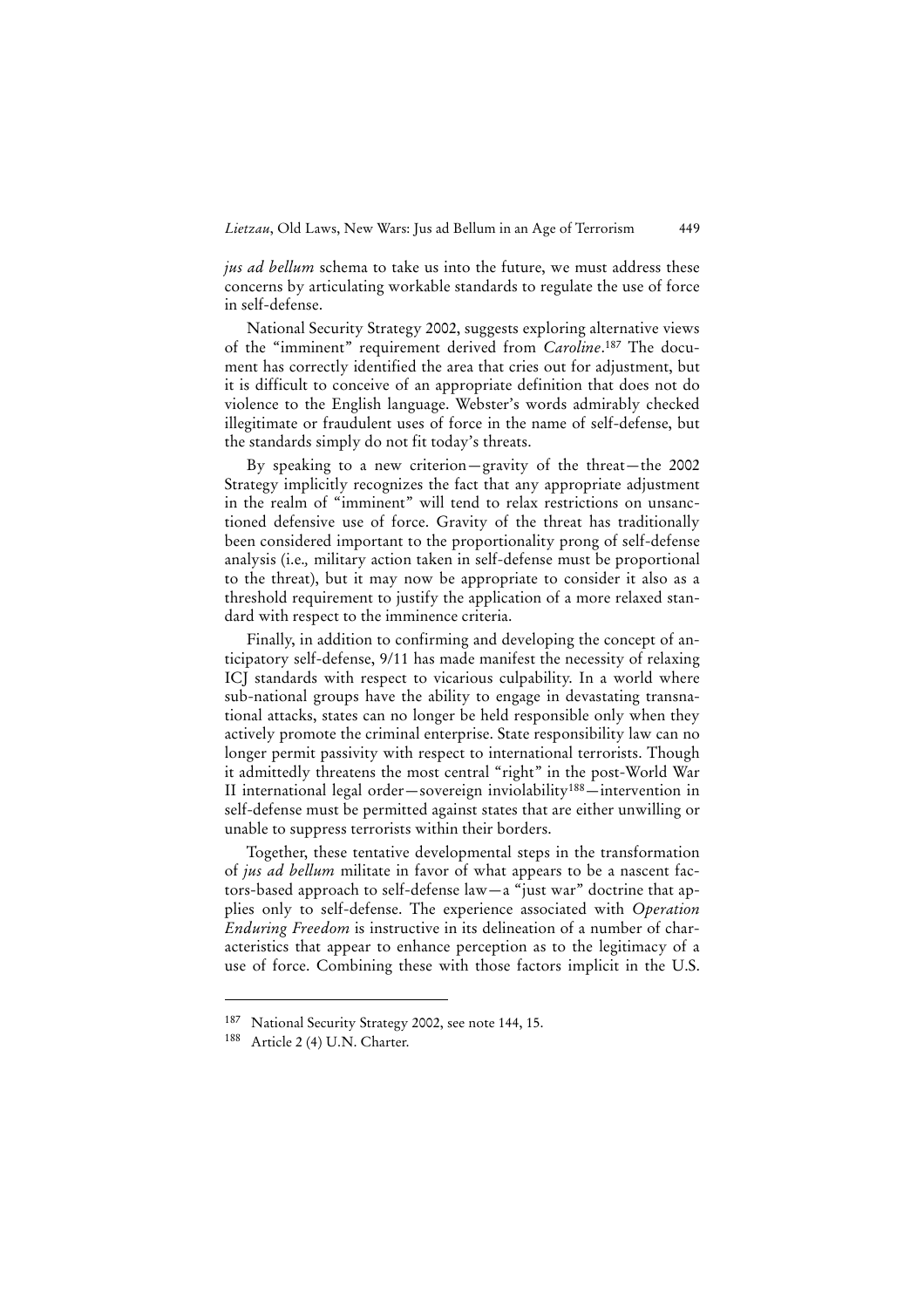National Security Strategy 2002 we can derive the following criteria that tend toward an appropriate invocation of anticipatory self-defense: 1.) the extent to which evidence supports the likelihood of a future terrorist attack; 2.) whether there was a previous attack for which retribution is appropriate (and which evidences a likely intent to perpetrate another); 3.) the extent to which any future attack can be forecast; 4.) the potential gravity of the anticipated attack; 5.) the extent to which the opportunity for peaceful resolution was offered through ultimatum or other means; 6.) the extent of international cooperation or recognition of the propriety of the intervention; 7.) the extent to which ulterior motives for the intervention may be present; and 8.) the quality of evidence from which to draw relevant conclusions.

In this regard and continuing a factors-based approach to the cataloguing of relevant considerations, the following, in addition to those characteristics associated with anticipatory self-defense generally, may be appropriate when considering the legality of armed intervention into a state found to host terrorists: 1.) whether there is evidence that the target terrorists are present in the host nation; 2.) whether the host nation is aware of the presence and the criminal nature of the entity; 3.) whether the host nation is genuinely unwilling or unable to take remedial action against the terrorists; 4.) if unable, whether the host has permitted external assistance in remediation or if unwilling, whether the host has been warned that continued failure could result in selfdefensive intervention; and again 5.) the quality of the evidence from which relevant conclusions can be drawn.

These two sets of criteria are just a point of departure for a discussion regarding the future of anticipatory self-defense norms. If they are indeed indicative of factors relevant to legitimacy, they warrant debate and, eventually, clear articulation. State practice may be technically sufficient to establish a customary norm, but unaccompanied by an interpretive explanation, it is a miserable strategy for establishing a certain legal regime. It is highly unlikely that any two observers will interpret a state's undeclared actions the same way. Perhaps more importantly, precise circumstances will never be repeated precisely; words do not suffer the same failing. Few remember the facts of the *Caroline* case, but Webster's words are commonplace for the international lawyer. The pen is mightier than the sword.

Some comment on the mechanism for change is appropriate. This article has presumed an approach based on the establishment of a customary state practice with respect to self-defense under Article 51. Especially considering the textual difficulties of changing the law with re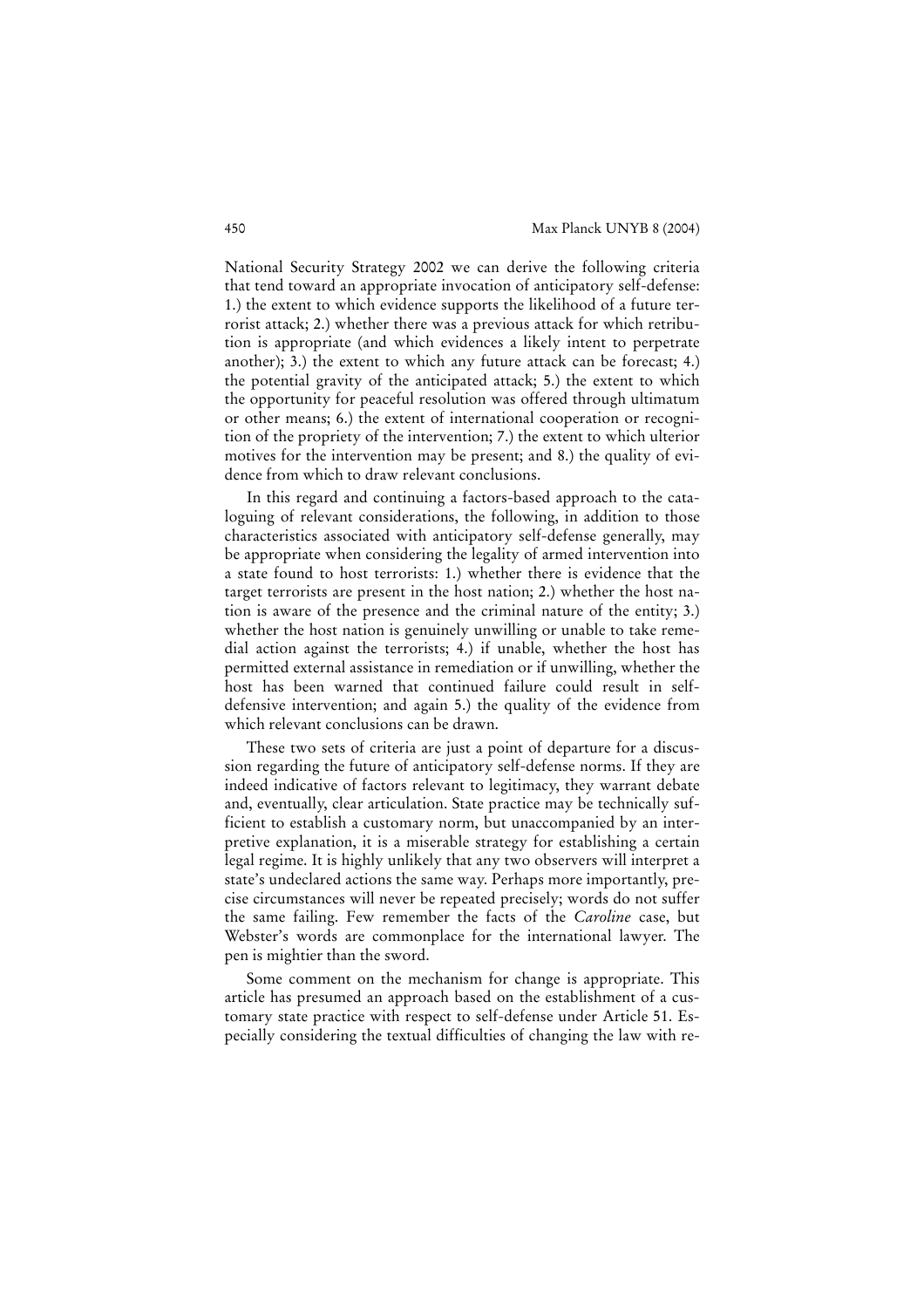spect to humanitarian interventions, one may question whether some other means of assisting *jus ad bellum's* transition may be appropriate. The difficulty with any treaty-based mechanism for change is that *jus ad bellum* concerns are inextricably linked to the U.N. Charter and the authority and make-up of the United Nations Security Council.189 While most would agree that the Security Council system is in need of repair, few would contend that any reasonable prospect for change is now on the horizon.

The current Security Council regime reflects a pragmatic deference to real politic while nodding to egalitarian principles that animate the General Assembly.190 This regime is a direct outgrowth of and was feasible only because of the years of bloodshed that preceded formation. Absent a similarly momentous triggering event, it is unlikely countries would agree to any plan that locked in place a diminution of national influence or prestige.191 This is not to say that the Security Council

<sup>189</sup> See discussion of the formation of the U.N. Charter, see note 3. See also D.W. Bowett, *The Law of International Institutions*, 4th edition, 1982, 28- 33. Article 23 (1) U.N. Charter: "The Security Council shall consist of fifteen Members of the United Nations. The Republic of China, France, the Union of Soviet Socialist Republics, the United Kingdom of Great Britain and Northern Ireland, and the United States of America shall be permanent members of the Security Council. The General Assembly shall elect ten other Members of the United Nations to be non-permanent members of the Security Council, due regard being specially paid, in the first instance, to the contribution of Members of the United Nations to the maintenance of international peace and security and to the other purposes of the Organization and also to equitable geographical distribution."; Article 23 (2) U.N. Charter: "The non-permanent members of the Security Council shall be elected for a term of two years. (...) A retiring member shall not be eligible for immediate re-election."; Article 23 (3) U.N. Charter: "Each member of the Security Council shall have one representative."; Article 27 (1) U.N. Charter: "Each member of the Security Council shall have one vote." Article 27 (3) U.N. Charter: "Decisions of the Security Council (...) shall be made by an affirmative vote of nine members including the concurring votes of the permanent members (...)."

<sup>190</sup> Article 9 U.N. Charter: "1. The General Assembly shall consist of all of the Members of the United Nations ..."; Article 18 (1) U.N. Charter: "Each member of the General Assembly shall have one vote."

<sup>&</sup>lt;sup>191</sup> The most popular initiative outside the United States is to expand the Security Council's membership and concomitantly to reduce the influence of individual members—particularly the permanent five members.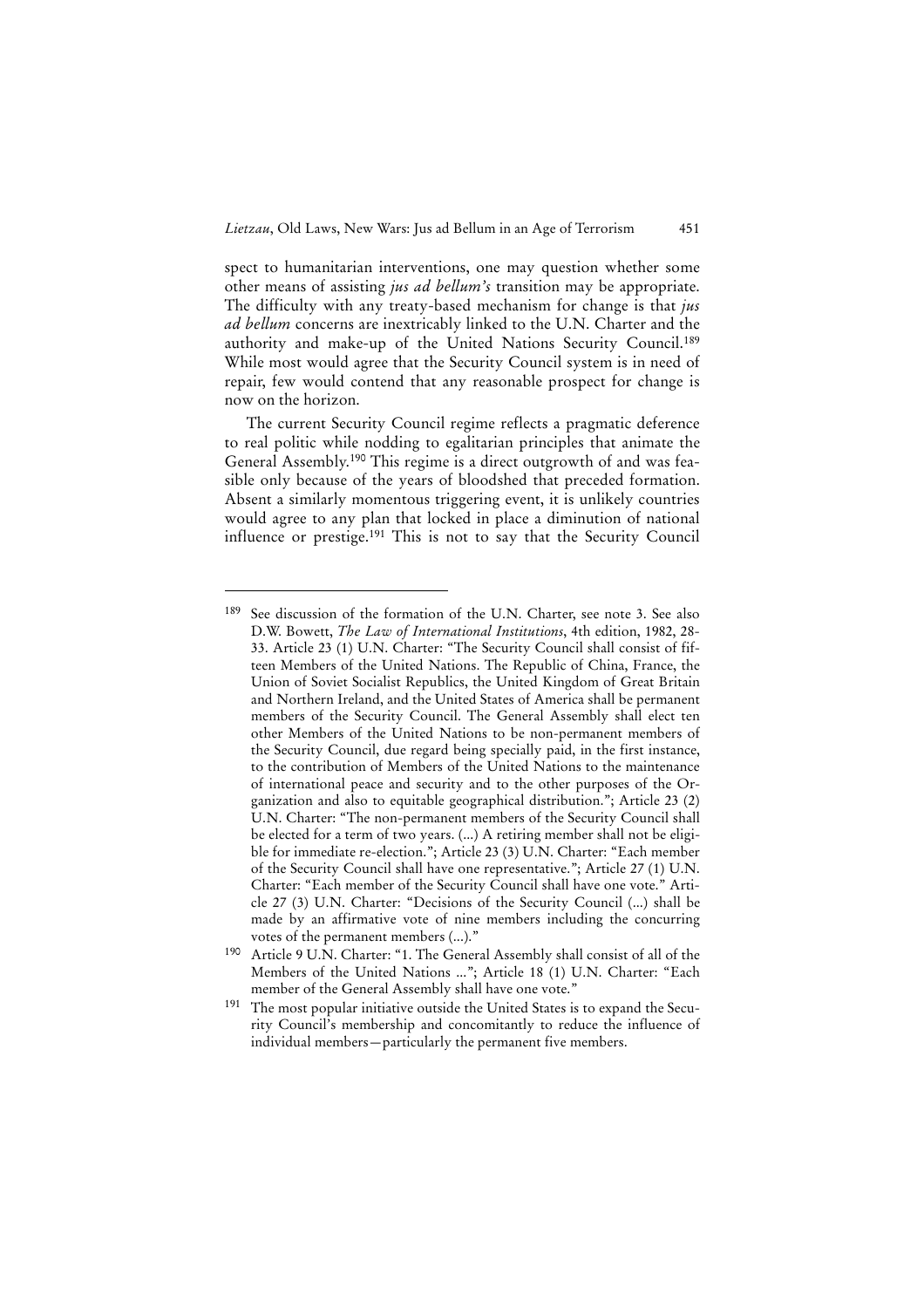could not be refashioned to make sense in a 21st century world beset by terrorism, but the time for that change does not appear to be now.

A more recondite difficulty that may arise in a treaty-making scenario derives from what some have alluded to as fundamentally different jurisprudential concepts that separate the United States from Europe. French foreign minister, Dominique de Villepin described the problem by stating that differences between Europe and the United States are not simply about Iraq, they are about "two visions of the world."192 Robert Kagan claims that Americans and Europeans have fundamental disagreements about the role of international law.193 Yale Professor Jed Rubenfeld has suggested that where the U.S. legal tradition derives from a democratic national constitutionalism perspective, Europe, which collectively wields greater international lawmaking influence than does the United States as a technical matter, tends to organize around universalist constitutionalizing views.194 Reflecting on the fact that our current international legal regime is an outgrowth of World War II, differing American and European views regarding international law are grounded in substantially different perceptions regarding the meaning and impact of that war. Where the United States perceived World War II as a victory for nationalism and democracy, Europe viewed it as the defeat of excessive nationalism run amok.195 Where the United States sometimes sees international law as a dangerous constraint on national sovereignty, Europe looks to international law as the check on national power, democratic excess, and popular will.196 And were the United States focuses on fundamental principles as the touchstone of legality, Europe places greater emphasis on the value of consensus and collective action. The veracity of these observations is undoubtedly suspect when applied to any large collectivity. Nonetheless, as a practical matter, it is clear that legal transformation will not come easily, and it is unlikely to arrive with the precision of

<sup>192</sup> R. Kagan, "A Tougher War for the U.S. is One of Legitimacy", *N. Y. Times*, 24 January 2004.

<sup>193</sup> Ibid.

<sup>194</sup> See J. Rubenfeld, "The Two World Orders", *Wilson Quarterly*, Autumn 2003, contrasting European perceptions that World War II exemplified the horrors of popular nationalism, while for the Americans, winning the war represented a victory for nationalism.

<sup>195</sup> Ibid.

<sup>196</sup> Ibid.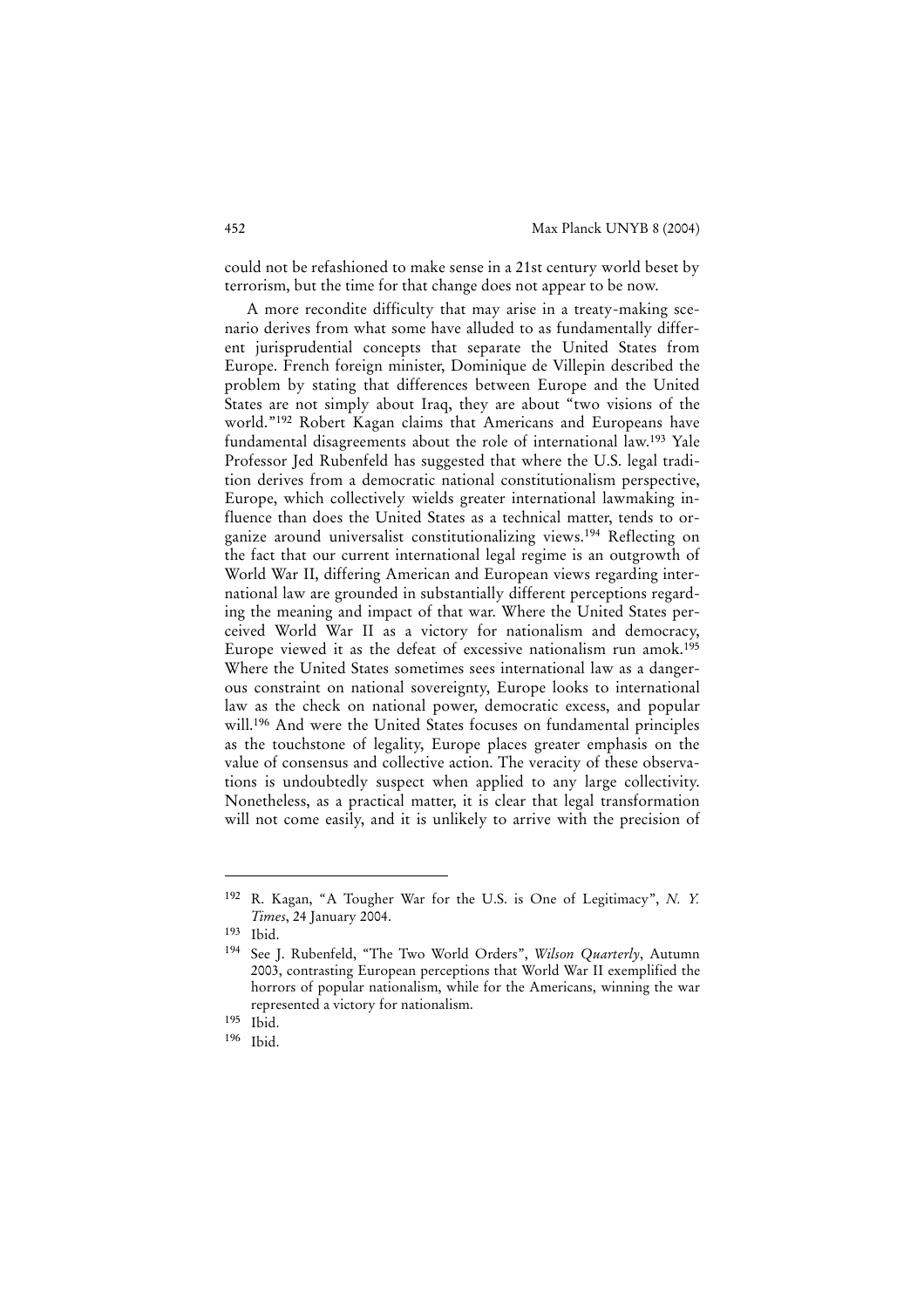another international instrument. We should seek to develop a mutually agreeable pattern of customary state practice.

As with Europe, United States interests extend beyond mere freedom of action to fight the war on terrorism. We, like others, are benefited by the establishment and development of a legal regime that constrains rogue behavior, permits appropriate self-defensive action, and promotes predictability. Dialogue, on both sides of the Atlantic must be the constant companion of action, but it yet may be premature to attempt a definitive articulation of the whole of 21st century *jus ad bellum.* Debate regarding post-9/11 law of war is only now in its infancy. As Robert Kagan has pointed out, the post-World War II international legal order that has brought us to the present was not conceived in the *denouement* of that war; it required years of discussion, contemplation, and practice to identify key norms and standards.<sup>197</sup> American jurist Oliver Wendell Holmes' observation is appropriately recollected, "the life of the law has not been logic, but experience."198 A new, inexperienced lawyer may lament this observation, given that the law has always been defended best by logical analysis and argument. A more mature attorney, however, is likely to see not only the verity in Holmes' comment, but the wisdom in adopting it as a maxim as well. The terrorists of Webster's era did not have the ability to kill thousands of civilians in a matter of minutes. History has repeatedly shown that often only experience can reveal to us the failings of our own logic.

## **VIII. Conclusion**

j

In the stream of history, governments rise and fall, philosophies traverse the path from respected to detested, and the people, organizations, and movements that begin as good and right become bad and wrong, and then return again to their origins. The only constant is change, but that change is rarely perfectly envisaged or anticipated. In attempting to influence the ordering of our world, then—in an attempt to identify and secure that which is good in structuring our society—we fall victim to our own inability to predict that which lies around the next bend. Yet, there are times when we can and must choose—forks in the stream that

<sup>197</sup> See R. Kagan, "Power and Weakness", *Policy Review Online*, No. 113, June-July 2002.

<sup>198</sup> O.W. Holmes, "Lecture 1—Early Forms of Liability", in: id., *The Common Law*, 1949.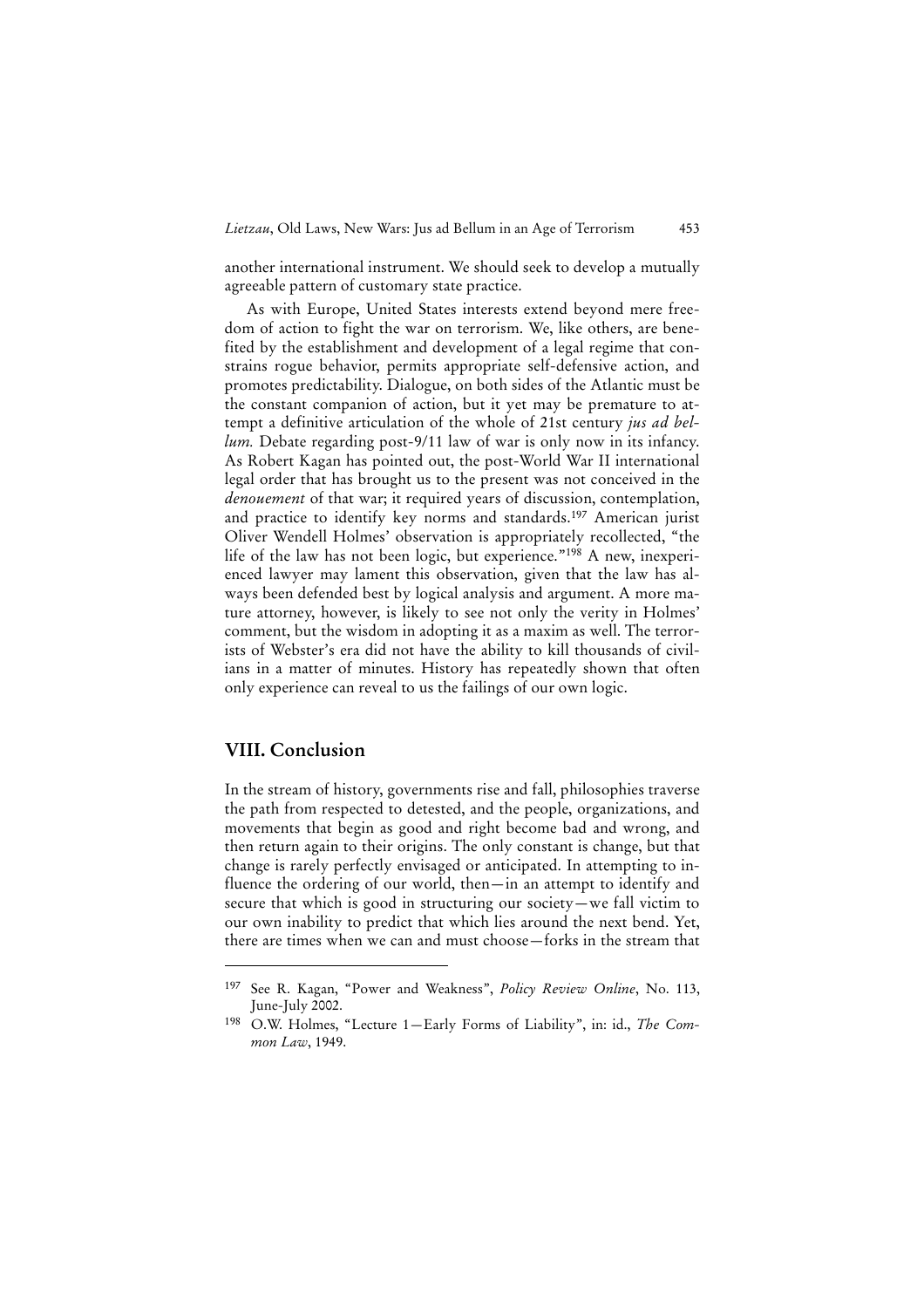provide rare opportunities to influence our course in a more profound and transcendent way. Sadly, those moments frequently arise in the midst of bloody conflict when the "fog of war"199 further inhibits our already rheumy foresight. Now is such a time and place.

Today we are engaged in a war against terrorism—a war of survival—a war of necessity. Terrorism is not new to our civilization, but the enemies we fight today—those who felled the World Trade Center, tore a hole through the Pentagon, and slaughtered innocents on the streets of Madrid seek a very different end than the terrorists of Bogota, London, Paris, and Moscow. Looking back, we see that the attacks of 9/11 were perpetrated, not by persons seeking to alter governmental policies, but by those who endeavor to destroy our values, our laws and the very order of the global community.200 We must face the profound nature of this conflict, and we must develop the strategies that will ensure that we prevail. As we do, however, we must retain the society we intend to preserve. If there is a consistent "good" that seems to persist through all the stops and starts, forks, rapids and falls of our unpredictable course—a principle or value that does not vacillate over time—it is the preeminence of the rule of law. Perhaps, in the end, we have proved the prescience of Alexis de Tocqueville, and Americans have successfully exported the idea that all political questions eventually become legal ones.201 The substance of that law may change. Indeed, the good

<sup>199</sup> K. von Clausewitz, *On War*, edited and translated by M. Howard/ P. Paret, 1976, 120. Clausewitz described the fog of war as the realm of uncertainty that is inherent in any conflict.

<sup>200</sup> See W.M. Reisman, "In Defense of World Public Order", *AJIL* 95 (2001), 833 et seq., distinguishing the 9/11 attacks from other terrorist acts, and noting the profound implications of the altered character.

<sup>201</sup> P. Bradley (ed.), *Alexis de Tocqueville, Democracy in America*, Vol. I, 1945. "Scarceley any political question arises in the United States that is not resolved, sooner or later, into a judicial question", ibid., 280.